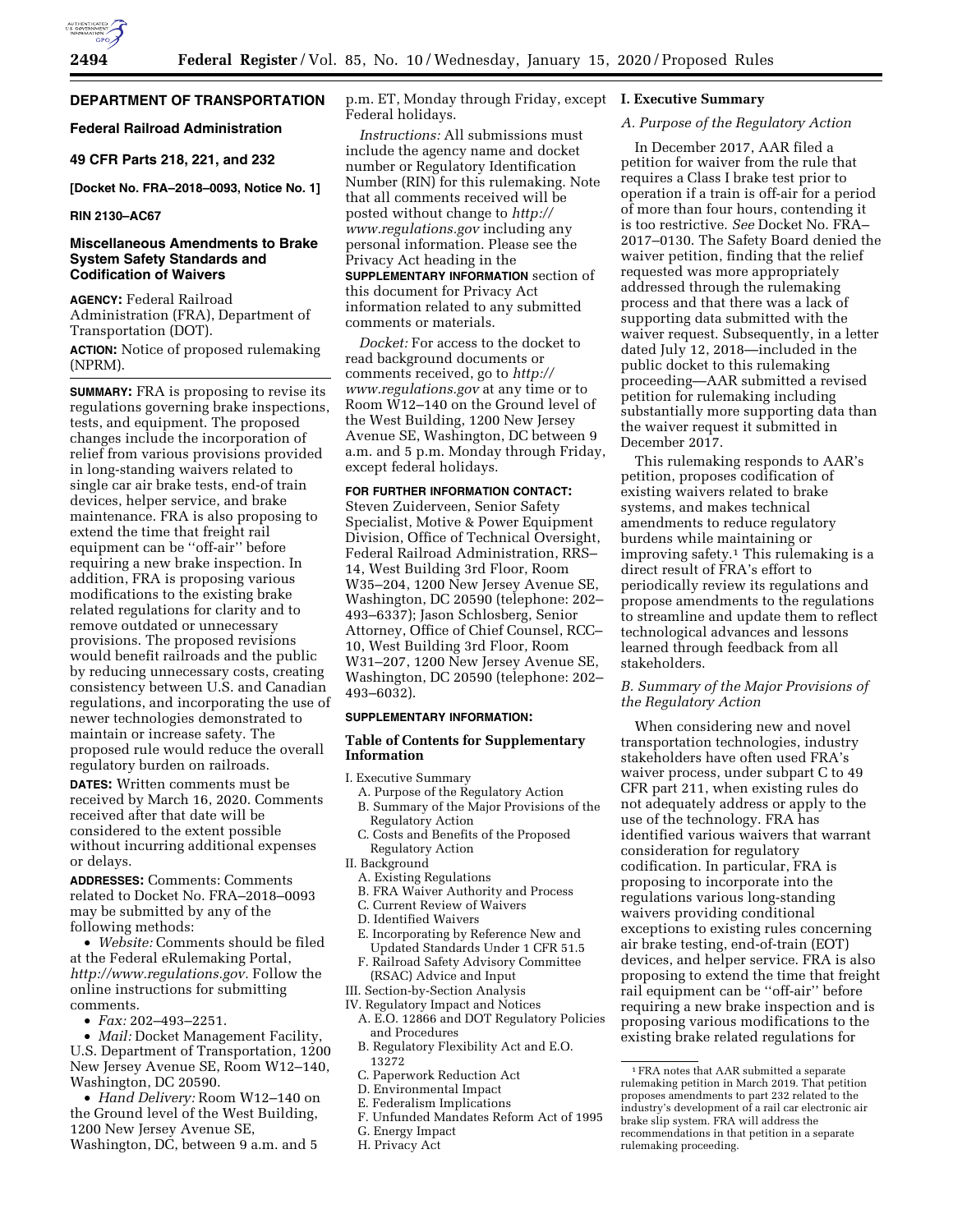clarity and to remove outdated or unnecessary provisions.

## *C. Costs and Benefits of the Proposed Regulatory Action*

FRA analyzed the economic impacts of this NPRM over a 10-year period, and estimated its cost savings, costs, and benefits. The total cost savings are \$502.2 million (using a 7% discount rate), and \$593.7 million (using a 3% discount rate). The annualized cost savings are \$71.5 million (using a 7% discount rate) and \$69.6 million (using a 3% discount rate). The cost savings of this proposed rule are displayed in the table below.

# COST SAVINGS OVER 10-YEAR PERIOD

[Values in millions]

| Section | Present value<br>7% | Present value<br>3% | Annualized<br>7% | Annualized<br>3% |
|---------|---------------------|---------------------|------------------|------------------|
|         | \$3.9               | \$4.5               | \$0.6            | \$0.5            |
|         | 0.5                 | 0.6                 | 0.07             | 0.07             |
|         | 0.2                 | 0.3                 | 0.04             | 0.03             |
|         | 325.6               | 386.2               | 46.4             | 45.3             |
|         | 1.8                 | 2.1                 | 0.3              | 0.2              |
|         | 150.7               | 176.1               | 21.5             | 20.6             |
|         | 19.5                | 23.8                | 2.8              | 2.8              |
|         |                     | 0.1                 | 0.01             | 0.01             |
| T∩tal   | 502.2               | 593.7               | 71.5             | 69.6             |

FRA estimates this proposed rule would not impose any costs on the industry. This NPRM generally increases flexibility for the regulated entities by codifying waivers. It does not impose any new substantive requirements. This rule will not negatively impact safety in any aspect of railroad operations and FRA does not expect any increase in end-of-train device or brake failures as a result of this rule. As noted in the Regulatory Impact Analysis (RIA) accompanying this rule, overall safety may by improved due to railroad employees experiencing less risk of common injuries such as slips, trips, and falls by having to perform fewer physical inspections, which would produce positive safety benefits, though these have not been quantified.

The quantified net cost savings of this proposed rule are equal to the total cost savings. The present value of net cost savings are estimated to be \$502.2 million (7% discount rate) and \$593.7 million (3% discount rate). The annualized net cost savings are estimated to be \$71.5 million (7% discount rate) and \$69.6 million (3% discount rate).

## **II. Background**

#### *A. Existing Regulations*

FRA regulations require the air brake systems of trains, and the air brakes of individual freight cars, to be inspected and tested in certain circumstances. The regulations provide for five primary types of brake system inspections: Class I (initial terminal inspection), Class IA (1,000-mile inspection), Class II (intermediate inspection), Class III

(trainline continuity inspection), and an SCT.

A Class I air brake test, also referred to as an initial terminal inspection, is a comprehensive inspection of the brake equipment on each car in an assembled train and is required to be performed at the location where a train is originally assembled, when the consist is changed in certain ways (by adding or removing cars), and when a train is off-air for more than four hours. Class I brake tests are intended to ensure that a train is in proper working condition and capable of traveling to its destination with minimal problems en route. A Class I brake test requires the performance of a leakage test and in-depth inspection of the brake equipment (on both sides of the freight car) to ensure that each car's brake system is properly secure, does not bind or foul, and applies and releases in response to a specified brake pipe pressure signal. Piston travel must also be inspected and adjusted to a specified length if found not to be within a certain range of movement.

A Class IA brake test is required every 1,000 miles. Although it is less detailed than a Class I inspection, a Class IA brake test includes all the same elements of a Class I test, but with less stringent piston travel requirements. The most restrictive car or block of cars in a train determines the location where Class IA tests must be performed. For example, if a train travels 500 miles from its point of origination to a location where it picks up a block of cars that has travelled 800 miles since its last Class I brake test, and the crew does not perform a Class I brake test when adding the cars, then the entire train must receive a Class IA brake test

within 200 miles even though that location is only 700 miles from the train's origination.

Class II brake tests, also referred to as intermediate inspections, are less detailed inspections used for cars that do not have a compliant Class I inspection record that are picked up by a train. The test includes a test for excessive brake pipe leakage, charging the air brakes to within 15 psi of working pressure, making a 20-psi reduction in the brake pipe to actuate the brake, restoration of pressure to working psi, and confirmation that all brakes release and full brake pipe pressure has been restored to the rear of the train. Cars that receive a Class II brake test are required to receive a full Class I brake test at the next forward location where it can be performed.

A Class III brake test, also known as a trainline continuity inspection, must be performed any time the brake pipe is opened on an operating train. The test includes charging the air brakes to working pressure (no less than 60 psi at rear of train), making a 20-psi reduction in the brake pipe to actuate the brake on the rear car of the train, releasing the brake, and ensuring that pressure at the rear of the train is restored.

In addition to the types of air brake tests noted above, the regulations require the brakes of individual cars to be periodically maintained and tested in certain circumstances. This test is known as an SCT and is used to validate individual air brake effectiveness. An SCT is required: At least every 8 years for new or rebuilt freight cars, at least every 5 years for all other freight cars, and any time a freight car is on a shop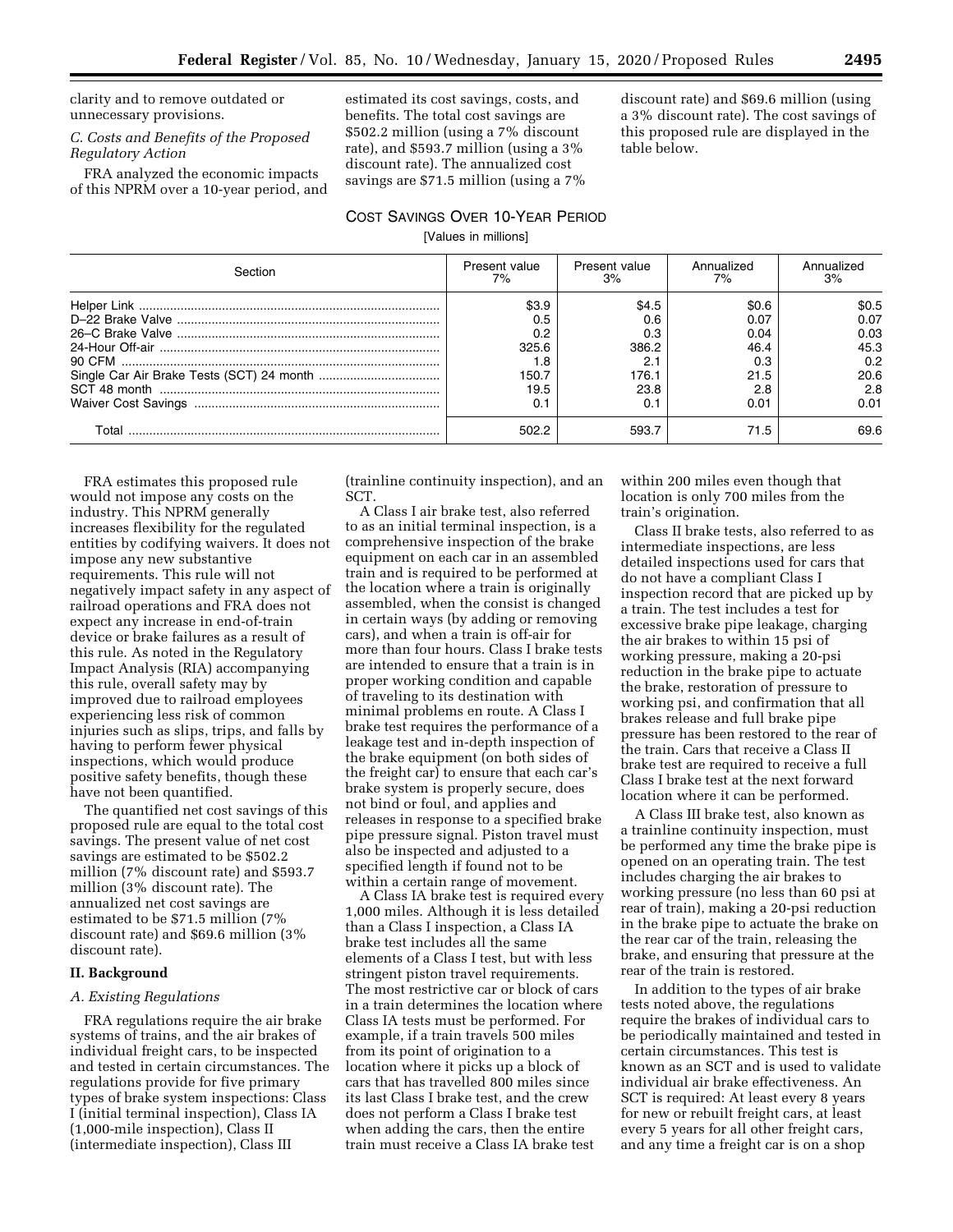or repair track, if the car has not had a SCT in the previous 12 months.

For a substantial summary, history, and analysis of the regulations affecting Class I, Class IA, Class II, and Class III brake tests, single car air brake tests, and the operation and testing of end-of-train devices, please visit the following **Federal Register** publications: 66 FR 4104, Jan. 17, 2001; 66 FR 39683, Aug. 1, 2001; and 67 FR 17555, Apr. 10, 2002.

#### *B. FRA Waiver Authority and Process*

For years, FRA has in various instances exercised its delegated authority to waive compliance with its regulations. *See* 49 U.S.C. 20103 (''The Secretary [of Transportation] may waive compliance with any part of a regulation prescribed or order issued under this chapter if the waiver is in the public interest and consistent with railroad safety.''); *see also* 49 CFR 1.89(a). FRA implemented this authority by issuing the rules under subpart C to 49 CFR part 211, providing a process and requirements for receiving and responding to waiver petitions. Each properly filed petition for a permanent or temporary waiver of a safety rule, regulation, or standard is referred to the FRA Railroad Safety Board (Safety Board) for decision. *See* 49 CFR 211.41(a). The Safety Board's decision is typically rendered after a notice is published in the **Federal Register** and an opportunity for public comment is provided. *See* 49 CFR 211.41(b). If a waiver petition is granted, the Safety Board may impose conditions on the grant of relief to ensure the decision is in the public interest and consistent with railroad safety.

Activity under a waiver of regulatory compliance may generate sufficient data and experience to support an expansion of its scope, applicability, and duration. For instance, in many cases, FRA has expanded the scope of certain waivers or issued the same or similar waivers to additional applicants. FRA has also extended various waivers' expiration dates. A waiver's success and its continued expansion warrant consideration of regulatory codification. FRA believes that codifying a waiver, and thereby making its exemptions and requirements universally applicable, results in industry cost-savings larger than from the waiver alone.

## *C. Current Review of Waivers*

FRA is considering codifying waivers of compliance from rules affecting motive power and equipment (MP&E), including the aforementioned brake inspection requirements. More specifically, FRA is proposing changes to the regulations affecting: The use of

EOT devices and Helper Link devices or similar technologies; higher air-flow on distributed powered (DP) trains; and the performance of Class I air brake tests and single car air brake tests (SCT). FRA is also proposing technical corrections to existing regulations.

The waiver subject matters considered for codification are more specifically identified below. FRA requests comment on all aspects of its proposals to incorporate the identified waivers into the regulations. FRA has attempted to capture and identify the dockets for all substantially similar waivers affected by this rulemaking. For purposes of defining the scope of this rulemaking, FRA has identified each of those waivers by docket number. However, FRA recognizes that there may be some substantially similar waivers not identified in this NPRM, but still affected by this rulemaking. All affected waivers, whether specifically referenced in this NPRM or not, remain in force for the time being, and FRA does not intend to terminate any waivers upon the effective date of a final rule even if FRA incorporates the requirements of a waiver into a final rule. It is possible that there are exceptions or conditions in some existing waivers that are not specifically codified in the final rule. FRA believes that terminating waivers immediately upon the effective date of a final rule may unnecessarily complicate matters, especially considering many of the waivers will simply expire soon thereafter. In the event a regulated entity wishes to continue a waiver's provision not captured by the final rule in this proceeding beyond the expiration date of that waiver, that entity could petition the Safety Board for an extension of that provision. FRA seeks comment on this approach.

#### *D. Identified Waivers*

For the public's convenience, below is a list of waiver petition dockets, organized by subject matter, which FRA is proposing to codify into its regulations. As noted, this list is not necessarily all-inclusive. The public docket for each listed waiver may be accessed at *[www.regulations.gov.](http://www.regulations.gov)* 

#### Air Flow Method

- Permit 90 cubic feet per minute (CFM) air flow and Railroad Operating Rules (49 CFR 232.205(c)(1)(ii))
	- Æ BNSF Railway (BNSF), Canadian National Railway (CN), et. al., Docket No. FRA–2012–0130

## End-of-Train (EOT) Device

• Power Source (49 CFR 232.403(g)(3))  $\circ$  Wabtec Corporation (Wabtec),

- Docket No. FRA–2001–9270 Æ Quantum Engineering, Inc (Quantum) (n.k.a. Siemens Industry, Inc. (Siemens)), Docket No. FRA–2006–25794
- Calibration (49 CFR 232.409(d))  $\circ$  Wabtec, Docket No. FRA–2004– 18895
	- $\circ$  Ritron, Inc. (Ritron), Docket No. FRA–2009–0015
	- Æ DPS Electronics, Inc. (DPS), Docket No. FRA–2012–0096
	- Æ Siemens, Docket No. FRA–2015– 0044
- Helper Service (49 CFR 232.219(c)) Æ BNSF, Docket No. FRA–2006– 26435
	- Æ Montana Rail Link (MRL), Docket No. FRA–2014–0013
- Marker Lamp Height (49 CFR 221.13(d))
	- Æ DPS, Docket No. FRA–2015–0023
	- Æ Siemens, Docket No. FRA–2017– 0093
- Utility Person and Battery Changes (49 CFR 218.22(c)(5))
	- $\circ$  BNSF, Docket No. FRA-2001-10660
	- $\circ$  Canadian Pacific Railway (CP), Docket No. FRA–2004–17989

## Single Car Test

- Update Incorporation by Reference to Association of American Railroads (AAR) Standard S–486–18 (49 CFR 232.305(a))
	- $\circ$  AAR, Docket No. FRA-2018-0011
- Add Incorporation by Reference for AAR Standard S–4027–18 (49 CFR 232.305(a))
	- Æ BNSF and Union Pacific Railroad (UP), Docket No. FRA–2013–0030
- Automated Single Car Test
- 24-Month Testing, Automated (AAR Standard S–4027) (49 CFR 232.305(b)(2))
	- Æ BNSF and UP, Docket No. FRA– 2013–0030
- 48-Month Testing, Four-Pressure Test (AAR Standard S–4027) (49 CFR 232.305(b)(2))
	- Æ BNSF and UP, Docket No. FRA– 2013–0030

Clarifying Appendix B (Potentially Recodifying as Subpart H)

- Change AAR Standard S–045 to AAR Standard S–4045–13 (appx B, II, § 232.17(b)(2))
	- ÆAAR, Docket No. FRA–2013–0063

### *E. Incorporating by Reference New and Updated Standards Under 1 CFR 51.5*

As required by 1 CFR 51.5, FRA has summarized the standards it is proposing to incorporate by reference in the section-by-section analysis in this preamble. The AAR standards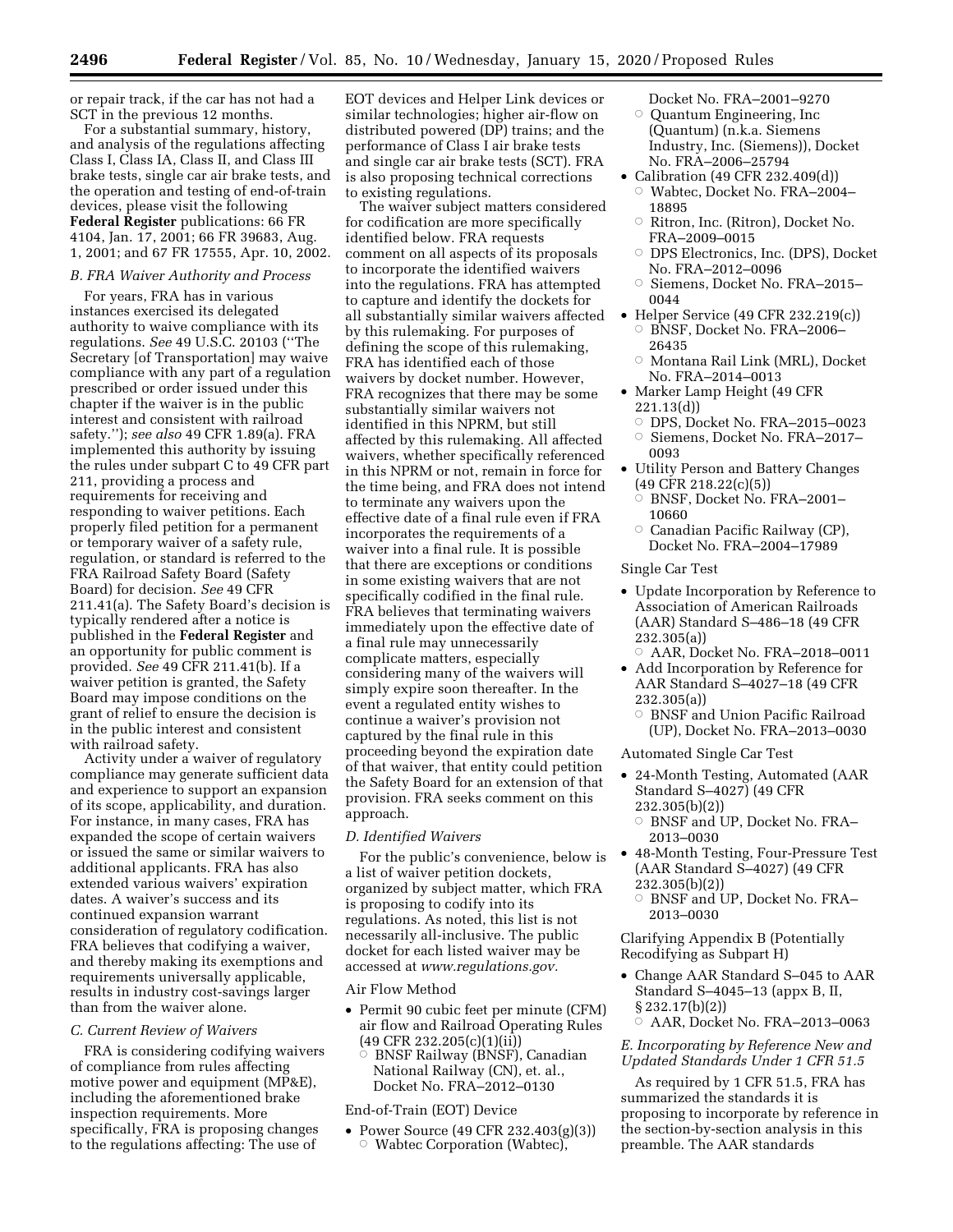summarized herein, and listed in the table directly below for convenience, are reasonably available to all interested parties for inspection. Copies can be obtained from the Association of

American Railroads, 425 Third Street SW, Washington, DC 20024, telephone: (202) 639–2345, email: *[publications@](mailto:publications@aar.com) [aar.com,](mailto:publications@aar.com)* website: *[https://](https://aarpublications.com) [aarpublications.com.](https://aarpublications.com)* They are also

available for inspection at the Federal Railroad Administration, Docket Clerk, 1200 New Jersey Avenue SE, Washington, DC 20590.

## AAR STANDARDS INCORPORATED BY REFERENCE IN 49 CFR PART 232

| Identification<br>No. | Title                                                                                                       | Year or edition | Section affected in 49 CFR                                                                             |
|-----------------------|-------------------------------------------------------------------------------------------------------------|-----------------|--------------------------------------------------------------------------------------------------------|
| $S-469-01$            |                                                                                                             | 2006            | § 232.103(I).                                                                                          |
| $S-486-18$            |                                                                                                             | 2018            | $\S$ 232.305(a).                                                                                       |
| $S-4027-18$ .         | Automated Single-Car Test Equipment, Conventional Brake Equipment-De-<br>sign and Performance Requirements. | 2018            | \$232.305(a).                                                                                          |
| $S-4045-13$           |                                                                                                             | 2013            | $\frac{1}{2}$ § 232.17(b)(2) in section I of<br>Appendix B, part 232. (pro-<br>posed § 232.717(b)(2)). |
| S-4200                | Electronically Controlled Pneumatic (ECP) Cable-Based Brake Systems-Per-<br>formance Requirements.          | 2014            | § 232.603.                                                                                             |
|                       | S-4210  ECP Cable-Based Brake System Cable, Connectors, and Junction Boxes-<br>Performance Specifications.  | 2014            | § 232.603.                                                                                             |
| S-4230                | Intratrain Communication (ITC) Specification for Cable-Based Freight Train<br>Control System.               | 2014            | § 232.603.                                                                                             |
| S-4250                | Performance Requirements for ITC Controlled Cable-Based Distributed Power<br>Systems.                       | 2014            | § 232.603.                                                                                             |
|                       | S-4260  ECP Brake and Wire Distributed Power Interoperability Test Procedures                               | 2008            | § 232.603.                                                                                             |
|                       |                                                                                                             | 2020            | § 232.717.                                                                                             |

The rule text already incorporates by reference the latest versions of the following AAR standards, so no updates are currently proposed: S–4220, ECP Cable-Based Brake DC Power Supply— Performance Specification (2002); S– 4240, ECP Brake Equipment—Approval Procedure (2007); and S–4270, ECP Brake System Configuration Management (2008).

## *F. Railroad Safety Advisory Committee (RSAC) Advice and Input*

FRA received substantial advice and feedback from the RSAC on the contents of this rule. FRA first established the RSAC in March 1996 under Section 10(a)(2) of the Federal Advisory Committee Act (Pub. L. 92–463) to provide a forum for stakeholder groups to provide advice and recommendations to the FRA on railroad safety matters. In April 1996, the RSAC formed the Tourist and Historic Railroads and Private Passenger Car Working Group (THRWG). Since that time, the THRWG has considered numerous issues affecting tourist and historic rail operations and in August 2013, the THRWG accepted Task No. 13–01 to consider the applicability of FRA's regulations to historical or antiquated equipment that is used only for excursion, educational, recreational, or private transportation purposes. The THRWG met in Washington, DC on April 9–10, 2014, and reviewed, among other things, the safety glazing standards (49 CFR part 223) regarding the treatment of certain equipment;

regulatory treatment under the freight car safety standards (49 CFR part 215) of non-commercial freight cars over 50 years old; and the scope and application of appendix B of 49 CFR part 232 (freight power brake standards). The THRWG also identified other issues involving FRA's regulatory treatment of tourist, scenic, historic, excursion, educational or recreational rail operations or private passenger rail car operations and equipment in other chapters of title 49, which FRA anticipates will be addressed in subsequent rulemakings. On December 4, 2014, the full RSAC accepted the THRWG's report. *See* RSAC Meeting Minutes, p. 12, *[https://rsac.fra.dot.gov/](https://rsac.fra.dot.gov/radcms.rsac/File/DownloadFile?id=44) [radcms.rsac/File/DownloadFile?id=44.](https://rsac.fra.dot.gov/radcms.rsac/File/DownloadFile?id=44)*  The updates to part 232, appendix B (proposed Subpart H—Tourist, Scenic, Historic, and Excursion Operations Braking Systems) of this NPRM are based on the THRWG's report.

## **III. Section-by-Section Analysis**

Unless otherwise noted, all section references below refer to sections in title 49 of the Code of Federal Regulations (CFR). FRA seeks comments on all proposals in this NPRM.

## *Proposed Amendments to 49 CFR Part 218*

## Section 218.22 Utility Employee

As stated in the 1993 rule initialing adopting § 218.22, the intent of this section is to define the circumstances under which a utility employee may be permitted to function as a member of a

train or yard crew without the need for establishing blue signal protection. *See*  58 FR 43293, 43290, Aug. 16, 1993. The Blue Signal regulations are found in Subpart B of part 218 (§§ 218.21– 218.41). Despite this stated intent, existing paragraph (c) of § 218.22 provides that ''under certain conditions . . . a utility employee [may] be assigned to and serve as a member of a train or yard crew without the protection otherwise required by *subpart D* to 49 CFR part 218.'' (Emphasis added). Subpart D of part 218 (§§ 218.51–218.61) contains FRA's regulations prohibiting tampering with safety devices and, thus, the reference makes no sense. In addition, paragraphs (c)(5) and (h) of § 218.22 specify conditions under which certain provisions of subpart B (*e.g.,* §§ 218.23– 218.30) must be complied with when a utility employee is performing certain functions normally executed by a train crew. Accordingly, FRA is proposing to amend the incorrect reference to ''Subpart D'' in paragraph (c) to ''Subpart B,'' as this reference is clearly a typographical error.

In addition, FRA proposes amending the list of functions provided in paragraph (c)(5) that do not require a utility employee to establish blue signal protection to include battery change-out on rear-end marking devices or end-oftrain devices if the change-out is accomplished without the use of tools.

This relief has already been provided to BNSF and CP. *See* Docket No. FRA– 2001–10660; Docket No. FRA–2004–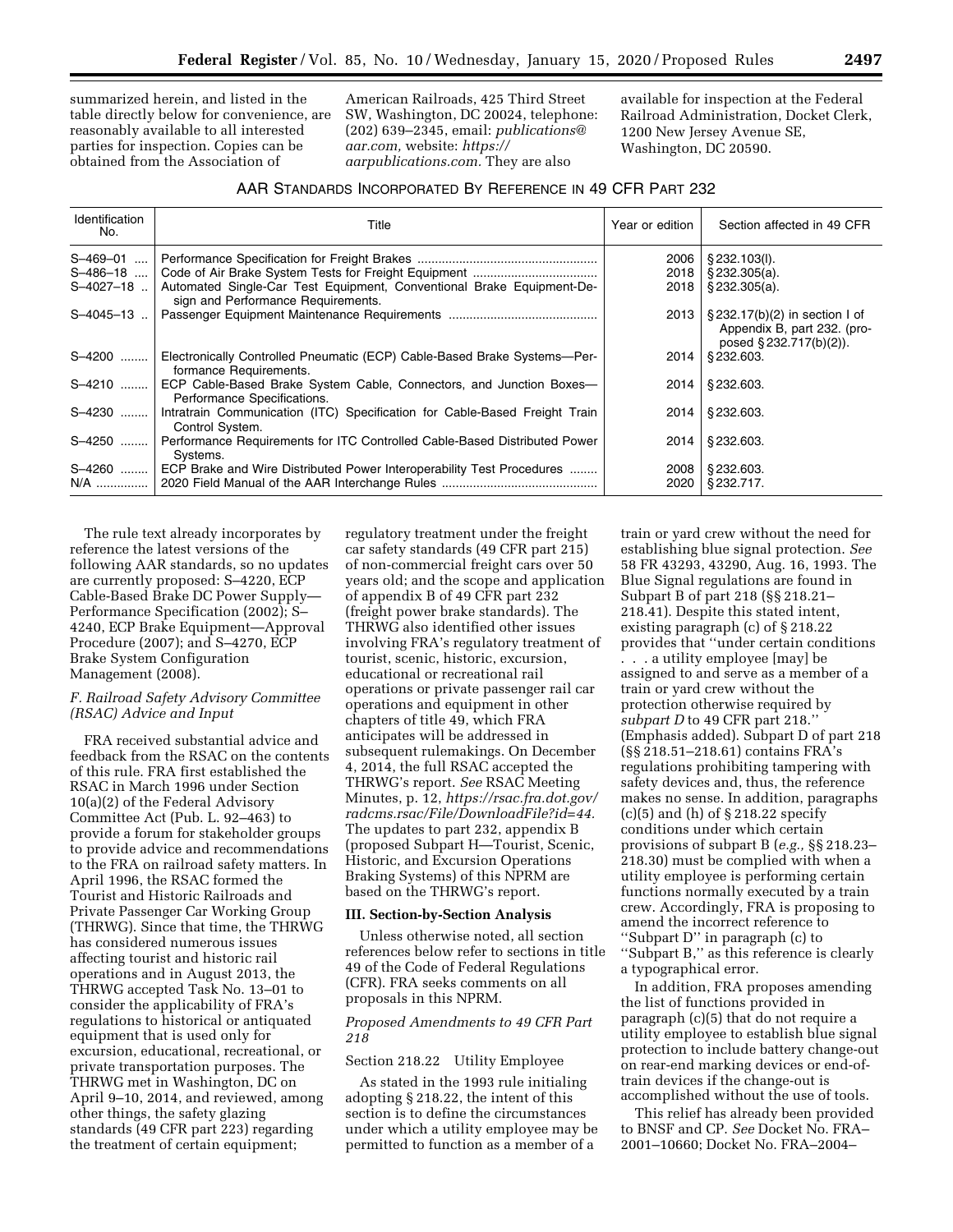17989. In their waiver petitions, BNSF and CP stated that potential safety benefits would likely include an estimated 80% reduction in safetysensitive task completion time and significantly lighter loads for service and utility employees to lift and handle. For instance, when changing a battery, employees would no longer have to unhook the air hose from the device, remove the device from the coupler, carry it to a safe location and set it on the ground to change the battery, then pick up the device, walk back to the end of the train and reinstall the device. Instead, the employee would simply open a latch, slide out and replace the battery, and refasten the latch.

FRA granted those waiver petitions over a decade ago and each railroad's record of operations under those waivers demonstrates that the relief provided is safe. Accordingly, FRA believes codifying these existing waivers would improve efficiency and is consistent with railroad safety. FRA seeks comments on this proposal.

FRA also seeks comment on the use of the term ''change out'' or ''change'' in paragraph (c). FRA understands that to ''change out'' batteries means to swap or replace them. This is certainly what FRA intended when it granted the associated waivers. However, when codifying this relief, FRA does not want to prohibit or otherwise suppress future innovation. For instance, FRA believes removable or non-removable rechargeable batteries or other similar technology could one day suit the purpose of this proposal. Accordingly, FRA proposes to use the broader term ''change'' (as opposed to change out) in the proposed revision to paragraph (c).

In proposing these changes to paragraph (c), FRA considered whether other similar tasks could be reasonably excluded from the Blue Signal requirements. FRA identified no such tasks. FRA also considered the feasibility of establishing a performance standard (*e.g.,* based on time, complexity of task, or some other measure). After consideration of these issues, FRA is not proposing any additional changes to paragraph (c), but FRA invites commenters to identify other tasks that may justify being added to the list of exceptions from the blue signal requirements in the paragraph. Further, FRA seeks comment on the utility and feasibility of establishing a performance-based requirement in paragraph (c), as an alternative to listing specific tasks excluded from the Blue Signal requirements.

# *Proposed Amendments to 49 CFR Part 221*

# Section 221.13 Marking Device Display

Section 221.13 includes EOT marking device display requirements. Paragraph (d) requires each marking device's centroid to be located at a minimum of 48 inches above the top of the rail. In 2015 and 2017, DPS, and Siemens Industry Inc. (''Siemens''), respectively, filed similar waiver petitions requesting that the marker height measurement be reduced to 41 and 42 inches, respectively. *See* Docket No. FRA– 2015–0023; Docket No. FRA–2017– 0093. In their petitions, both DPS and Siemens noted that newer designs of their marker lights weighed less than previous designs and were designed to be mounted lower than 48 inches from the top of the rail. DPS and Siemens asserted that the smaller dimensions and weight of the marker lights would reduce the risk of injury to personnel handling the devices. Moreover, for marker lights mounted at 36, 42, and 48 inches above the top of the rail, DPS and Siemens provided supporting field test video data showing no discernable visibility difference up to one mile away. In reviewing the petitions and data, the Safety Board agreed that changing the marker light height by several inches would not result in a significant difference in visibility, especially since EOT marker lights are typically viewed from distances of a half-mile or greater. FRA seeks comment on the height standards proposed in this section.

In addition to considering visibility over distances, FRA also seeks comment on marker device visibility from varying angles. Viewing angles may vary minutely due to natural variation in eye height from one human observer to another. In addition, when considering DPS's and Siemen's petitions, FRA performed a simplified trigonometric analysis and determined that only a minimal number of negative scenarios would result from cases in which a marker light would be mounted at 40 inches. *See* Docket No. FRA–2015–0023; Docket No. FRA–2017–0093.

FRA granted DPS's and Siemen's waiver petitions based on evidence showing that the difference in heights would not affect visibility of the marker lights. Since granting the petitions, no accidents attributed to a lowered marker lamp height permitted under these waivers have been reported through the FRA accident reporting system. Accordingly, FRA proposes codifying the waiver's exemptions and conditions. FRA seeks comments and any

information gleaned from railroad experience relevant to this proposal.

FRA believes that this change would allow the use of lighter weight EOT devices, which will likely result in a lower risk of injury and improved safety. Since the coupler is usually 38″ from the ground, and the lamp height is currently required to be at least 48″ from the ground, to make up the space, manufacturers created a 10" tall box, which doubles as heavy battery storage. With the introduction of air turbine electricity to replace the need for batteries and a consideration of reducing the 48″ height requirement, the size and weight of this equipment could permissibly be reduced, resulting in ergonomic benefits such as less awkward handling.

FRA also understands that there has been a recent shift in the industry from the use of incandescent to LED bulbs within marker lights. FRA seeks comment on the effect this change has had and will have on visibility. Further, to allow for flexibility over time as EOT device technology and design changes, FRA also seeks comments on the utility and feasibility of establishing a performance-based standard in lieu of the specific height requirements of this section.

Appendix A to Part 221 Procedures for Approval of Rear End Marking Devices

To correct typographical errors, FRA is modifying ''perscribed'' to ''prescribed'' in paragraph (a)(1)(2)(ii) and ''peformed'' to ''performed'' in paragraph (b)(3)(ii).

*Proposed Amendments to 49 CFR Part 232* 

## Section 232.1 Scope

Paragraph (b) of § 232.1 describes how the scope of part 232 would change in phases after the January 2001 publication of a final rule that created part 232. Paragraph (c) and the final phrase of paragraph (d) includes similarly antiquated instructions. Those dates, and their associated options, have since passed and the scope of part 232 has been fully realized under § 232.1. Since these dates and former options provide no guidance for current or future compliance, FRA proposes removing paragraph (b)'s historical schedule, paragraph (c) in its entirety, and the final phrase in paragraph (d) providing for earlier optional compliance. FRA also proposes moving paragraph (d) to paragraph (c). FRA seeks comment on these changes.

## Section 232.5 Definitions

Section 232.5 defines certain terms as they are used in part 232. In this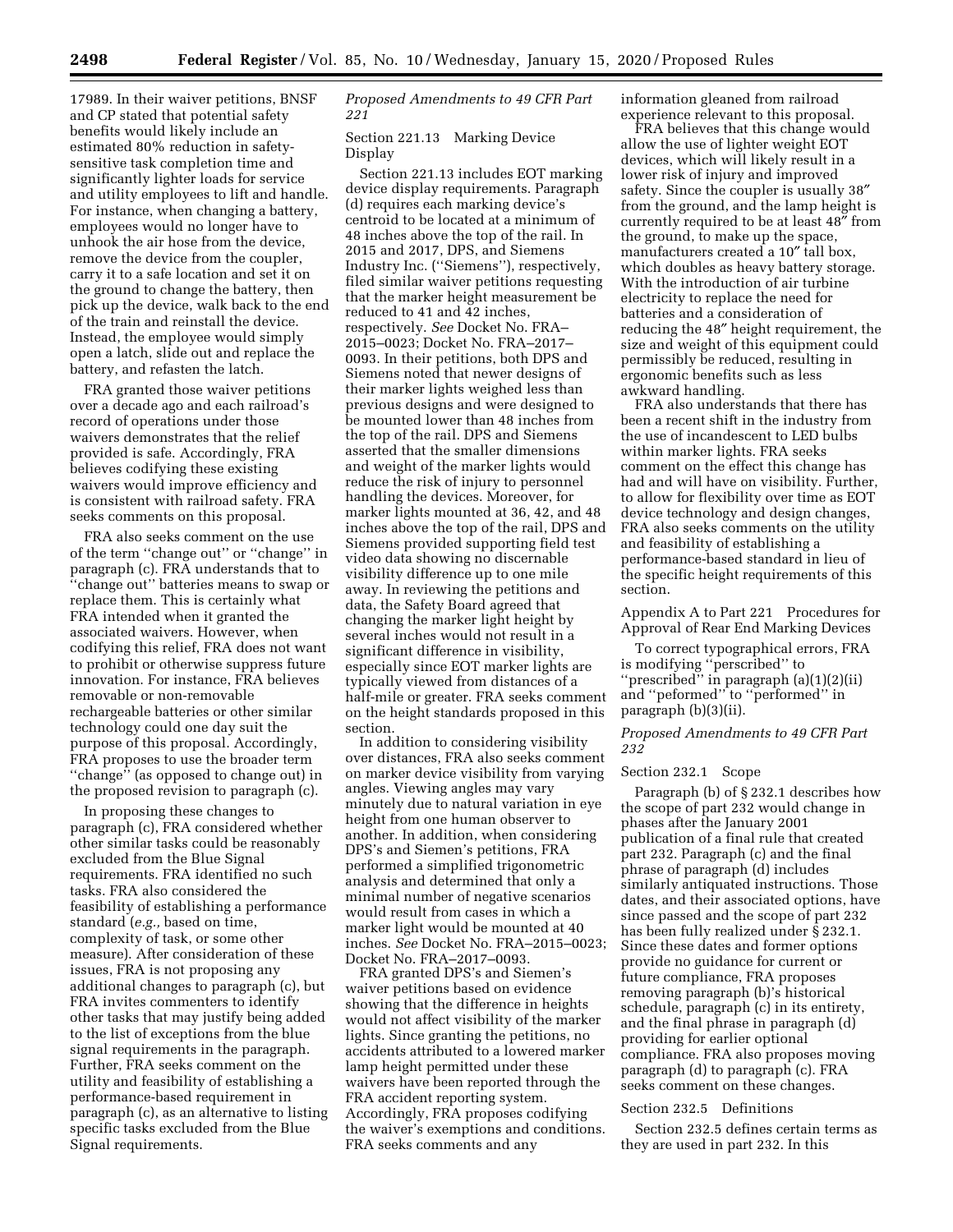section, FRA is proposing to update the definition of the term ''Air Flow Indicator, AFM'' and add definitions for "air repeater unit" and "APTA." All new air brake systems are equipped with digital AFM indicators, and many analog AFM indicators are being replaced by digital versions. FRA is clarifying the definition of the ''Air Flow Indicator, AFM'' to acknowledge the use of digital versions, and to specify that a digital version must have markings of equivalent or finer resolution to that specified by FRA for an analog device.

FRA proposes to add the term ''air repeater unit'' in § 232.205, and define that term as ''a car, container or similar device that provides an additional brake pipe air source by responding to air control instructions from a controlling locomotive using a communication system such as a distributed power system.'' FRA understands a specialized car, other rolling equipment, or containers in well cars can be used for this purpose. The communications must be akin to a distributed power system to ensure accurate and sufficient responses. These existing systems are identified here merely for illustration. Ultimately, it is the purpose and use of the technology, not its physical description, that determines whether the item is an air repeater unit. FRA purposefully recognizes this distinction to avoid limiting innovation and future options. FRA seeks comments on the accuracy and sufficiency of this definition.

FRA also proposes adding a definition for ''APTA'', the American Public Transportation Association, since the organization is referenced often as a source for standards and input.

#### Section 232.11 Penalties

This section contains provisions regarding penalties. Since the section was last amended, DOT has issued a final rule, in accordance with the Federal Civil Penalties Inflation Adjustment Act of 1990 (FCPIAA), as amended by the Federal Civil Penalties Inflation Adjustment Act Improvements Act of 2015 (2015 Act),<sup>2</sup> that provides the 2018 inflation adjustment to civil penalty amounts that may be imposed for violations of certain DOT regulations. *See* 83 FR 60732 (Nov. 27, 2018). To avoid the need to update this section every time the civil penalty amounts are adjusted for inflation, FRA has changed this section by replacing

references to specific penalty amounts with general references to the minimum civil monetary penalty, ordinary maximum civil monetary penalty, and aggravated maximum civil monetary penalty. FRA has also added language to this section referring readers to 49 CFR part 209, appendix A, where FRA will continue to specify statutorily provided civil penalty amounts updated for inflation and to FRA's website at *[www.fra.dot.gov](http://www.fra.dot.gov)* which contains a schedule of civil penalty amounts used in connection with this part.

Section 232.103 General Requirements for all Train Brake Systems

In a 2001 rulemaking, FRA incorporated by reference AAR Standard S–469–47 (''Performance Specification for Freight Brakes'') 3 into § 232.103(l). FRA subsequently also referenced S–469–47 in § 232.603. Later in 2001, however, AAR updated S–469– 47 for style and format with no change in substance and reissued it as S–469– 01. After briefly being out-of-print, in 2006 AAR permanently returned S– 469–01 to its Manual of Standards and Recommended Practices.

S–469 is the AAR's identical publication of the Interstate Commerce Commission Order 13528, originally published in 1945. Between 1947 and 2000, S–469 and Order 13528 were simultaneously published in the AAR Manual of Standards and Recommended Practices and as appendix B in 49 CFR part 232. The 2001 revision of part 232 ceased to publish Order 13528 as appendix B, and refers the public to obtain this document from the AAR. The purpose of the document is to define and prescribe requirements for power brakes and appliances for operating power brake systems.

Accordingly, FRA proposes updating the citation to the presently available S– 469–01. FRA also will correct AAR's address. FRA seeks comments on these updates.

Section 232.205 Class I Brake Test-Initial Terminal Inspection

Section 232.205 contains the requirements for conducting Class I brake tests-initial terminal inspections. Section 232.205 requires a train to receive a Class I brake test (as described in paragraph (c) of the section) at certain times. For example, § 232.205 requires a Class I brake test be performed when a train is initially assembled, when the consist is changed in certain ways (by adding or removing cars), and when a train is off-air for more than four hours.4 FRA proposes to revise this section to extend the four-hour off-air limitation to 24 hours. FRA also proposes changes to brake pipe leakage requirements during certain Class I air brake tests, and requirements associated with AFM indicator calibration.

Under the existing regulation, if a train or equipment (*e.g.,* individual cars) is left unattached to any air source (*e.g.,*  locomotive, yard air) for more than four hours, it must receive a Class I brake test prior to further operation of the train. *See* 49 CFR 232.205(a)(3). Moreover, to ensure that its air brake system did not degrade, and to allow a railroad to delay a full-train Class I test in many circumstances, equipment off-air for more than four hours may require a Class I or II test prior to being added to an en route train, and will require a Class III brake test prior to being operated in revenue service. *See* 49 CFR 232.209(a)(1) and 232.211(a)(3)–(a)(5). This requirement also affects yard air applications. *See* § 232.217(c)(1). For a more substantial history and analysis of the off-air requirement, *see* 66 FR 4103, 4122, Jan. 17, 2001.

In December 2017, AAR filed a petition for waiver from the 4-hour rule, contending it is too restrictive. *See*  Docket No. FRA–2017–0130.5 Subsequently, in a letter dated July 12, 2018—included in the public docket to this rulemaking proceeding—AAR submitted a petition for rulemaking mirroring the waiver request it submitted in December 2017. *See*  Docket No. FRA–2018–0093, *available at [https://www.regulations.gov/](https://www.regulations.gov/document?D=FRA-2018-0093-0002) [document?D=FRA-2018-0093-0002.](https://www.regulations.gov/document?D=FRA-2018-0093-0002)* To support its filing, AAR supplied data provided by its member railroads and a Failure Modes and Effect Analysis

<sup>2</sup>The FCPIAA and the 2015 Act require federal agencies to adjust minimum and maximum civil penalty amounts for inflation to preserve their deterrent impact. *See* 83 FR 60732, Nov. 27, 2018.

<sup>3</sup> In 1945, FRA's predecessor agency, the Interstate Commerce Commission (ICC), and AAR agreed on certain power brake and draw bar standards, which ICC partially memorialized in Interstate Commerce Commission Order No. 13528, Investigation of Power Brakes and Appliances for Operating Power-Brake Systems, 10 FR 6787, June 6, 1945 (''ICC Order 13528''). ICC Order 13528 referenced an appendix that was not published until months later in a Supplement to the Code of Federal Regulations. *See* 49 CFR part 132 (Power Brakes and Draw Bars (Railroad)), Appendix (Specifications and Requirements for Power Brakes and Appliances for Operating Power Brake Systems for Freight Service) (Supp. 1945). While this latepublished appendix to ICC Order 13528 was the regulation requiring compliance, in 1947 AAR published an identical AAR Standard S–469–47. Eventually, the ICC Order 13528 appendix was moved into appendix B of 49 CFR part 232.

<sup>4</sup>Earlier rules required the performance of Class I air brake test on equipment left off air for only two hours or more. The four hours referenced in the existing rule reflects a compromise subsequently recommended by industry stakeholders.

<sup>5</sup>The Safety Board denied the waiver petition finding that the relief requested was more appropriately addressed through the rulemaking process and that there was a lack of supporting data submitted with the waiver request.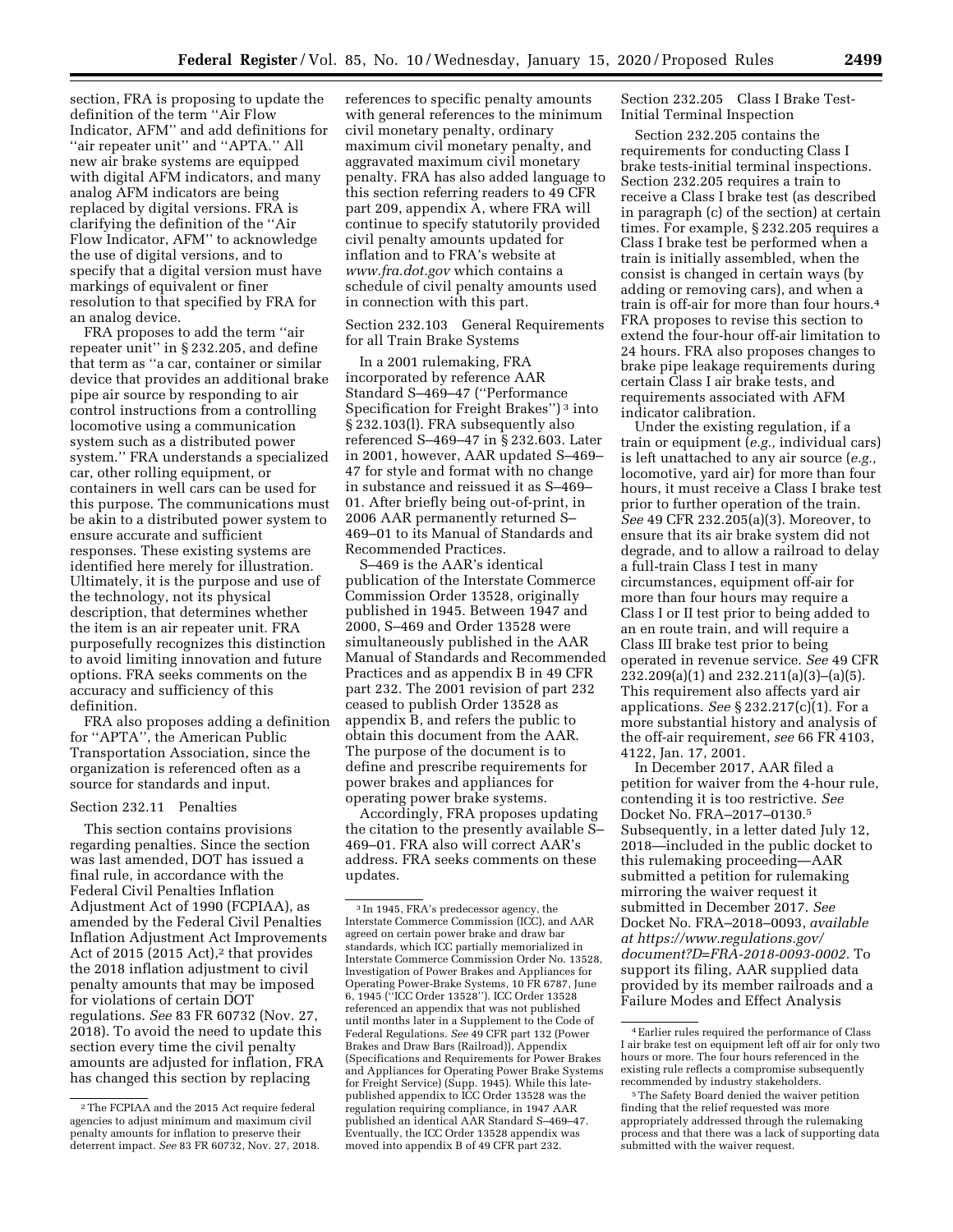(FMEA). According to AAR, the data provided in its petition for rulemaking supports the conclusion that time off-air does not correlate with higher failure rates. Page one of Appendix 7 of AAR's petition includes data submitted by seven (7) Class 1 railroads from the period between March 1, 2017, and March 1, 2018. According to AAR, the data shows that line of road failures (expressed as emergency brake applications), for which a specific mechanical cause is not found, occurred 0.20 times per million car miles in Canada, where a valid air brake inspection may remain off-air for 24 hours or longer; while the equivalent line of road failure rate on US railroads is 0.27 times per million car miles, where a valid air brake inspection may only remain off-air for four hours. AAR contends safety improvements in air brake technology should further mitigate safety concerns and support allowing cars to be kept off-air for extended periods of time, well beyond 24 hours, without requiring a Class I brake test. For example, AAR states that leakage on standing trains has been greatly reduced by welded brake piping and fittings and ferrule-clamped air hoses (the rail industry no longer uses grip type fittings, in accordance with interchange rules). In addition, AAR cites continuous improvements in car control valves since the last regulatory change as well as industry adoption of federal requirements to perform biannual inspections on yard air systems and oil and contaminant separators to keep the compressed air clean. AAR also contends that providing a 24-hour off-air period would help harmonize US and Canadian regulations, as Canadian regulations currently permit cars to be off-air for up to 24 hours without the equivalent of a Class I brake test.

In this NPRM, FRA is responding to AAR's petition for rulemaking by proposing to change the off-air requirements. As noted above, AAR's petition, and its included data sets, have been placed in the docket to this proceeding. FRA finds that the supporting information provided by AAR demonstrates that a reasonable extension of time permitted under the off-air requirement could improve railroad efficiency and would not impact the safety of railroad operations. FRA agrees that the technological improvements cited by AAR have been beneficial in improving the overall health of brake systems. In addition, when considering an extension of permissible off-air time, FRA finds the data provided by AAR in Appendix 7 of

its petition, comparing Canadian and U.S. operations, supportive of AAR's request. The data provided by AAR shows a lower, yet statistically insignificant, rate of line-of-road failures (*i.e.,* failures found en route on an operating train, not by inspectors or otherwise while standing still) attributed to air brakes in Canada (allowing 24 hours off-air) than in the United States (allowing only 4 hours offair). The data also includes samerailroad results (based on CN and CP data) showing fewer undesired and unintended emergency brake applications occurring in Canada than in the United States. *See* AAR Petition for Rulemaking, July 12, 2018, Appendix 7, Slide 4. FRA seeks comments and information as to what reasons there may be for Canada's lower rates of air-brake-related failures that would better inform FRA of the off-air requirement's impact.

Furthermore, by extending the time that equipment is permitted to remain off-air without requiring additional brake testing, the AAR predicts a significant reduction in tests performed for this reason, decreasing wait times, and increasing network velocity. AAR states an extension of the off-air requirement will also reduce locomotive idling times spent providing a source of compressed air and will allow railroads to eliminate older sources of yard air, but will also ensure that brakes are inspected often enough to ensure they are in proper working condition. Accordingly, in this NPRM, FRA proposes to extend the off-air limitation from 4 hours to 24 hours in §§ 232.205, 232.209, 232.211, and 232.217. FRA seeks comments on this proposal. FRA also seeks comments on the accuracy and sufficiency of the data supplied by AAR to support this relief.

In the 2001 final rule revising the regulations governing power brake systems, FRA extended the time from two hours to four hours during which equipment may remain off-air without additional inspection. In its conclusion to limit the amount of time that equipment may be off-air to four hours, FRA noted its concern that in certain circumstances, the length of time that equipment is off air can impact the equipment's air brake system particularly in cold weather or in areas where the potential for vandalism is high due to the equipment left standing. Further, FRA stated:

[I]f equipment were allowed to be off-air for an excessive amount of time, it would be virtually impossible for FRA to ensure that equipment is being properly retested as it would be extremely difficult for FRA to determine how long a particular piece of

equipment was disconnected from a source of compressed air. In order to make such a determination, FRA would have to maintain observation of the equipment for days at a time.

66 FR 4103, 4122, Jan. 17, 2001. FRA recognizes that it may verify off-air duration through train and car movement records, the presence of any ground air sources, and witness interviews. However, FRA remains concerned about how to easily and accurately determine the length of time equipment may have been disconnected from an air source, particularly given the proposal to increase the permissible off-air duration. FRA believes that since 2001, there have been numerous technological and operational advances that provide railroads with the ability to track the amount of time equipment is left off a source of compressed air and that railroads should be able to track the 24-hour off-air period in some manner so that FRA can exercise appropriate oversight where necessary. Rather than propose a specific requirement regarding such tracking, FRA seeks comment on whether such tracking is necessary or whether there are other means by which FRA can determine the amount of time equipment is left off a source of compressed air. In addition, FRA seeks comment on what types of tracking systems or methods might be available to the industry related to this issue and how tracking data should be maintained. FRA requests that commenters also include quantified information on how such a tracking system may burden or benefit each railroad. FRA also seeks comment on how to codify any such requirements.

FRA also recognizes that Canada has permitted equipment to remain off-air without a brake inspection for as long as 48 hours upon notification to Transport Canada (TC). *See* Railway Freight and Passenger Train Brake Inspection and Safety Rule section 11.2(b), Transport Canada, Oct. 27, 2014, available at *[https://www.tc.gc.ca/eng/railsafety/](https://www.tc.gc.ca/eng/railsafety/rules-tco0184-139.htm#section11)  [rules-tco0184-139.htm#section11](https://www.tc.gc.ca/eng/railsafety/rules-tco0184-139.htm#section11)* (''A No.1 brake test is not required on: A block swap of cars that have been offair for no more than 24 hours or 48 hours after notifying the department.''). In practice, FRA understands TC receives only a small number of such notifications per year, almost exclusively during the holidays or special situations such as a labor strike. At most, TC states that two locations provide such notifications up to 1–2 times per month.

While not specifically proposing a similar provision, FRA requests comments on whether to extend the offair limitation to 48 hours under certain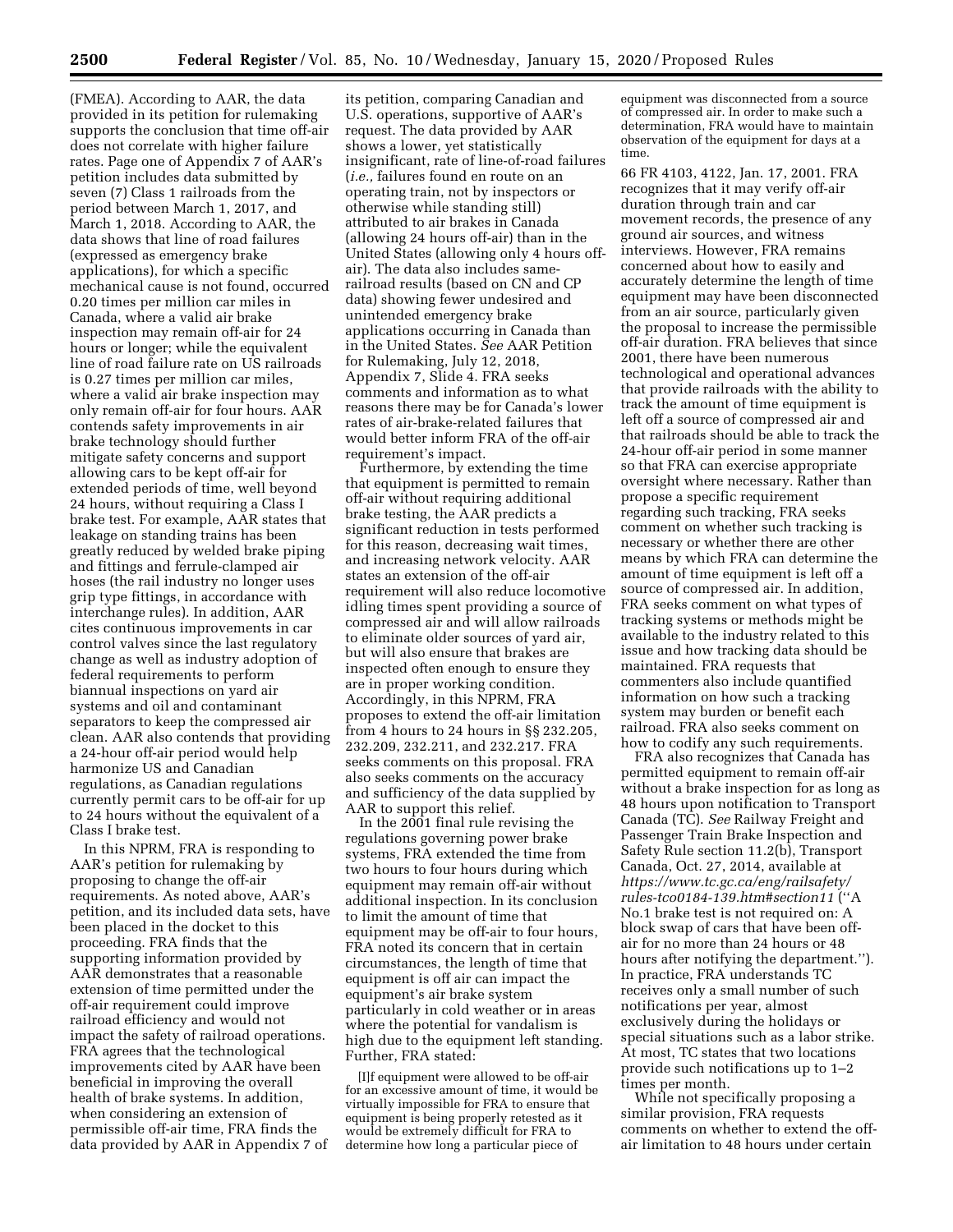circumstances and conditions, including appropriate, sufficient, and timely notification to FRA. FRA seeks comment on how often this provision is utilized in Canada and under what circumstances it is used and, if FRA were to adopt a similar provision, under what circumstances it should be available, how often it would be utilized, and whether a provision requiring FRA notification of a railroad's use of the provision would be justified. More specifically, FRA seeks proposals concerning the documentation, contents, timing, delivery, acknowledgment, and memorialization of any potential notification requirement. FRA recognizes that §§ 232.207(c)(2) and 232.213(a)(1) already include notification procedures and seeks comments on those provisions' potential applicability in this instance.

FRA also requests comment on potential regulatory alternatives to a time-off-air limit that would address the same safety risks and ensure that, despite equipment being off air for any length of time, that equipment's air brakes are in proper working condition. FRA recognizes that time off-air may not be directly linked to brake failures, but given the multitude of variables that can affect brake system integrity (*e.g.,*  environmental factors such as temperature and humidity, operational factors (*e.g.,* use of power braking, time taken to inspect equipment, quality of compressed air from locomotives or yard air plants), age, and overall condition of the equipment), FRA has not identified a feasible alternative to the off-air requirement. Despite the many technical advancements in air brake technology, with the exception of certain specialized air brake systems such as electronically-controlled pneumatic brakes, the structure of air brake systems on rail equipment involves many connections, which by nature cause the systems to experience gradual leaks once removed from an air source. For example, in its investigation of the 2013 Lac-Mégantic, Quebec accident, the Transportation Safety Board of Canada (TSB), cited two instances of air brake failures where brake systems of rail equipment failed after being left off-air for approximately one hour. In the first instance, TSB cited weather conditions as the cause of the failure and in the second instance, TSB cited the condition of the equipment itself. *See* TSB Railway Investigation Report R13D0054 (*available at tsb.gc.ca*). Accordingly, FRA recognizes that a time-off-air requirement does not directly protect against all air brake

failures, but FRA has not yet identified an effective alternative. FRA requests comments on whether any potential alternatives to the off-air requirement exist that are potentially less burdensome and more efficient, while ensuring the same level of safety. FRA also invites comment on what, if any, additional changes to the off-air requirement could be made to make the requirement even less burdensome than proposed in this rule, including, but not limited to, extending the proposed 24 hour window to longer windows (*e.g.,*  36 or 48 hours and under what conditions such extensions would be warranted). FRA asks that commenters specifically explain how any alternatives identified would meet the statutory requirement of 49 U.S.C. 20302(d)(2) requiring any changes to the regulations governing the ''installing, inspection, maintaining, and repair'' of train air brakes be made ''only for the purpose of achieving safety.''

Existing § 232.205 provides two methods for conducting Class I brake tests on pressure-maintaining brake valves such as the standard 26–L brake valve: (1) A leakage test; or (2) an air flow method test. *See* § 232.205(c)(1)(i), (ii). It is physically impossible to prevent all leakage from a train's brake pipe given the mechanical connections between cars' air hoses (*i.e.,* a certain amount of air will always leak through the mechanical connections) and each method of testing measures the pressure drop in a train's brake pipe in different ways. The leakage test measures the amount of compressed air leaking from the brake pipe, while the air flow test method measures the amount of compressed air the pressure maintaining valve is putting back into the brake pipe in order to maintain the line's pressure. Regardless of the test method employed, existing § 232.205 requires the pressure at the rear of the train to be within 15 psi of the pressure that the train will be operated at (known as the ''pressure taper'').

When conducting a Class I test using the air flow method, existing paragraph (c)(1)(ii)(B) prohibits brake pipe leakage from exceeding 60 cubic feet per minute (CFM). FRA proposes increasing the limit to 90 CFM when distributed power (DP) or an air repeater unit is utilized.

The traditional air flow test is measured from a single point of air flow, at the controlling locomotive of the train. In other words, the traditional air flow test method is measuring the amount of air the controlling locomotive's brake system is putting back into the train's brake pipe. Because the air originates at a single source (the controlling locomotive) and travels

sequentially through each car's air brake system, each connected via a mechanical air hose, gradually the pressure in the train's airline tapers off. DP trains have locomotives located at two or more locations in the train, providing a uniform distribution of power to reduce unwanted in-train forces, and providing for multiple supplies of air brake pressure and control. Similarly, air brake repeater boxcars or containers mounted in well cars have been used to provide multiple sources of air brake pressure and control. When DP locomotives or air repeater units are used to conduct Class I brake tests, air in the train line is controlled from each of those sources, resulting in the pressure through the brake pipe being better maintained.

Canadian railroads have operated with the higher air flow limit of 90 CFM on DP trains since 2011. In 2013, BNSF demonstrated on a train of 110 grain cars that, when air pressure is provided at each end of the train consist through DP, a maximum 90 CFM air flow would only reduce the brake pipe pressure by 8 psi, well within the 15 psi pressure taper limit of  $\S 232.205(c)(1)(i)(A)$ . Brake propagation rates were found to be comparable to 60 CFM levels. After consideration of BNSF's data and test findings, the Safety Board permitted a test waiver to test the concept and develop data on the use of 90 CFM airflow on DP trains. *See* Docket No. FRA–2012–0091.

Under this waiver, BNSF, CN, CP, and UP operated test trains with oversight by a test committee comprised of railroad representatives, AAR brake committee members, affected labor representatives, air brake and DP equipment manufacturers, an FRA test monitor, and others involved with the operation of DP trains at higher CFM air flows (over 60 CFM, but less than 90 CFM). All testing procedures and parameters were subject to a consensus of the entire test committee, and the approval of the FRA test monitor. Between December 5, 2013, and January 13, 2017, the test committee supervised operation of 68 trains. All 68 trains operated safely and without incident. One unintentional brake release occurred that the test committee concluded was an anomaly and not related to the test. FRA subsequently granted these railroads a standard waiver without the need for test committee supervision under Docket No. FRA–2012–0091.

In light of the proven safety and efficacy of the waiver, FRA proposes the use of a 90 CFM air flow limit on distributed power and air brake repeater equipped trains. *See* proposed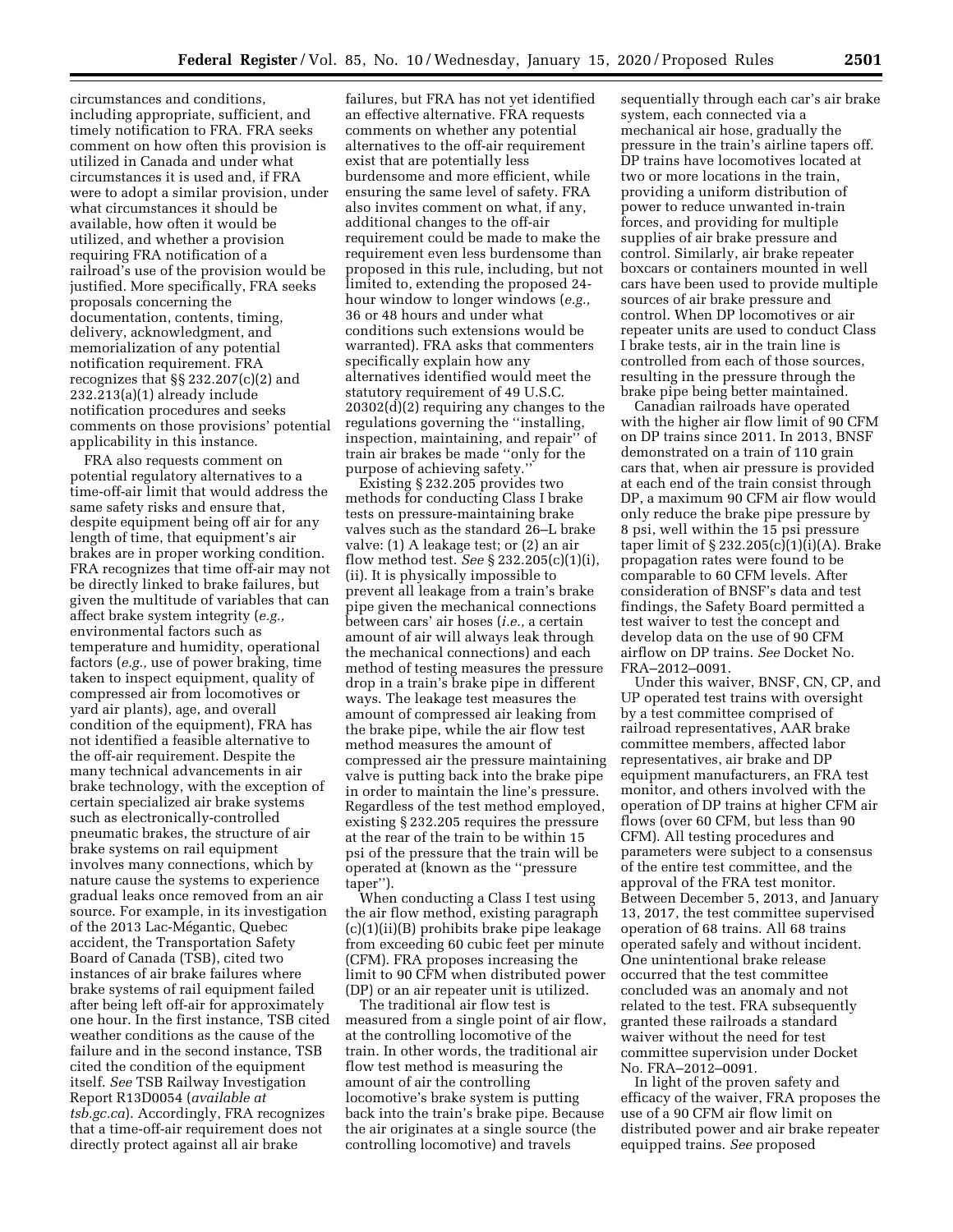§ 232.205(c)(ii)(B). The waivers permitted this flexibility subject to various conditions to ensure safety. FRA recognizes that the conditions in those waivers may be railroad- or territoryspecific. To ensure the same level of safety intended by FRA when establishing the conditions applicable to each railroad's waiver operations, but to allow for continued flexibility, FRA proposes requiring that each railroad implement operating rules to ensure compliant operation of a train if air flow exceeds these parameters after the Class I brake test is completed. *See* proposed § 232.205(c)(1)(ii)(B). In other words, an operating plan amended in accordance with this proposal would replace many of the restrictions and conditions of an associated waiver. A railroad may consider using the applicable waiver's conditions as a template or starting point when drafting their operating rules on this subject. FRA seeks comments on this proposal.

Current  $\S 232.205(c)(1)(iii)$  requires air flow indicator calibration at least every 92 days and prohibits the calibration of air flow test orifices at temperatures below 20 degrees Fahrenheit. These standards were developed during a 1998 rulemaking incorporating into regulation the conditions from a previous waiver. *See* 63 FR 48294, 48305, Sept. 9, 1998. However, in that rulemaking, FRA noted one railroad's report that it had problems calibrating the devices in extremely cold weather until it calibrated both components of the devices used (the AFM indicator and the test orifice) at temperatures of 20 degrees Fahrenheit and above. *See* 63 FR 48294, 48305, Sep. 9, 1998. In other words, to accurately calibrate the devices, the entire AFM system—not just the test orifices—must be calibrated at not less than 20 degrees Fahrenheit.

However, in the 1998 rule, FRA failed to specify that both the AFM indicator and the test orifice must be calibrated at temperatures of 20 degrees Fahrenheit or above. Currently, BNSF is conducting a test waiver to study the safety and efficacy of extending the AFM calibration period to 184 days. During that proceeding, the AFM Test Waiver Committee determined that an air flow indicator (not calibration test orifice) calibrated at below 20 degrees F will not be able to maintain the required ±3 CFM accuracy at high (*i.e.,* > 90 degrees F) ambient temperatures. *See* Docket No. FRA–2016–0086. The Committee brought this to FRA's attention when it was effectively reminded of this original 1998 comment by the poor results of calibrating the AFM at lower temperatures.

Under the law of volumes (also known as Charles's Law), when the pressure on a sample of dry gas (ideally dry and without condensation or other contaminants) is held constant, the Kelvin temperature and the volume will be in direct proportion. This also means that as the temperature rises and the volume expands, the flow through the calibration orifice will change. Because of Charles's Law, when train brake air pressure is calibrated at very low temperatures, the temperature-volume relationship will cause air flow at high ambient temperatures to be outside the permitted accuracy of ±3 CFM. Therefore, FRA proposes clarifying that the temperature of the AFM indicator and the test orifices, must be considered during calibration to insure accuracy.

FRA proposes new paragraph  $(c)(1)(v)$ to codify long-standing FRA guidance regarding the compliant handling of an inoperative or out-of-calibration AFM indicator. As noted above, because § 232.205 allows railroads to choose between two methods of performing Class 1 brake tests: (1) The traditional leakage test; or (2) the air flow method using an AFM indicator, the installation and use of an AFM indicator is optional and the primary method of the leakage test (a test that does not require an AFM indicator) is always available.

Under the Locomotive Inspection Act (the ''Act''; 49 U.S.C. 20701), a locomotive and its ''appurtenances'' must be ''in proper condition and safe to operate'' before it can be placed in service. FRA's Locomotive Safety Standards (49 CFR part 229) implement the Act. Under the Act, if a locomotive or appurtenance of a locomotive does not meet the ''in proper condition and safe to operate'' standard, it may not be placed in service. *See* 49 CFR 229.7. Because the use of an AFM indicator is optional and is not necessary for a locomotive to be ''in proper condition and safe to operate'', an AFM indicator is not an appurtenance to the locomotive under the Act. Accordingly, the daily inspection requirements of part 229 do not apply to an AFM indicator.

To clarify the rules applicable to noncompliant or out of calibration air flow indicators, FRA proposes to add a new paragraph (c)(1)(v) addressing AFM indicators. This proposed new paragraph would prohibit the use of an AFM indicator not in compliance with part 232, require a noncompliant AFM indicator to be tagged under § 232.15(b), with the tag to be placed in a conspicuous location of the controlling locomotive cab. Furthermore, FRA recognizes that part 229 (at  $\S 229.29(g)$ ) currently requires the date of a

locomotive's AFM indicator's calibration to be recorded on the locomotive's blue card (*i.e.,* the Locomotive and Inspection Repair Record (FRA Form  $\overline{F}$  6180.49A)). FRA believes this requirement has merit and will complement the proposal in this rule to tag noncompliant AFM indicators under § 232.15(b). To consolidate the rules related to AFM indicators, FRA may consider removing this requirement from part 229 and moving it to part 232 in this or a future rulemaking to consolidate the rules related to AFM indicators. FRA seeks comments on this proposal.

Section 232.209 Class II Brake Tests— Intermediate Inspection

FRA proposes amending the off-air requirements of this section. Please refer to the off-air requirements analysis provided for § 232.205.

Section 232.211 Class III Brake Tests-Trainline Continuity Inspection

FRA proposes amending the off-air requirements of this section. Please refer to the off-air requirements analysis provided for § 232.205.

Section 232.213 Extended Haul Trains

Under existing § 232.213, a railroad may be permitted to move a train up to, but not exceeding, 1,500 miles between brake tests and inspections if the railroad designates a train as an extended haul train and the train meets certain requirements. On March 1, 2019, AAR submitted a petition for rulemaking that, if granted, would allow rail cars with a valid electronic air brake slip system (''eABS'') record to travel up to 2,500 miles between brake tests and inspections. In this NPRM, FRA is addressing only foundational requirements, such as the 24-hour off-air proposal, that could support the full implementation of eABS. However, FRA intends to address eABS in a future proceeding.

For a train to qualify as an extended haul train, paragraph (a)(1) requires the railroad to, in writing, designate the train as an extended haul train and provide certain information to FRA, including ''[t]he type or types of equipment the train will haul.'' *See* 49 CFR  $232.213(a)(1)(iii)$ . This provision requiring a train description was issued in lieu of requiring specific identification of every train and is necessary to facilitate FRA's ability to independently monitor a railroad's operation of these extended haul trains. The applicable NPRM, to which the final rule stated it was not making changes, indicated that the requirement was to also help ensure ''that a train is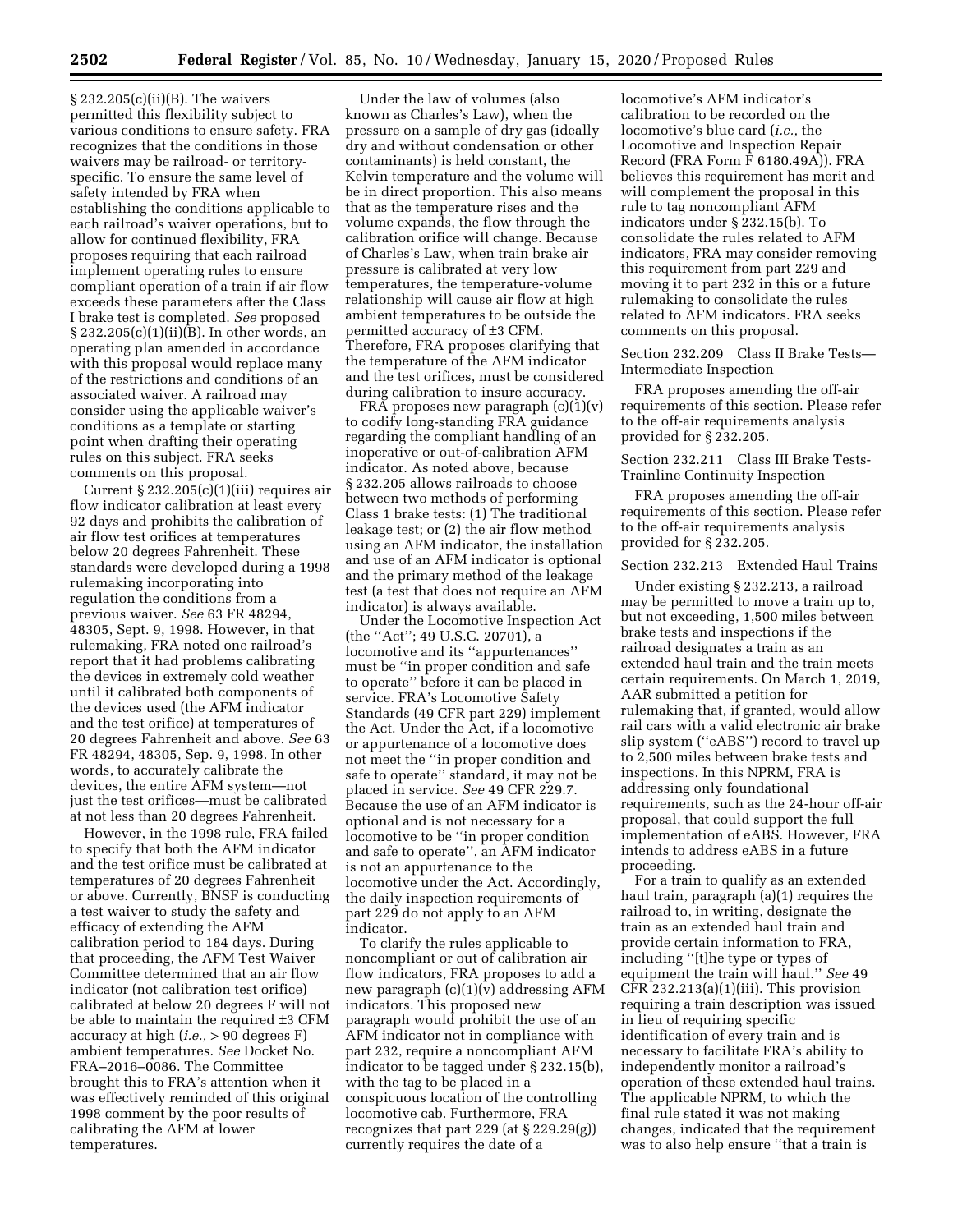in safe and proper condition to travel a prescribed distance without further inspection.'' 59 FR 47676, 47693, Sept. 16, 1994.

Since the final rule was published, railroads have periodically supplied FRA with spreadsheets identifying their extended haul trains and providing the required information. Over time, some railroads have changed the format of their spreadsheet submissions and FRA has generally accepted an abbreviated identification of each train type as long as it is sufficiently descriptive. However, recently railroads have included very generic equipment type references on their submissions (*e.g.,*  'general merchandise," "manifest, ''any''). These very generic descriptions are not adequate to inform FRA what the type of equipment a train is hauling and FRA is taking this opportunity to remind railroads of the need to identify with sufficient clarity the type of equipment being hauled in extended haul trains. FRA seeks comments and information on how to achieve such clarity on what level of description FRA should expect. Given that this provision is intended to ensure FRA can differentiate extended haul trains from non-extended haul trains for oversight purposes, FRA also seeks comments on whether there is a better way to differentiate such trains. FRA considered alternatives to the requirement for railroads to designate trains to FRA in advance as extended haul trains, but short of developing recordkeeping and retention requirements which would necessarily include more detailed information than currently required so that FRA could distinguish between extended haul and non-extended haul trains and determine whether brake tests and other inspections were performed as required, FRA did not identify any less burdensome method. FRA requests comments, however, on any potential alternatives that would achieve the same result as the designation currently required.

When designating the train in writing to FRA, paragraph (a)(1)(iv) also requires the railroad to identify ''the locations where all train brake and mechanical inspections and tests will be performed.'' In other words, the submission must include the location of *every* expected brake and mechanical inspection, not only the Class I inspections performed by a qualified mechanical inspector, on the designated train. A failure to notify FRA of the locations the required initial or intermediate brake tests are performed could result in a violation for noncompliance. FRA has previously

exercised enforcement discretion and has not objected to railroads changing the designated locations of brake tests and mechanical inspections of extended haul trains provided the railroad utilizes the notification procedures applicable to Class IA inspections  $(\S 232.207(c)(2))$ , or if the railroad provides an updated electronic spreadsheet identifying the locations. FRA believes that this notification procedure is appropriate for extended haul trains in the event of an emergency that alters normal train operations such as a derailment. Accordingly, FRA proposes to add a new paragraph (a)(8) mirroring the notification procedure of § 232.207(c)(2) that would allow railroads the flexibility to designate different inspection and test locations for extended haul trains under certain circumstances. FRA believes that codification of this practice would provide the railroads a flexible reporting procedure, and ultimately regulatory certainty, to address emergency circumstances involving extended haul operations. FRA seeks comment on this proposal.

Section 232.213 previously provided for an inbound inspection of all extended haul trains. Certain related requirements sunset on April 1, 2007, without further FRA action, and FRA formally removed those requirements in 2008. *See* 73 FR 61511, 61523, 61553, Dec. 15, 2008. Nevertheless, several other references to the inbound inspection remain. FRA proposes to edit paragraphs (a)(5) and (a)(6) and modify numbering, where necessary, to provide clarity and to remove language that is no longer applicable. FRA seeks comments on this proposal.

FRA also requests comments on potential regulatory alternatives to the existing extended haul provisions of § 232.213, potential improvements that could be made to the section to clarify or expand the provision, or whether this provision could be eliminated by the adoption of certain alternative standards or requirements. For example, the section currently distinguishes between inspections conducted by ''qualified mechanical inspectors'' and ''qualified persons'' (both of which are defined in § 232.5). FRA requests comments and data on whether this distinction is still justified and necessary. FRA also requests comments on the utility and feasibility of extending the mileage limits between brake inspections the section contains and what, if any, safety data would support extensions of those limits. As noted above, FRA intends to address issues such as mileage limitations between brake tests in a separate rule addressing eABS as requested by AAR.

Section 232.217 Train Brake Tests Conducted Using Yard Air

FRA proposes amending the off-air requirements of this section. Please refer to the off-air requirements analysis provided for § 232.205.

## Section 232.219 Double Heading and Helper Service

Section 232.219 provides regulations for the operation of double headed and helper locomotives in a train including when Helper Link or a similar technology is used to control the emergency brake function on helper locomotive consists. The rule, as written, is appropriate for a train with an EOT device; however, the rule is not compatible with trains that are not equipped with traditional EOT devices, including ECP-brake operated trains and trains with DP units in lieu of an EOT device. To address this issue, BNSF and MRL both sought regulatory relief from the requirements in 49 CFR 232.219. *See*  Docket Nos. FRA–2014–0013 and FRA– 2006–26435. BNSF originally sought relief for ECP brake-configured train consists, and MRL sought relief for DP consists with one or more DP (nonhelper) locomotives on the rear. FRA conditionally granted both waiver requests. Since granting this relief, there has been no known negative impact on safety involving these operations.

FRA believes that codifying BNSF's and MRL's respective waiver requests would improve efficiency and is consistent with railroad safety. As such, FRA proposes new paragraph (d) permitting use of a properly installed and tested EOT device on the helper locomotive that is cut-in to the train line air supply. However, each railroad would ensure its safe operation by developing and implementing an associated operating rule consistent with parts 221 (concerning marker light display) and 232 (concerning EOT device installation and testing) and the conditions established in the waivers discussed above. FRA seeks comments on this proposal.

## Section 232.305 Single Car Air Brake Tests

For conducting the single car air brake tests prescribed by § 232.305(b), FRA has incorporated by reference AAR Standard S–486–04. AAR Standard S– 486–04 was issued by AAR in 2004 and incorporated by reference into § 232.305(a) by FRA in 2008. *See* 73 FR 61553, 61522, 61553, Oct. 16, 2008. Under the processes outlined in § 232.307—which allows the industry to request FRA approval of modifications to a currently acceptable single car air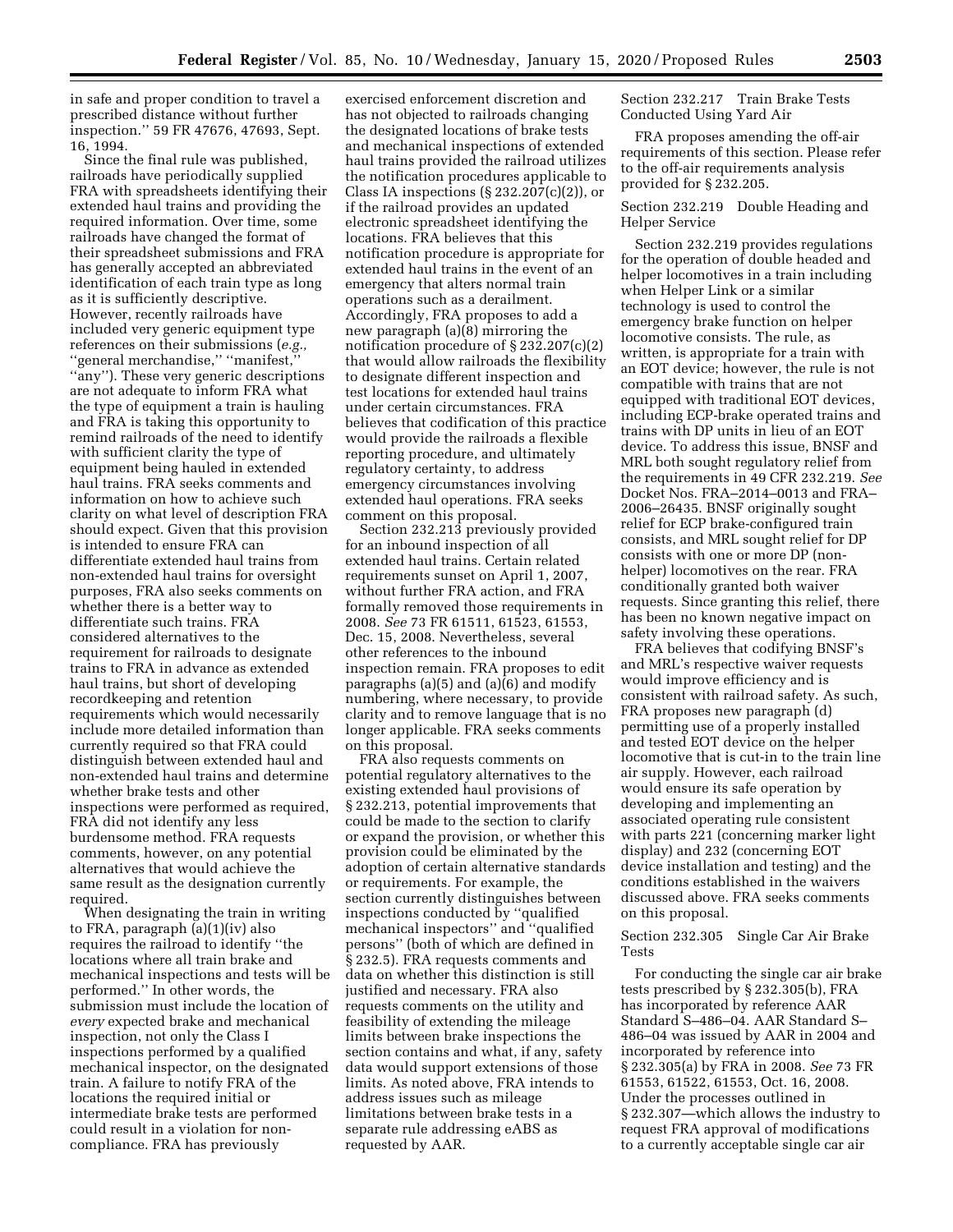brake test procedure—FRA approved the use of AAR Standard S–486–18 in May 2018. *See* Docket No. FRA–2018– 0011.

The purpose of S–486 is to provide a means of making a general check on the condition of the brake equipment on cars as called for in the Filed Manual of the AAR Interchange Rules. Only Sections 4 and 5 are codified as these are the tests that ensure safe operation of individual freight car brakes to comply with the Safety Appliance Act. Other sections of the Standard contain supplemental information that are not codified to provide flexibility to be updated without meeting Federal requirements. These include troubleshooting guidance and information on the maintenance and construction of the physical testing devices.

AAR Standard S–486–18 is the industry's current, most updated standard for conducting single car air brake tests, and includes provisions for testing valves equipped with brake cylinder maintaining features that the 2004 version does not. In this rulemaking, FRA proposes to update the rule text to reflect these approved changes. More specifically, FRA proposes that paragraph (a) incorporate by reference AAR Standard S–486–18.

In addition to updating the referenced version of AAR Standard S–486, FRA also proposes incorporating by reference AAR Standard S–4027, which provides for a more automated version of the single car air brake test. For example, while the manual test is dependent upon the visual acuity of the carmen performing the inspection to read an analog gage to within 1 psi, an automated test can digitally measure and record a pressure to within the more exact 0.1 psi and does not require the same visual acuity on the part of the carmen performing the inspection. The testing device also provides electronic prompts and feedback to the carmen, ensuring that the test is performed in a consistent manner.

BNSF and UP jointly petitioned FRA to allow use of AAR Standard S–4027, ''Automated Single-Car Test Procedure, Conventional Brake Equipment,'' in lieu of AAR Standard S–487. *See* Docket No. FRA–2013–0030. AAR Standard S– 4027, while based on the requirements of AAR Standard S–486, includes automated processes to perform a single car air brake test with an automated single car test device (ASCTD). More specifically, the standard produces performance uniformity between each ASCTD regardless of manufacturer and describes the SCT procedure and the minimum performance that must be

demonstrated to achieve AAR approval. Sections 3 and 4 are codified as they pertain to an automated tester connected to the end of a freight car, while section 13 pertains to an automated test performed from the side of a car using the four-pressure manifold. These sections include the tests that ensure safe operation of individual freight car brakes to comply with the Safety Appliance Act. AAR most recently updated AAR Standard S– 4027 in 2018.

To be clear, FRA proposes to formally update the incorporated by reference AAR Standard S–486–04 to S–486–18, which has already gone through the § 232.307 approval process. That standard concerns traditional single car air brake tests. In the alternative, if a railroad wishes to perform an automated single car air brake test, FRA proposes to incorporate by reference AAR Standard S–4027–18.

In 2013, FRA granted a conditional test waiver permitting a two-year period between automated single car testing procedures and establishing a test committee comprised of representatives from the air brake manufacturers, affected labor representatives, FRA, railroad representatives, AAR brake committee members, and others involved in ASCTD manufacture and operations. *See* Docket No. FRA–2013– 0030. Under the consensus procedures established by the test committee and an FRA test monitor, BNSF, CN, CSX, and UP tested more than 800,000 freight cars over 4.5 years. The results appear to support the railroads' original test thesis that ASCTD testing would provide an average 11.5 percentage point reduction in repeat failures (measured as failure occurring within one year of a single car test). The actual testing showed small differences between manual and automated tests initially but increasing differences over time. After one year, the rate of repeat failures for ASCTDtested cars was 5 percentage points lower than manually-tested cars, and 12 percentage points lower after 4.5 years. Moreover, while a traditional SCT device has a single hose connecting to the brake system to measure all functions, an ASCTD may utilize separate hoses to independently measure test pressures at their original sources on cars equipped with a fourpressure manifold for a more precise test (*i.e.,* a four-pressure automated test). Freight cars tested with a four-pressure automated test provided a repeat failure rate of only about 5%, representing a 12 percentage point improvement over a traditional single car test after one year. After 4.5 years, four-pressure tested cars widened their margin over manually-

tested cars by 42 percentage points, or about a 58% reduction in the rate of repeat failures. The test committee also found that ASCTDs generally identify more relevant air brake system defects in the categories of air components, control valves and pipe brackets, valves and subsystems, and other tests. Lastly, the test waiver data has shown that a car tested with an ASCTD is 26% less likely to have an AAR-condemnable wheel impact load detector (WILD) indication, with four-pressure showing an even better 70% improvement. Docket No. FRA–2013–0030 contains a summary of the test committee's findings. FRA seeks comments on the above assessments and the applicability and sufficiency of those findings.

With the knowledge gained under the test waiver, FRA believes AAR Standard S–4027 improves efficiencies and overall brake system health and is consistent with railroad safety. Therefore, FRA believes the standard is sufficiently mature and ripe for regulatory consideration as a standalone-standard under paragraph (a). FRA seeks comments on this proposal.

Paragraph (b) identifies the events triggering a required single car air brake test. For instance, under paragraph (b)(2), ''a railroad shall perform a single car air brake test on a car when a car is on a shop or repair track . . . for any reason and has not received a single car air brake test within the previous 12 month period.'' Based on the results performed by the tests under Docket No. FRA–2013–0030, and the ability of the subject technology to provide a more comprehensive testing of the braking system, FRA feels it is warranted to propose an extension of time between single car air brake tests using this technology. Accordingly, FRA proposes relaxing the requirements under paragraph (b)(2) by only requiring a single car air brake test on ASCTD tested cars appearing on a shop or repair track within the past 24 months; and extend the period for cars tested with the four-pressure ASCTD test to 48 months. FRA believes the data found under the test waiver supports this change. FRA seeks comments on this proposal.

FRA also requests comments on the need to maintain the dual timeframes for conducting single car air brake tests in paragraphs (b)(2) and (c). Recognizing this framework was originally established based on an industry request to replace mandatory system overhaul with more frequent qualification testing, and that there are certain efficiencies gained by performing the single car air brake tests when they are already on a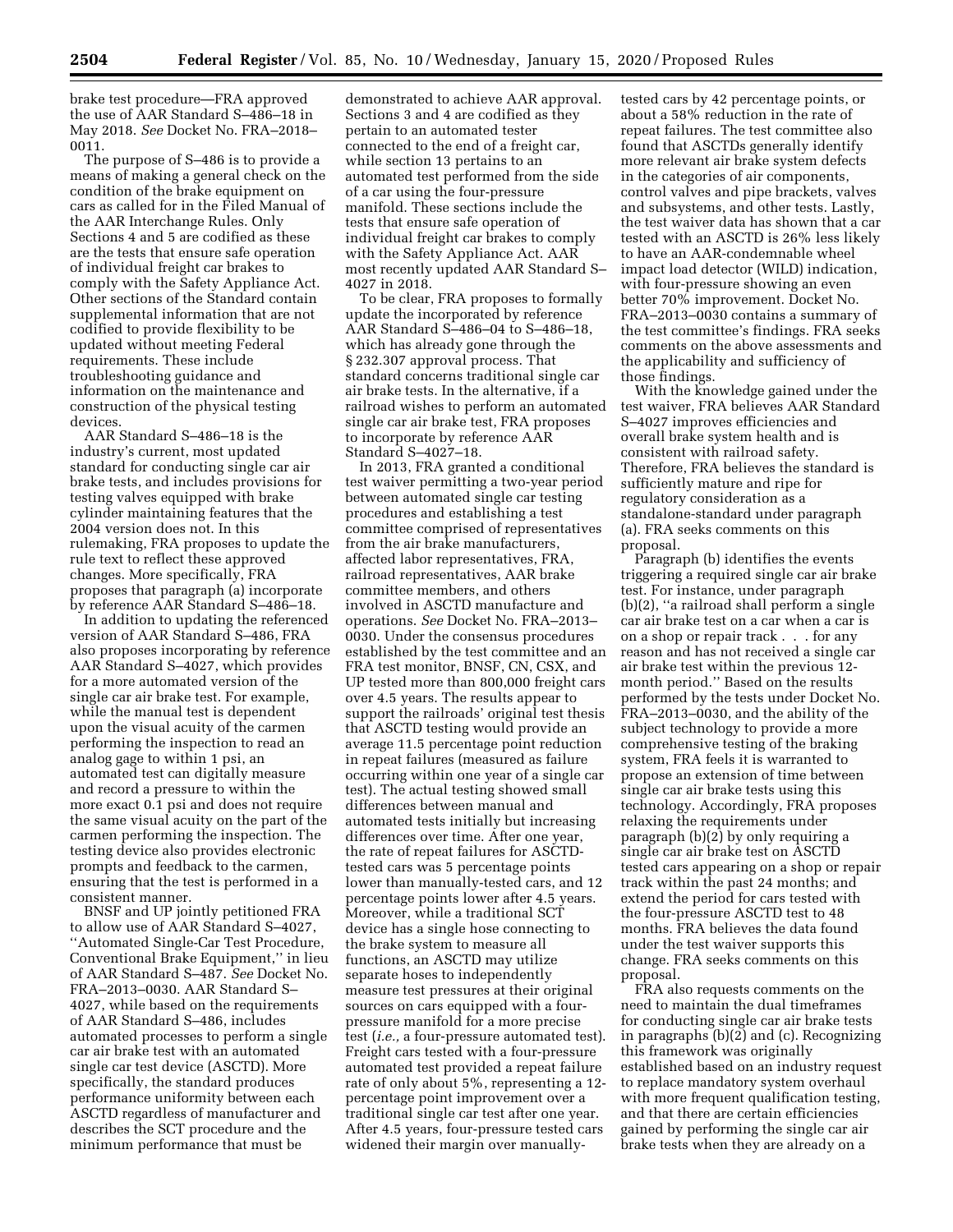repair track, FRA specifically requests comments on whether the repair yard provision of paragraph (b)(2) should be eliminated so that a single car air brake test would be required only every five years or when the brake system is impacted as contemplated under paragraph (b)(4). FRA understands that, on a daily basis, thousands of individual freight cars (out of the approximately 1.2 million freight cars in the North American fleet) are overdue for their single car air brake test. FRA requests comment on the effect the potentially eliminating the repair track provision of paragraph (b)(2) may have on this statistic and any policies to mitigate this potential issue.

Section 232.403 Design Standards for One-Way End-of-Train Devices

Section 232.403 includes design standards for one-way EOT devices. More specifically paragraphs (d)(6) and (f)(4) include shock requirements for the rear unit and front unit, respectively, referring to a 0.1 second window.

FRA technical staff believes a time window of 0.1 seconds is too large for maintaining a peak shock threshold and is likely a typographical or other error from a previous rulemaking. FRA proposes harmonizing the shock requirements in paragraphs (d)(6) and (f)(4) with the 0.01 second peak shock threshold in AAR Standards S–9152 and S–9401. FRA seeks comments on this proposal.

Since traditional EOT devices rely on batteries as a power source, paragraph (g)(2) requires a minimum EOT device battery life of 36 hours at 0 °C. Manufacturers have developed EOT devices that rely less on batteries and more on an internal air-powered generator. The air-powered generator converts mechanical energy—created by the brake pipe air pressure—into electricity used to power the EOT device.

FRA has provided conditional waivers providing relief from this requirement for EOT devices using an air-powered generator as a power source. *See* Docket Nos. FRA–2006– 25794 and FRA–2001–9270. In the interest of railroad safety, FRA required each subject EOT device to include a back-up battery—with a minimum operating life of 12 hours at 0 °C—in the event the air-powered generator stops functioning. FRA further required each subject railroad to submit annual reports providing the number of units provided to the railroad, identifying any device modifications, and summarizing airpowered generator-powered EOT device performance.

To date, FRA has not received any reports of accidents due to EOT device operations under these waivers. The railroads initially provided annual reports with EOT device data supplied by their manufacturers. However, after the safety of air turbines was wellestablished, the reports were reduced to a summary provided every five years along with the waiver renewal request. *See* Docket No. FRA–2001–9270. Upon review, FRA believes that the conditions originally applied to the waiver are no longer necessary to ensure railroad safety due to the railroad industry's continued safe operation with airdriven, alternator-equipped EOT devices. Accordingly, FRA proposes codifying the waivers in proposed new paragraph (g)(3) to provide for use of an air-powered generator as a primary power source as long as it operates with a backup battery with a minimum of 12 hours of continuous power at 0 °C. FRA believes this change would improve efficiency and is consistent with railroad safety. FRA seeks comments on this proposal. Specifically, FRA seeks comments on (1) what factors should be used to determine which source should be considered the primary power supplier and how FRA and the industry should quantify measuring those sources to determine primacy; (2) whether the proposal to require any backup battery to have a minimum of 12 hours of continuous power at 0 °C is sufficient; (3) whether the reference temperature of 0 °C is appropriate or if another reference temperature would be more appropriate; and (4) the best methods for FRA and the industry to accurately measure each battery's initial charge at installation.

Section 232.407 Operations Requiring Use of Two-Way End-of-Train Devices; Prohibition on Purchase of Nonconforming Devices

Section 232.407(f)(2) deals with battery charging requirements for twoway EOT devices. This requirement applies to a main battery storing the energy necessary to power the EOT device. However, with an air-powered generator, the energy created is used to either directly power the EOT device, charge the back-up battery, or both. FRA proposes adding language to the end of paragraph (f)(2) requiring the testing of air-powered generator-equipped devices to determine the residual charge of the back-up battery before initiating operation. This requirement is meant to ensure that the generator back-up battery has a minimal residual charge, which will ensure that it is working properly and is capable of temporarily

powering the EOT device should the airpowered generator fail.

Section 232.409 Inspection and Testing of End-of-Train Devices

Section 232.409 includes requirements for EOT device inspection and testing. More specifically, existing paragraph (d) requires each EOT device's telemetry equipment be tested at least every 368 days for accuracy and calibrated, if necessary, in accordance with the manufacturer's specifications and procedures.

The need for periodic telemetric equipment calibration has been reduced by technological advances that include continuous feedback such as phase-lock loop (PLL). FRA has granted multiple waiver requests, providing conditional relief from the 368-day calibration requirement when using PLL or a similar feedback loop technology. In the interest of railroad safety, FRA required vendors to apply a weather-resistant label on each EOT device covered under the applicable dockets and the waiver recipients—*e.g.,* DPS, Ritron, Siemens, and Wabtec—to file annual reports indicating the number of covered EOT devices purchased and the number that failed to operate as intended. *See, e.g.,*  Docket Nos. FRA–2015–0044; FRA– 2012–0096; FRA–2009–0015; and FRA– 2004–18895.

FRA has received no reports of PLLequipped radios not failing in a fail-safe manner. When a PLL-equipped radio is turned on and does not complete its ''sum check'' function—the initializing software routine to check system health—because frequency cannot be verified, it simply will not operate. Based on data garnered from the required annual reporting on these waivers, summarized in the renewal applications contained in the applicable dockets, FRA believes incorporating the waivers into the regulations is consistent with railroad safety and will provide railroads added flexibility to improve the efficiency of their operations. Accordingly, FRA proposes revising paragraph (d) to require telemetry equipment to be ''tested for accuracy and calibrated if necessary according to the manufacturer's specifications and procedures,'' effectively codifying the existing waivers from paragraph (d)'s calibration requirement. FRA seeks comments on this proposal.

While § 232.409 includes EOT device inspection and testing requirements, including testing of ''radio frequencies and modulation of the device," it does not include calibration requirements for EOT device air pressure sensors (*i.e.,* air gauges or transducers in lieu of gauges).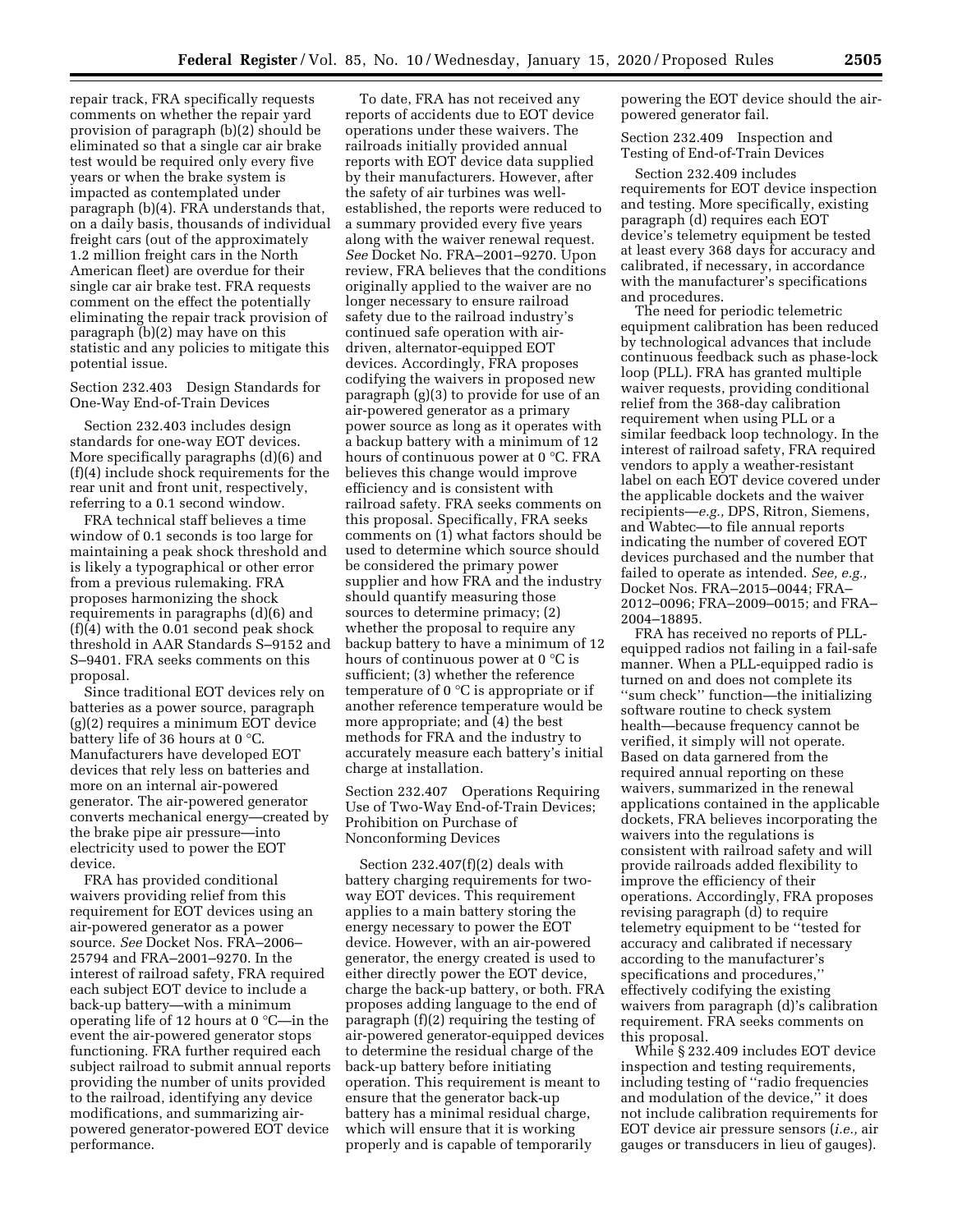FRA proposes new paragraph (e) to address this apparent omission.

FRA's locomotive safety standards (49 CFR part 229) currently require annual calibration of those electronic gauges that are part of the locomotive equipment or otherwise used to perform single car tests or train brake tests conducted using yard air. *See* 49 CFR 229.27(b), 232.217(d), and 232.309(c). Specifically, paragraphs (a) and (b) of § 229.27 require each device that: (1) Engineers use to aid in the control or braking of a train or locomotive; and (2) provides an indication of air pressure electronically, to be tested by comparison at least every 368 days with a test gauge or self-test designed for this purpose. While FRA believes that, as written, § 229.27 applies to the air pressure sensor in an EOT device since the air pressure reading at the EOT device is used to control the train, FRA believes this requirement should be more explicit. Accordingly, in proposed new paragraph (e), FRA proposes to cross-reference § 229.27. FRA seeks comments on this proposal.

FRA is concerned with the safety risks associated with loss of communications events between the controlling locomotive and the EOT device, including both those exceeding 16 minutes and 30 seconds (''en route failure''), thereby prompting a notification to the locomotive engineer, and those not exceeding the en route failure threshold but go unreported to the engineer. Under § 232.405(b), the front unit must listen for acknowledgment of a signal from the rear unit and must repeat the brake application command if the acknowledgment is not correctly received. However, recent reports indicate various controlling locomotives have failed to send an emergency application signal to the EOT device after 2-minutes of not receiving a signal from the rear end unit. Initial field reports indicate that some railroads remain unaware of the level of communication loss experienced. Accordingly, FRA seeks comments on the frequency and duration of communications losses; what operational and technological solutions for communication loss the industry has considered and implemented; what should be done to ensure an emergency signal is sent and received by the system when needed even in the event of a temporary communications loss; and what has and should be done to alert the locomotive engineer that a loss of communication has occurred. FRA encourages the use of modern event, fault, and data logging technology now contained in many onboard systems

and, accordingly, FRA is particularly interested in comments on the feasibility and availability of these types of technology to address the issue of temporary communications loss.

Section 232.603 Design, Interoperability, and Configuration Management Requirements

FRA is revising paragraph (a) and adding paragraph (g) to meet the formatting and structure requirements for incorporation by reference under 1 CFR part 51. FRA proposes to update the standards in paragraphs (a)(1), (a)(2),  $(a)(4)$ ,  $(a)(6)$ , and  $(a)(7)$ . The purposes of the standards are as follows: S–4200 ensures uniform and consistent functionality and performance of ECP freight brake systems from different manufacturers; S–4210 provides the qualification test procedure to verify that the designed components have high reliability, will withstand harsh environmental conditions, and have a minimum 8-year operating life; S–4230 facilitates freight car and locomotive interoperability without limiting the proprietary design approaches used by individual suppliers and defines the requirements for an intratrain communications (ITC) system for freight equipment in revenue interchange service; S–4250 ensures uniform, consistent, and interoperable functionality and performance between devices developed by different manufacturers, by defining the highlevel performance requirements to operate multiple locomotives via an ITC network; and S–4260 identifies the test procedure that individual suppliers would complete to establish the interoperability baseline among ECP/ WDP (wire distributed power) systems that comply with the AAR S–4200 series of standards.

The standard referenced in paragraphs (a)(3), (a)(5), and (a)(8) are the most updated versions, so FRA does not propose to revise those paragraphs.

FRA seeks comments on these updates.

Subpart H—Tourist, Scenic, Historic, and Excursion Operations Braking Systems

FRA proposes to create a new subpart H and move appendix B, with some revisions, to that new subpart. Appendix B was created to preserve part 232 as it existed prior to the 2001 final rule and was intended to apply to tourist, scenic, historic, and excursion operations.6 To retain the historic

integrity of the text, FRA made subsequent changes in a separate appendix narrative titled ''Clarifications.'' FRA recognizes that such a regulatory solution may be confusing and eventually, unwieldy and, therefore, is proposing to move the requirements of appendix B into a new subpart H. FRA seeks comments on this proposal.

For the most part, proposed subpart H reflects the exact text of appendix B. However, when converting § 232.17 in appendix B to proposed § 232.717, FRA proposes to add paragraph (b)(2) to reference AAR Standard S–4045–13, which establishes for passenger equipment cars operating in the U.S. and Canada standard maintenance practices and operating requirements, including the periodic inspection requirements for air brake cleaning, repairing, lubricating, and testing (known in the industry as ''clean, oil, test, and stencil'' or ''COT&S'').

This proposed addition would change the brake inspection requirements from AAR Standard S–045 to S–4045–13 which would extend the timeline related to periodic brake valve inspections, based upon the safety experience of the waiver at Docket No. FRA–2013–0063 and experience with the extended period for inspections at 49 CFR 238.309(d)(2) and (3) for conventional passenger equipment.7 Railroads using 26–C type valves would now be required to test those valves every 60 months (instead of 48 months). Similarly, railroads using D–22 type valves would now be required to test those valves every 48 months (instead of 36 months). FRA seeks comments on codifying this AAR standard.

FRA also proposes to amend paragraph (b)(3) to provide AAR and APTA's updated addresses.

7AAR Standard S–045 contains the periodic COT&S inspection requirements for air brakes. However, AAR Standard S–045 has been out-ofprint since 1985 and is no longer supported by AAR. FRA discovered that many railroads not governed by part 238 (Passenger Equipment Safety Standards) were utilizing the periodic attention requirements of section 238.309 instead of the correct requirements under part 232, appendix B. FRA suspects the confusion of applicability and compliance may be partly due to AAR Standard S– 045 cited in appendix B being out of print. In 2013, upon notification of this situation, AAR updated and reissued the standard as AAR Standard S– 4045–13. In December 2013, FRA issued a waiver to permit the use of AAR Standard S–4045–13 in lieu of the specified and out-of-print AAR Standard S–045 as incorporated by reference in section 232.17(b)(2) to appendix B. *See* Docket No. FRA– 2013–0063.

<sup>6</sup>On May 31, 2001, FRA issued an update to part 232. Some of the prior rule text was preserved in section I of appendix B to part 232, which remains

applicable to tourist, scenic, historic, or excursion railroads on the general system of transportation, who have not been required to operate under present parts 232 or 238. *See* §§ 232.1(d) and 232.3(c)(5); 66 FR 4104, 4145–46, 4214, Jan. 17, 2001.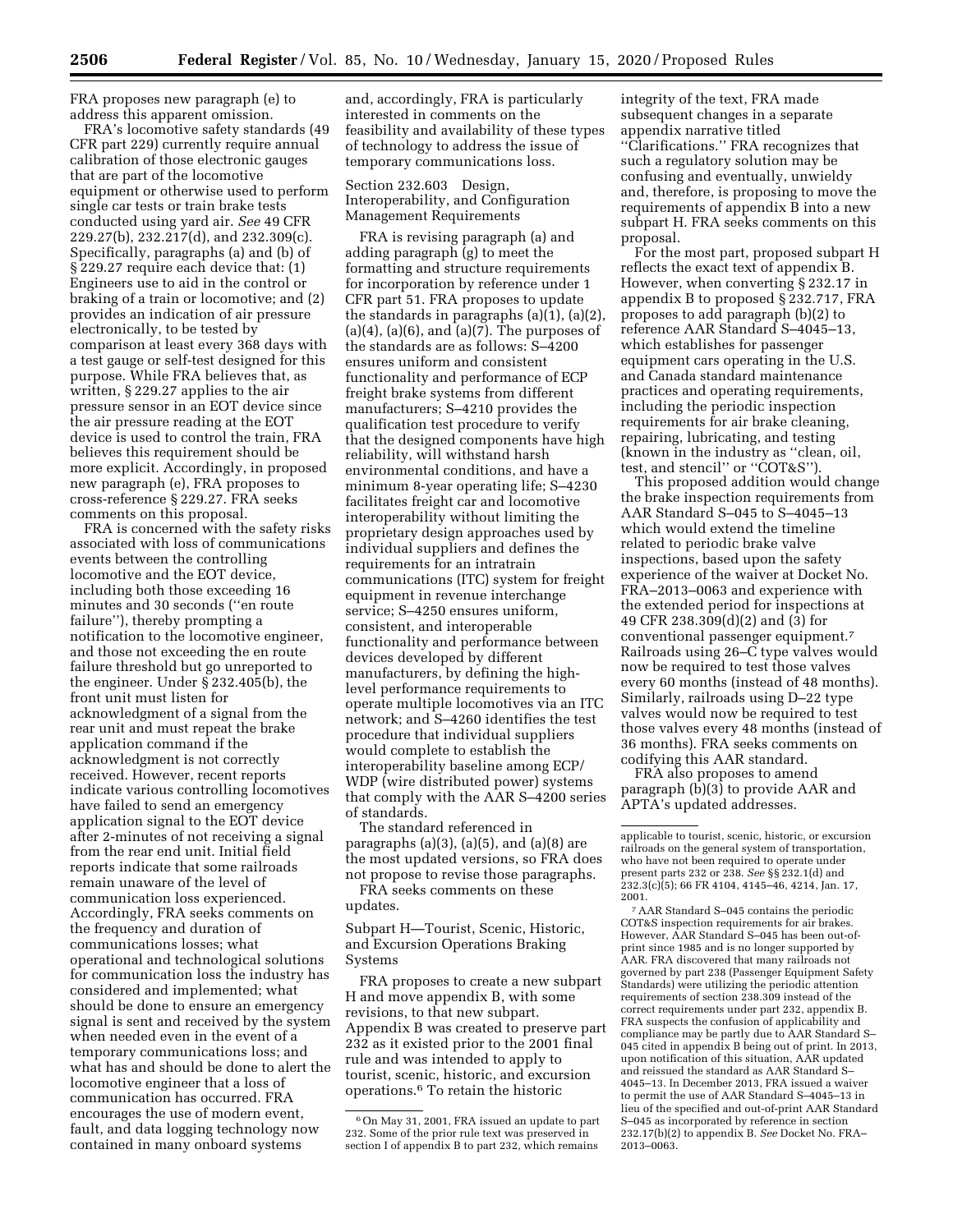FRA proposes to add paragraph (c) to allow tourist, scenic, historic, and excursion railroads to develop a compliant plan for servicing obsolete brake equipment. Under this proposal, these railroads—when utilizing equipment not covered by an applicable, available, and incorporated AAR standard—would only have to maintain the equipment in a safe and suitable condition for service according to a railroad's written maintenance plan. A compliant maintenance plan, including its COT&S component and a periodic attention schedule, must be based upon a standard appropriate to the equipment. For example, a compliant plan might utilize a recognized industry standard or a former AAR interchange standard to the extent it is modified to account for the unique operating conditions of the particular tourist railroad operation. The railroad must make its written maintenance plan available to FRA upon request.

While FRA expects some individual railroads may develop their own written maintenance plans, FRA understands that HeritageRail Alliance, or a similar industry organization, may develop a consensus industry standard for the periodic maintenance of this brake equipment. FRA does not anticipate developing a formal special approval procedure for these written maintenance plans in order to allow flexibility in their development. However, when informally evaluating maintenance plans, FRA will consider the appropriate AAR-published standard in the last year a valve appeared in the Code of Rules or the Field Manual, the usage of the equipment, scheduled interim single car tests, and the railroad's past history of compliance.

FRA recognizes that there may not be a sufficient regulatory understanding of what it means to be a tourist, scenic, historic, or excursion railroad. FRA seeks comments on the applicability of this section and potential definition to capture the intended regulatory entities.

FRA proposes paragraph (d) to provide a means by which parties may seek approval of updated, revised, or alternative standards currently incorporated into appendix B and to be recodified under subpart H. FRA further proposes to include in paragraph (d) a streamlined public notice process for future modifications to those incorporated references. FRA proposes that this text mirror the standard air brake document modification language found in current §§ 232.307 and 232.603(f). FRA believes these proposed additions would: (1) Implement appropriate safety measures better tailored to small operations; (2) make permanent presently granted relief in Docket No. FRA–2013–0063; and (3) significantly decrease the burden of hours spent on waiver documentation and uncertainty of continued use, while maintaining appropriate safety. FRA seeks comments on this proposal.

Based on the proposed amendments, FRA believes that the text in § 232.3, proposed subpart H, and elsewhere may require additional amendments other than those proposed in this rule for clarity and cross-referencing purposes. FRA seeks suggestions and comments on such changes.

FRA recognizes that some of the requirements in current appendix B also exist elsewhere in part 232. For instance, the requirements of paragraphs (c) through (e) to § 232.0 in appendix B, proposed to be recodified as § 232.700(c) through (e), may already be covered under §§ 232.5, 232.9, and 232.11, and that the requirements of § 232.3 in appendix B, proposed to be recodified as § 232.703, may already be covered by § 232.103(l). FRA seeks comments on whether these or similar requirements are duplicative and should not be included in subpart H. FRA also seeks comments on how to otherwise streamline and clarify appendix B as it is recodified as subpart H.

Appendix B makes various references to AAR Code of Rules and AAR Code of Tests.8 FRA understands that the titles of documents have since been changed

to the Field Manual of the AAR Interchange Rules and the Manual of Standards and Recommended Practices, respectively. While FRA addresses this change in proposed § 232.717(c), FRA seeks comments on how to better revise proposed subpart H to account for this change. FRA also seeks comments on how manage future changes to such AAR documents while ensuring future compliance with 1 CFR part 51.

#### **IV. Regulatory Impact and Notices**

## *A. E.O. 12866 and DOT Regulatory Policies and Procedures*

This NPRM is a significant regulatory action in accordance with existing policies and procedures under E.O. 12866. The scope of this analysis is limited to the revisions that FRA is proposing to make to the parts 218, 221, and 232. FRA concluded that because this NPRM generally includes only voluntary actions or alternative action by designated entities that would be voluntary, this NPRM does not impart additional burdens on regulated entities.

In accordance with these Executive Orders, FRA identified various waivers that warrant consideration for regulatory codification. In particular, FRA is proposing to incorporate into regulations several motive power and equipment waivers providing conditional exceptions to existing rules concerning air brake testing, EOT devices, brake valves, and helper service. More specifically, FRA is proposing changes to the regulations affecting the use of EOT devices, Helper Link devices or similar technologies, and the performance of Class I air brake tests and single car air brake tests (SCT). FRA is also proposing to extend the time freight rail equipment can be ''offair'' before requiring a new brake inspection. Furthermore, FRA is also proposing technical corrections to existing regulations.

FRA estimated the cost savings of this proposed rule. The cost savings of this proposed rule are provided in the table below.

## COST SAVINGS OVER 10-YEAR PERIOD

[Values in millions]

| Section            | Present value | Present value | Annualized | Annualized |
|--------------------|---------------|---------------|------------|------------|
|                    | 7%            | 3%            | 7%         | 3%         |
| <b>Helper Link</b> | \$3.9         | \$4.5         | \$0.6      | \$0.5      |

<sup>8</sup>FRA notes that the introductory text of section II, along with other places in sections I and II of appendix B to part 232, references AAR's ''Code of Tests,'' ''Code of Rules,'' and ''Manual of Standards and Recommended Practices.'' The Power or Train Brakes Safety Appliance Act of 1958 required that FRA's predecessor, the Interstate Commerce

Commission, adopt as its own certain AAR rules, standards, and instructions. *See* Public Law 85–375, 72 Stat. 86 (Apr. 11, 1958), *available at [https://](https://www.gpo.gov/fdsys/pkg/STATUTE-72/pdf/STATUTE-72-Pg86.pdf) [www.gpo.gov/fdsys/pkg/STATUTE-72/pdf/](https://www.gpo.gov/fdsys/pkg/STATUTE-72/pdf/STATUTE-72-Pg86.pdf)  [STATUTE-72-Pg86.pdf,](https://www.gpo.gov/fdsys/pkg/STATUTE-72/pdf/STATUTE-72-Pg86.pdf)* and codified at 23 FR 3150, May 13, 1958. Some of those AAR standards were commonly referred to as AAR's ''Code of Tests'' or

''Code of Rules.'' AAR subsequently changed the Code of Rules to the ''Field Manual of the AAR Interchange Rules,'' and incorporated the Code of Tests into the ''AAR Manual of Standards and Recommended Practices.''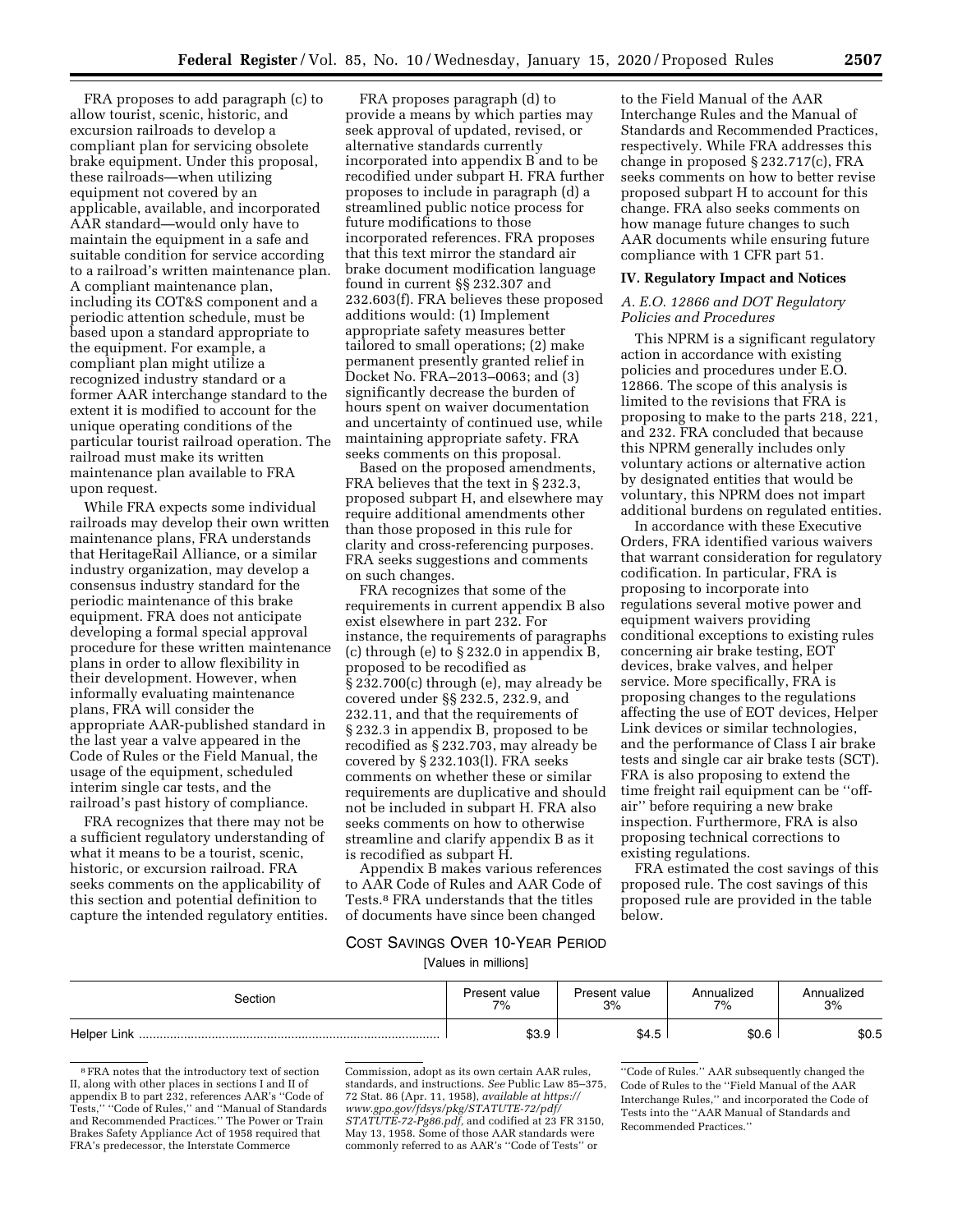|--|--|--|--|--|

| [Values in millions] |               |               |            |            |
|----------------------|---------------|---------------|------------|------------|
| Section              | Present value | Present value | Annualized | Annualized |
|                      | 7%            | 3%            | 7%         | 3%         |
|                      | 0.5           | 0.6           | 0.07       | 0.07       |
|                      | 0.2           | 0.3           | 0.04       | 0.03       |
|                      | 325.6         | 386.2         | 46.4       | 45.3       |

90 CFM ............................................................................................ 1.8 2.1 0.3 0.2 SCT 24 month ................................................................................. 150.7 176.1 21.5 20.6 SCT 48 month ................................................................................. 19.5 23.8 2.8 2.8 Waiver Cost Savings ....................................................................... 0.1 0.1 0.01 0.01 Total .......................................................................................... 502.2 593.7 71.5 69.6

COST SAVINGS OVER 10-YEAR PERIOD—Continued

Over a 10-year period of analysis, the total cost savings are \$502.2 million (using a 7% discount rate), and \$593.7 million (using a 3% discount rate). The annualized cost savings are \$71.5 million (using a 7% discount rate) and \$69.6 million (using a 3% discount rate).

By way of explaining the above table, among the EOT device waivers incorporated into the NPRM, the waiver allowing a Helper Link (or similar technology) equipped train to use an alternative air brake test procedure will result in cost savings. The Helper Link technology reduces the employees' time in uncoupling the helper locomotive from the train so that it may be turned around to help other trains ascend steep grades. FRA bases its estimate of cost savings on this reduced labor time. For the 26–C and D–22 type brake valves, FRA is extending the time before these types of valves need to be inspected and cleaned, resulting in fewer tests and labor savings. FRA is also extending the time before a Class I brake test must be conducted on rail equipment that is not connected to a source of compressed air prior to being operated in a train again, from 4 hours to 24 hours. FRA estimates railroads will accrue savings from performing fewer brake tests, less locomotive idling time to keep rail cars

on compressed air (including reduced fuel consumption), and less use of yard air sources. This provision will result in annualized cost savings of \$46 million (using a 7% discount rate), the largest category of cost savings.

Similar to the flexibility provided by other waivers, permitting an increase in brake pipe leakage to 90 CFM under certain conditions will allow railroads to conduct air brake tests without having to wait for additional crews (to test in higher daytime temperatures), or run shorter trains. The efficiencies gained through codifying the 90 CFM waiver are monetized in the table above. Finally, FRA expects large cost savings by increasing the time between single car air brake tests from 12 to 24 months for automated tests, and to 48 months for automated tests using a four-pressure receiver. FRA estimates the longer interval between tests for rail cars using automated tests (about 1.1 million freight cars out of 1.6 million freight cars in service) will result in the monetized time savings shown in the table.

Separately, FRA expects the regulated community to submit fewer waiver requests, and requests for waiver extensions to FRA for the regulatory parts subject to this NPRM. FRA generally approves waivers for five

years and may extend them upon request. Given the NPRM codifies these waivers, railroads and suppliers will save the cost of applying and reapplying for these waivers. These collective savings are represented in the Waiver Cost Savings category in the table.

FRA estimates this proposed rule would not impose any costs on the industry. This NPRM generally increases flexibility for the regulated entities by codifying waivers. It does not impose any new substantive requirements. Railroads and suppliers may choose voluntarily to take advantage of the flexibilities under this NPRM. However, under proposed § 232.409(e), FRA is clarifying the EOT device air pressure sensor needs to be tested annually. As this section clarifies an existing regulatory requirement, FRA is not accounting for these costs in the overall analysis for this rulemaking, but acknowledges railroads may incur a burden to calibrate the air pressure sensor on the EOT device. The burdens are further described in the regulatory evaluation accompanying this NPRM.

Therefore, the net cost savings of this proposed rule are equal to the cost savings. The table below shows the total net cost savings (values in millions).

|                  | Present value | Present value | Annualized | Annualized |
|------------------|---------------|---------------|------------|------------|
|                  | 7%            | 3%            | 7%         | 3%         |
| Net Cost Savings | \$502.2       | \$593.        | \$71.5     | \$69.6     |

The net cost savings are \$502.2 million (7% discount rate) and \$593.7 million (3% discount rate). The annualized net cost savings are \$71.5 million (7% discount rate) and \$69.6 million (3% discount rate).

As is discussed in the NPRM above, FRA does not believe that these provisions would have a negative impact on the safety of railroad operations. In fact, codifying several of the waivers may result in positive safety benefits for railroad employees. In general, the EOT device waivers, appendix B updates, 24-hour off-air, and automated single car tests will all reduce the frequency of air brake tests and inspections. Fewer brake tests and inspections will reduce the time employees are walking on potentially uneven ground such as track ballast (typically crushed stone), and reduce

their chances of slipping, tripping, or falling. Also, railroad employees may reduce their chances of injury because they would spend less time moving in and around rail cars while connecting and disconnecting equipment for the brake test and checking equipment such as the brake pipe. For air brake tests conducted in yards, less frequent brake tests would likely result in employees reducing their exposure to adjacent train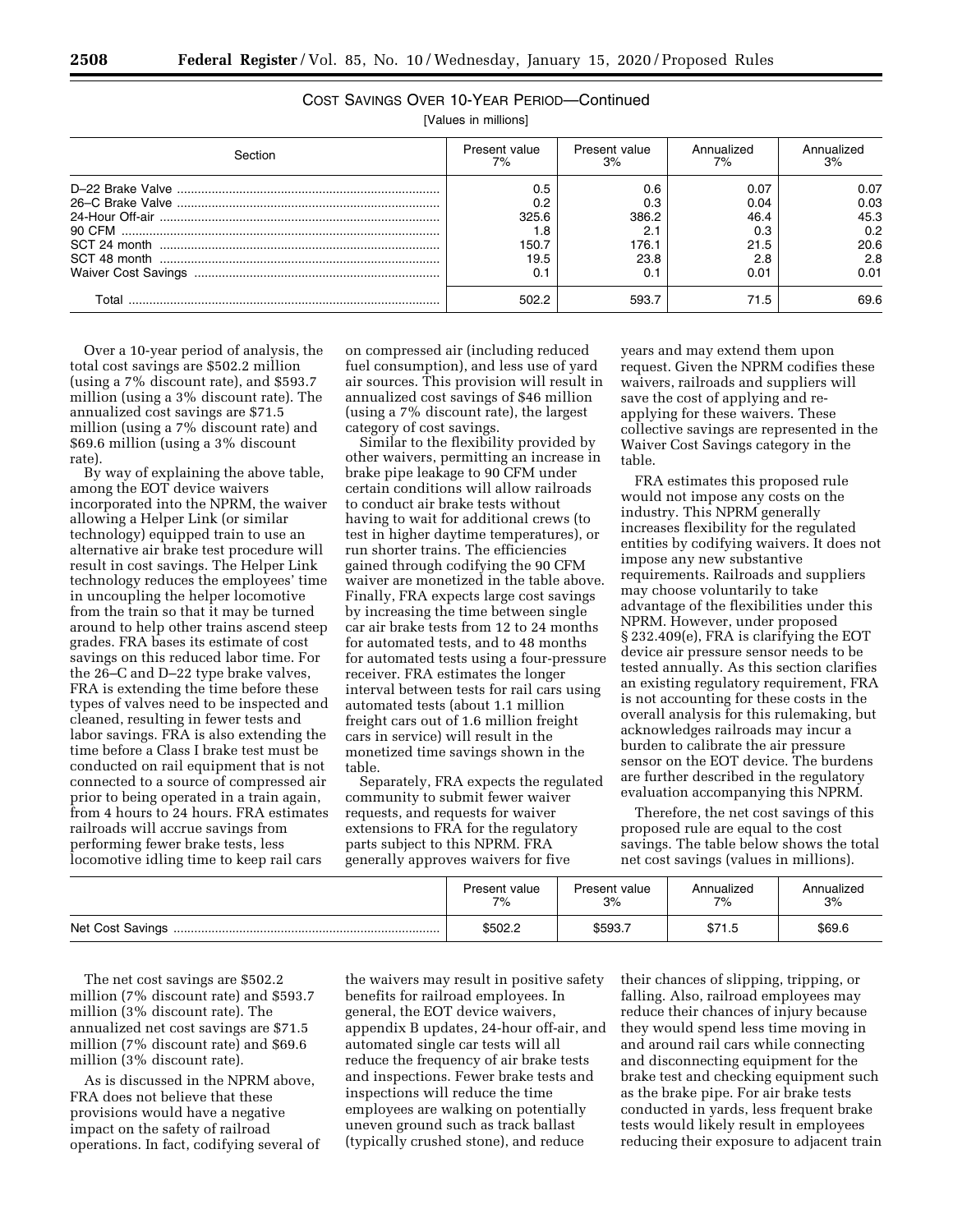traffic. FRA has not quantified these safety benefits because it does not have injury data specifically from conducting brake tests. FRA invites comment on the potential safety benefits from codifying these waivers.

## *B. Regulatory Flexibility Act and E.O. 13272*

The Regulatory Flexibility Act of 1980 (5 U.S.C. 601 *et seq.*) and E.O. 13272 (67 FR 53461, Aug. 16, 2002) require agency review of proposed and final rules to assess their impacts on small entities. An agency must prepare an Initial Regulatory Flexibility Analysis (IRFA)

unless it determines and certifies that a rule, if promulgated, would not have a significant economic impact on a substantial number of small entities. FRA has not determined whether this proposed rule would have a significant economic impact on a substantial number of small entities. Therefore, FRA seeks comment on the potential small business impacts of the requirements in this NPRM. FRA prepared an IRFA, which is included as an appendix to the accompanying Regulatory Impact Analysis and available in the docket for the rulemaking (FRA 2018–0093), to aid the

public in commenting on the potential small business impacts of the requirements in this NPRM.

# *C. Paperwork Reduction Act*

FRA is submitting the information collection requirements in this proposed rule to the Office of Management and Budget (OMB) for approval under the Paperwork Reduction Act of 1995, 44 U.S.C. 3501 *et seq.* The sections that contain the new and current information collection requirements and the estimated time to fulfill each requirement is as follows:

| CFR section                                                                                                  | Respondent universe                 | Total annual<br>responses           | Average time per<br>response | Total annual burden<br>hours | Total annual<br>dollar<br>equivalent<br>cost |
|--------------------------------------------------------------------------------------------------------------|-------------------------------------|-------------------------------------|------------------------------|------------------------------|----------------------------------------------|
| 232.3-Applicability-Export, industrial, & other                                                              | 30,000 locomotives<br>741 railroads | 120,000 forms/filling<br>8 cards    | 15 minutes<br>10 minutes     | 30,000 hours<br>1 hour       | \$2,160,000<br>72                            |
| cars not owned by railroads-identification.<br>232.15-Movement of Defective Equipment-                       | 741 railroads<br>1,620,000 cars     | 2 petitions<br>128,400 tags/records | 160 hours<br>2.5 minutes     | 320 hours<br>5,350 hours     | 23,360<br>385,200                            |
| Tags/Records.                                                                                                |                                     |                                     |                              |                              |                                              |
| 232.17-Special Approval Procedure                                                                            | 1,620,000 cars                      | 25,000 notices                      | 3 minutes                    | 1,250 hours                  | 92,500                                       |
| -Petitions for special approval of safety-crit-<br>ical revision.                                            | 741 railroads                       | 1 petition                          | 100 hours                    | 100 hours                    | 7,300                                        |
| -Petitions for special approval of pre-rev-<br>enue service acceptance plan.                                 | 741 railroads                       | 1 petition                          | 100 hours                    | 100 hours                    | 7,300                                        |
|                                                                                                              | 741 railroads                       | 1 petition                          | 20 hours                     | 20 hours                     | 1,460                                        |
|                                                                                                              | Public/railroads                    | 4 statements                        | 8 hours                      | 32 hours                     | 2,336                                        |
|                                                                                                              | Public/railroads                    | 13 comments                         | 4 hours                      | 52 hours                     | 3,796                                        |
| 232.103-Gen'l requirements-all train brake<br>systems-stickers.                                              | 114,000 cars                        | 70,000 stickers                     | 10 minutes                   | 11,667 hours                 | 840,024                                      |
| (n)(7)-RR Plan identifying specific locations or<br>circumstances where equipment may be left<br>unattended. | 741 railroads                       | 1 revised plans                     | 10 hours                     | 10 hours                     | 730                                          |
| -Notification to FRA when RR develops<br>and has plan in place or modifies existing<br>plan.                 | 741 railroads                       | 1 notice                            | 30 minutes                   | 1 hour                       | 73                                           |
| -Inspection of Equipment by Qualified Em-<br>ployee after Responder Visit.                                   | 741 railroads                       | 12 inspections/records              | 4 hours                      | 48 hours                     | 3,456                                        |
| 232.107-Air source requirements and cold<br>weather operations-Monitoring Plan (Subse-<br>quent Years).      | 10 new railroads                    | 1 plan                              | 40 hours                     | 40 hours                     | 2,920                                        |
| -Amendments/Revisions to Plan                                                                                | 50 railroads/plans                  | 10 revisions                        | 20 hours                     | 200 hours                    | 14,600                                       |
|                                                                                                              | 50 railroads/plans                  | 1.150 records                       | 20 hours                     | 23.000 hours                 | 1.679.000                                    |
| 232.109-Dynamic brake requirements-status/<br>record.                                                        | 741 railroads                       | 1,656,000 records                   | 4 minutes                    | 110,400 hours                | 8,059,200                                    |
| -Inoperative dynamic brakes: Repair record                                                                   | 30,000 locomotives                  | 6,358 records                       | 4 minutes                    | 424 hours                    | 30,528                                       |
| -Tag bearing words "inoperative dynamic<br>brakes".                                                          | 30,000 locomotives                  | 6,358 tags                          | 30 seconds                   | 53 hours                     | 3,816                                        |
| -Deactivated dynamic brakes (Sub. Yrs.)                                                                      | 8,000 locomotives                   | 10 markings                         | 5 minutes                    | 1 hour                       | 72                                           |
| -Operating rules (Subsequent Years)                                                                          | 5 new railroads                     | 5 rules                             | 4 hours                      | 20 hours                     | 1,460                                        |
| -Amendments/Revisions                                                                                        | 741 railroads                       | 15 revisions                        | 1 hour                       | 15 hours                     | 1,095                                        |
| -Requests to increase 5 mph overspeed<br>restriction.                                                        | 741 railroads                       | 5 requests                          | 30 min. + 20 hours           | 103 hours                    | 7,519                                        |
| -Knowledge<br>criteria-locomotive<br>engi-<br>neers-Subsequent Years.                                        | 5 new railroads                     | 5 amendments                        | 16 hours                     | 80 hours                     | 5,840                                        |
| 232.111-Train handling information                                                                           | 5 new railroads                     | 5 procedures                        | 40 hours                     | 200 hours                    | 14,600                                       |
| Sub. Yrs.--Amendments/Revisions                                                                              | 100 railroads                       | 100 revisions                       | 20 hours                     | 2.000 hours                  | 146.000                                      |
| -Report requirements to train crew                                                                           | 741 railroads                       | 2,112,000 reports                   | 10 minutes                   | 352,000 hours                | 25,696,000                                   |
| 232.203-Training requirements-Tr. Prog.-Sub<br>Yr.                                                           | 15 railroads                        | 5 programs                          | 100 hours                    | 500 hours                    | 36,500                                       |
| -Amendments to written program                                                                               | 741 railroads                       | 695 revisions                       | 8 hours                      | 5,560 hours                  | 405,880                                      |
|                                                                                                              | 741 railroads                       | 67,000 records                      | 8 minutes                    | 8,933 hours                  | 652,109                                      |
|                                                                                                              | 741 railroads                       | 67,000 notices                      | 3 minutes                    | 3.350 hours                  | 244,550                                      |
|                                                                                                              | 741 railroads                       | 1 plan + 695 copies                 | 40 hours/1 min               | 52 hours                     | 3,796                                        |
| -Amendments to validation/assessment<br>program.                                                             | 741 railroads                       | 50 revisions                        | 20 hours                     | 1,000 hours                  | 73,000                                       |
| 232.205-Initial terminal inspection: Class I<br>brake tests and notifications/records.                       | 741 railroads                       | 383,840 notices/<br>records.        | 45 seconds                   | 4,798 hours                  | 355,052                                      |
| (c)(1)(ii)(B)-RR Development/implementation of                                                               | 741 railroads                       | 10 revised operating                |                              | 80 hours                     | 5,840                                        |
| operating rules to ensure compliant operation<br>of train if air flow exceeds stipulated section             |                                     | rules.                              |                              |                              |                                              |
| parameters after Class I brake test is com-<br>pleted (New Requirement).                                     |                                     |                                     |                              |                              |                                              |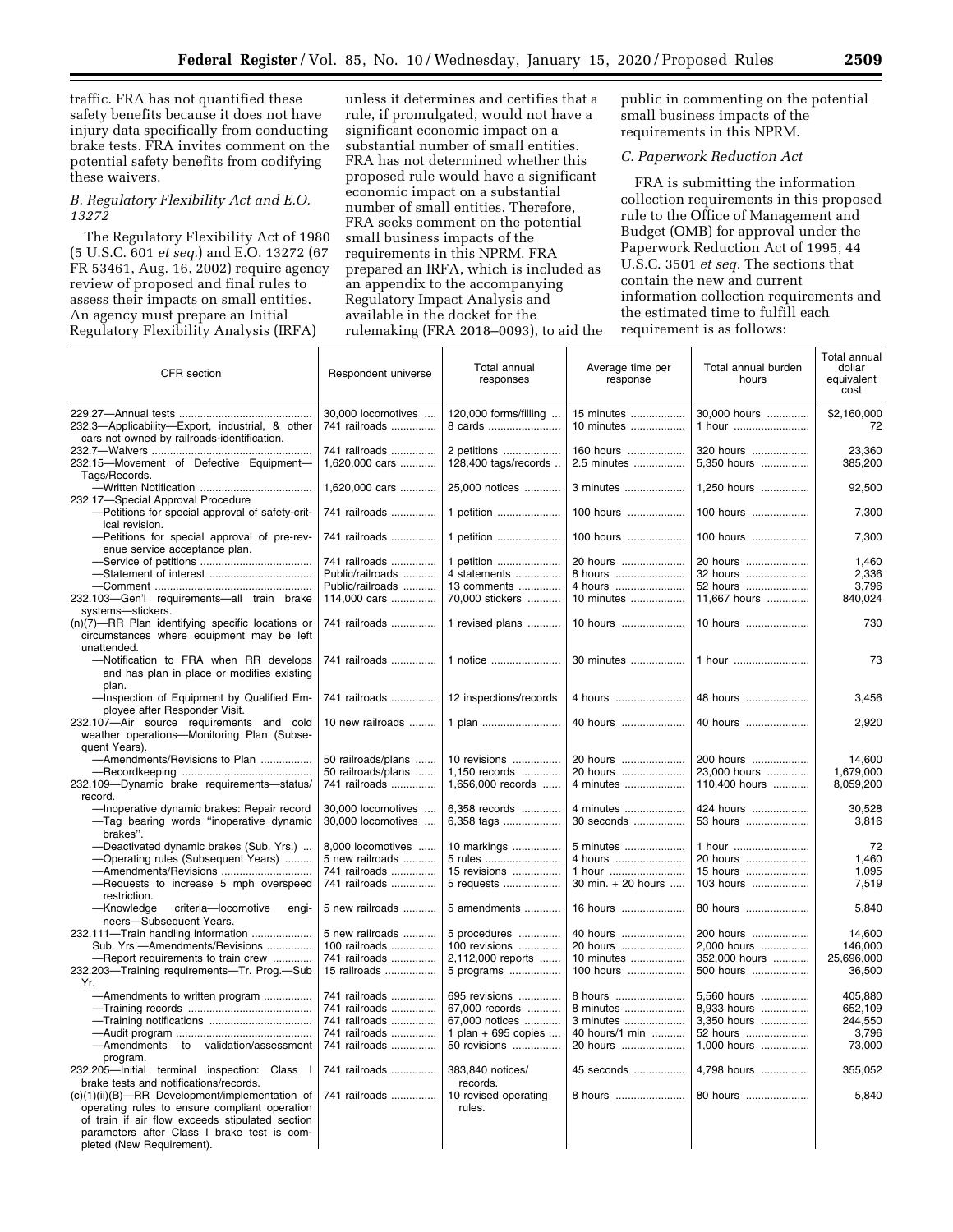| CFR section                                                                                                                                                                                      | Respondent universe             | Total annual<br>responses            | Average time per<br>response  | Total annual burden<br>hours | Total annual<br>dollar<br>equivalent<br>cost |
|--------------------------------------------------------------------------------------------------------------------------------------------------------------------------------------------------|---------------------------------|--------------------------------------|-------------------------------|------------------------------|----------------------------------------------|
| (c)(1)(iii)-Form 49A notation/certification of last<br>date of Air Flow Method (AFM) indicator cali-                                                                                             | 741 railroads                   | 88.000 notations                     | 2 minutes                     | 2.933 hours                  | 214,109                                      |
| bration (Formally under 229.29b).<br>232.207-Class 1A brake tests-Designation<br>Lists Where Performed.                                                                                          | 741 railroads                   | 1 list                               | 1 hour                        | 1 hour                       | 73                                           |
| Subsequent Years: Notice of Change to<br>232.209-Class II brake tests-intermediate "Roll-<br>by inspection-Results to train driver.                                                              | 741 railroads<br>741 railroads  | 250 notices<br>159.740 comments      | 10 minutes<br>3 seconds       | 42 hours<br>133 hours        | 3,066<br>9,709                               |
| 232.213-Written Designation to FRA of Ex-<br>tended haul trains.                                                                                                                                 | 83,000 long dist.<br>Movements. | 250 letters                          | 15 minutes                    | 63 hours                     | 4,599                                        |
| -Notification to FRA Associate Adminis-<br>trator for Safety/FRA Regional Adminis-<br>trator of a change in the location where an<br>extended haul brake test is performed<br>(New Requirement). | 10 railroads                    | 250 notices                          | 10 minutes                    | 42 hours                     | 3,066                                        |
| 232.219-Double heading and helper service:<br>Testing/calibration/records of Helper Link de-<br>vices used by locomotives (New Requirement).                                                     | 2 railroads                     | 50 recording of cali-<br>brations.   | 2 minutes                     | 2 hours                      | 148                                          |
| 232.303-General requirements-single car test:<br>Tagging of Moved Equipment.                                                                                                                     | 1,600,000 frgt. cars            | 5,600 tags                           | 5 minutes                     | 467 hours                    | 33,624                                       |
| -Last repair track brake test/single car<br>test-Stenciled on Side of Equipment.                                                                                                                 | 1,600,000 frgt. cars            | 240,000 markings                     | 2 minutes                     | 8.000 hours                  | 576,000                                      |
| 232.307-Modification of single car air brake test<br>procedures: Requests.                                                                                                                       | AAR                             | 1 request $+3$ copies                | 20 hours $+5$ minutes         | 20 hours                     | 1.460                                        |
| -Affirmation Statement on Mod. Reg. To<br>Employee Representatives.                                                                                                                              | AAR                             | 1 statement $+4$ copies              | 30 minutes $+5$ min-<br>utes. | 1 hour                       | 73                                           |
| -Comments on Modification Request                                                                                                                                                                | Railroad/Public                 | 2 comments                           | 8 hours                       | 16 hours                     | 1,168                                        |
|                                                                                                                                                                                                  | 640 shops                       | 5,000 tests                          | 2 minutes                     | 167 hours                    | 12,024                                       |
|                                                                                                                                                                                                  | 245 railroads                   | 12 requests                          | 5 minutes                     | 1 hour                       | 73                                           |
| 232.409-Inspection/Tests/Records EOTs                                                                                                                                                            | 245 railroads                   | 447.500 notices/record               | 30 seconds                    | 3.729 hours                  | 268,488                                      |
| -Telemetry Equipment-Testing/Calibration/<br>Rcds (Revised Requirement).                                                                                                                         | 245 railroads                   | 17,000 recording of<br>calibrations. | 2 minutes                     | 567 hours                    | 40,824                                       |
| 232.503-Process to introduce new brake tech-<br>nology.                                                                                                                                          | 741 railroads                   | 1 letter                             | 1 hour                        | 1 hour                       | 73                                           |
|                                                                                                                                                                                                  | 741 railroads                   | 1 request                            | 3 hours                       | 3 hours                      | 219                                          |
| 232.505-Pre-revenue svc accept test plan-                                                                                                                                                        | 741 railroads                   | 1 procedure                          | 160 hours                     | 160 hours                    | 11,680                                       |
| Submission of maintenance procedure.                                                                                                                                                             |                                 |                                      |                               |                              |                                              |
| -Amendments to maintenance procedure                                                                                                                                                             | 741 railroads                   | 1 revision                           | 40 hours                      | 40 hours                     | 2,920                                        |
|                                                                                                                                                                                                  | 741 railroads                   | 1 petition                           | 67 hours                      | 67 hours                     | 4,891                                        |
| -Report to FRA Assoc. Admin. for Safety                                                                                                                                                          | 741 railroads                   | 1 report                             | 13 hours                      | 13 hours                     | 949                                          |
| -Brake system technology testing                                                                                                                                                                 | 741 railroads                   | 1 description                        | 40 hours                      | 40 hours                     | 2,920                                        |
|                                                                                                                                                                                                  | 741 railroads                   | $5.608.433$                          | N/A                           | 578,268                      | 42,159,140                                   |

All estimates include the time for reviewing instructions; searching existing data sources; gathering or maintaining the needed data; and reviewing the information. Pursuant to 44 U.S.C. 3506(c)(2)(B), FRA solicits comments concerning: Whether these information collection requirements are necessary for the proper performance of the functions of FRA, including whether the information has practical utility; the accuracy of FRA's estimates of the burden of the information collection requirements; the quality, utility, and clarity of the information to be collected; and whether the burden of collection of information on those who are to respond, including through the use of automated collection techniques or other forms of information technology, may be minimized. For information or a copy of the paperwork package submitted to OMB, contact Ms. Hodan Wells, Information Clearance Officer, at 202–493–0440, or Ms. Kimberly Toone at 202–493–6132.

Organizations and individuals desiring to submit comments on the collection of information requirements should direct them to Ms. Hodan Wells or Ms. Kimberly Toone, Federal Railroad Administration, 1200 New Jersey Avenue SE, 3rd Floor, Washington, DC 20590. Comments may also be submitted via email to Ms. Hodan Wells or Ms. Toone at the following addresses: *[Hodan.Wells@](mailto:Hodan.Wells@dot.gov) [dot.gov](mailto:Hodan.Wells@dot.gov)* and *[Kimberly.Toone@dot.gov.](mailto:Kimberly.Toone@dot.gov)* 

OMB is required to make a decision concerning the collection of information requirements contained in this proposed rule between 30 and 60 days after publication of this document in the **Federal Register**. Therefore, a comment to OMB is best assured of having its full effect if OMB receives it within 30 days of publication. The final rule will respond to any OMB or public comments on the information collection requirements contained in this proposal.

FRA is not authorized to impose a penalty on persons for violating information collection requirements which do not display a current OMB control number, if required. FRA intends to obtain current OMB control numbers for any new information collection requirements resulting from this rulemaking action prior to the effective date of the final rule. The OMB control number, when assigned, will be announced by separate notice in the **Federal Register**.

## *D. Environmental Impact*

FRA has evaluated this proposed rule in accordance with the National Environmental Policy Act (NEPA) (42 U.S.C. 4321 *et seq.*); FRA's regulations implementing NEPA; and other environmental statutes, Executive Orders, and related regulatory requirements. FRA has determined that this proposed rule does not require the the preparation of an environmental impact statement or environmental assessment because it is categorically excluded from detailed environmental review pursuant to 23 CFR 771.116(c)(15), covering, in part, the promulgation of rules.

In addition, in accordance with 23 CFR 771.116(b), the agency has further concluded that no unusual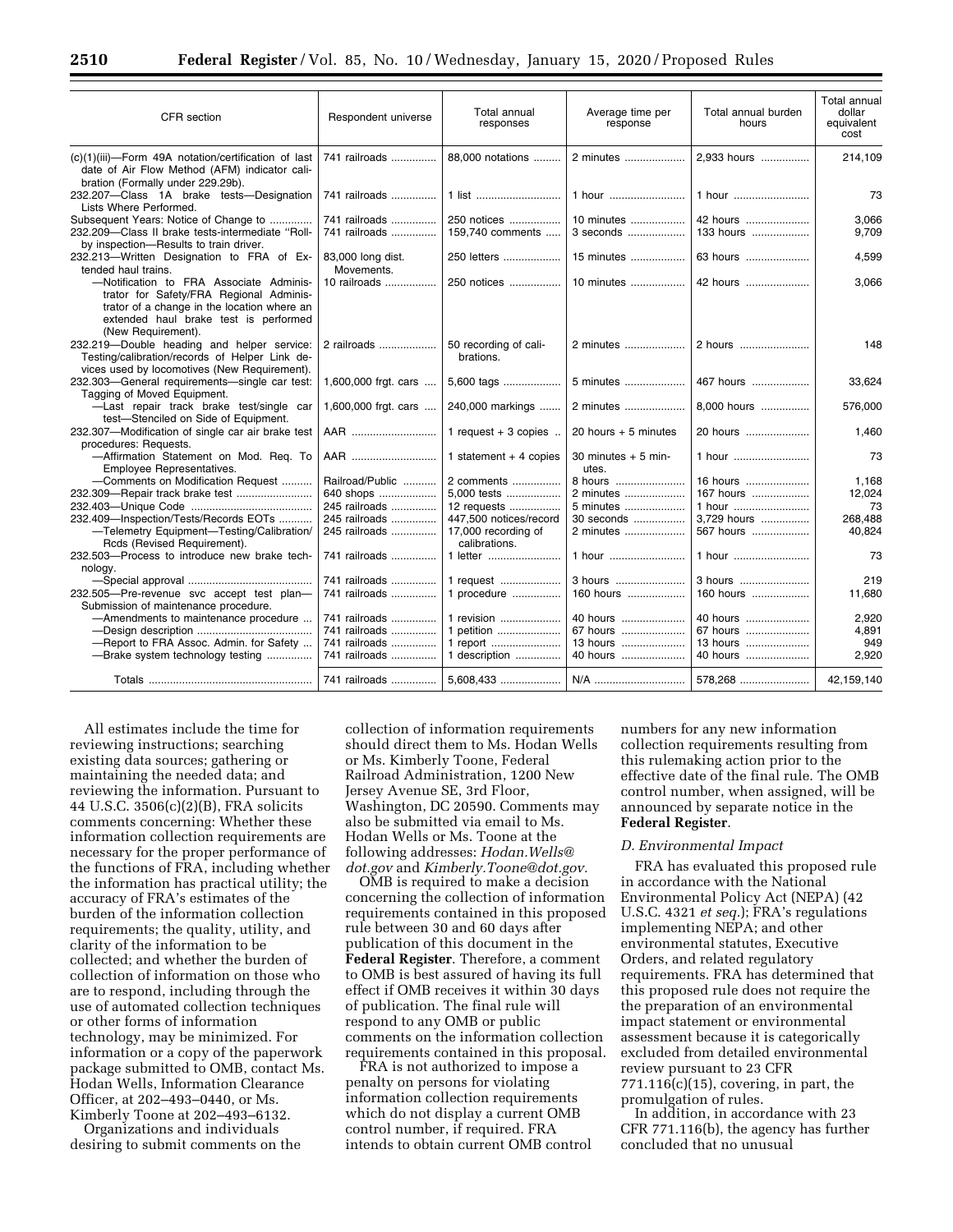circumstances exist with respect to this proposed rule that might trigger the need for a more detailed environmental review. As a result, FRA finds that this proposed rule is not a major Federal action significantly affecting the quality of the human environment.

### *E. Federalism Implications*

E.O. 13132, ''Federalism'' (64 FR 43255, Aug. 10, 1999), requires FRA to develop an accountable process to ensure ''meaningful and timely input by State and local officials in the development of regulatory policies that have federalism implications.'' ''Policies that have federalism implications'' are defined in the Executive Order to include regulations that have ''substantial direct effects on the States, on the relationship between the national government and the States, or on the distribution of power and responsibilities among the various levels of government.'' Under E.O. 13132, the agency may not issue a regulation with federalism implications that imposes substantial direct compliance costs and that is not required by statute, unless the Federal government provides the funds necessary to pay the direct compliance costs incurred by State and local governments or the agency consults with State and local government officials early in the process of developing the regulation. Where a regulation has federalism implications and preempts State law, the agency seeks to consult with State and local officials in the process of developing the regulation.

FRA has analyzed this proposed rule in accordance with the principles and criteria contained in E.O. 13132. This proposed rule generally codifies existing waivers or makes technical amendments to existing FRA regulations. FRA has determined that this final rule has no federalism implications, other than the possible preemption of state laws under 49 U.S.C. 20106. Therefore, the consultation and funding requirements of E.O. 13132 do not apply, and preparation of a federalism summary impact statement for the proposed rule is not required.

## *F. Unfunded Mandates Reform Act of 1995*

Pursuant to section 201 of the Unfunded Mandates Reform Act of 1995 (Pub. L. 104–4, 2 U.S.C. 1531), each Federal agency shall, unless otherwise prohibited by law, assess the effects of Federal regulatory actions on State, local, and tribal governments, and the private sector (other than to the extent that such regulations incorporate

requirements specifically set forth in law). Section 202 of the Act (2 U.S.C. 1532) further requires that before promulgating any general notice of proposed rulemaking that is likely to result in the promulgation of any rule that includes any Federal mandate that may result in expenditure by State, local, and tribal governments, in the aggregate, or by the private sector, of \$100,000,000 or more (adjusted annually for inflation) in any 1 year, and before promulgating any final rule for which a general notice of proposed rulemaking was published, the agency shall prepare a written statement detailing the effect on State, local, and tribal governments and the private sector. This proposed rule would not result in such an expenditure, and thus preparation of such a statement is not required.

#### *G. Energy Impact*

E.O. 13211 requires Federal agencies to prepare a Statement of Energy Effects for any ''significant energy action.'' 66 FR 28355, May 22, 2001. FRA evaluated this proposed rule in accordance with E.O. 13211 and determined that this regulatory action is not a ''significant energy action'' within the meaning of the E.O.

E.O. 13783, ''Promoting Energy Independence and Economic Growth,'' requires Federal agencies to review regulations to determine whether they potentially burden the development or use of domestically produced energy resources, with particular attention to oil, natural gas, coal, and nuclear energy resources. *See* 82 FR 16093, March 31, 2017. FRA determined this proposed rule would not burden the development or use of domestically produced energy resources.

#### *H. Privacy Act*

In accordance with 5 U.S.C. 553(c), DOT solicits comments from the public to better inform its rulemaking process. DOT posts these comments, without edit, to *[www.regulations.gov,](http://www.regulations.gov)* as described in the system of records notice, DOT/ALL–14 FDMS, accessible through *[www.dot.gov/privacy.](http://www.dot.gov/privacy)* In order to facilitate comment tracking and response, we encourage commenters to provide their name, or the name of their organization; however, submission of names is completely optional. Whether or not commenters identify themselves, all timely comments will be fully considered. If you wish to provide comments containing proprietary or confidential information, please contact the agency for alternate submission instructions.

# **List of Subjects**

#### *49 CFR Part 218*

Occupational safety and health, Penalties, Railroad employees, Railroad safety, and Reporting and recordkeeping requirements.

## *49 CFR Part 221*

Railroad safety.

## *49 CFR Part 232*

Incorporation by reference, Power brakes, Railroad safety, Securement, Two-way end of train devices.

#### **The Proposed Rule**

For the reasons discussed in the preamble, FRA proposes to amend parts 218, 221, and 232 of chapter II, subtitle B of title 49, Code of Federal Regulations as follows:

# **PART 218—RAILROAD OPERATING PRACTICES**

■ 1. The authority citation for part 218 is revised to read as follows:

**Authority:** 49 U.S.C. 20103, 20107, 20131, 20138, 20144, 20168, 28 U.S.C. 2461, note; and 49 CFR 1.89.

 $\blacksquare$  2. Amend § 218.22 by revising paragraph (c) introductory text and paragraph (c)(5) to read as follows:

## **§ 218.22 Utility employee.**

\* \* \* \* \* (c) A utility employee may be assigned to and serve as a member of a train or yard crew without the protection otherwise required by subpart B of part 218 of this chapter only under the following conditions: \* \* \* \* \*

(5) The utility employee is performing one or more of the following functions: Set or release hand brakes; couple or uncouple air hoses and other electrical or mechanical connections; prepare rail cars for coupling; set wheel blocks or wheel chains; conduct air brake tests to include cutting air brake components in or out and position retaining valves; inspect, test, install, remove or replace a rear end marking device or end of train device; or change batteries on the rear-end marking device or the end-oftrain device if the change may be accomplished without the use of tools. Under all other circumstances, a utility employee working on, under, or between railroad rolling equipment must be provided with blue signal protection in accordance with §§ 218.23 through 218.30 of this part.

\* \* \* \* \*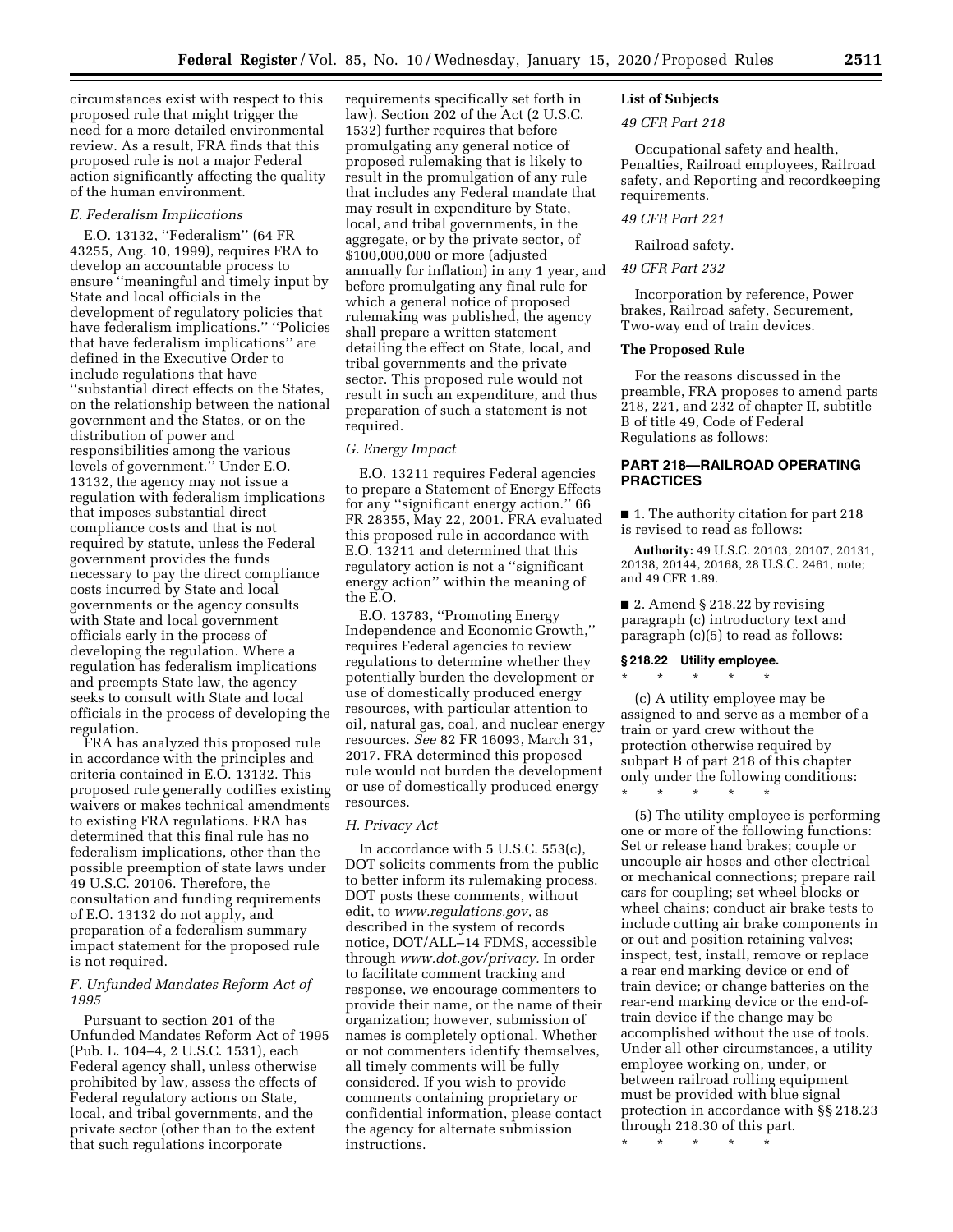#### **PART 221—REAR END MARKING DEVICE—PASSENGER, COMMUTER AND FREIGHT TRAINS**

■ 3. The authority citation for part 221 is revised to read as follows:

**Authority:** 49 U.S.C. 20103, 20107; 28 U.S.C. 2461, note; and 49 CFR 1.89.

 $\blacksquare$  4. Amend § 221.13 by revising paragraph (d) to read as follows:

#### **§ 221.13 Marking device display.**

\* \* \* \* \* (d) The centroid of the marking device must be located at a minimum of 40 inches above the top of the rail. ■ 5. Amend appendix A to part 221 by revising paragraphs (a)(2)(ii) and (b)(3)(ii) to read as follows:

## **Appendix A Procedures for Approval of Rear End Marking Devices**

- \* \* \* \* \*
- (a) \* \* \*
- $(2)^*$  \* \* \*

(ii) The results of the tests performed under paragraph (i) of this subsection demonstrate marking device performance in compliance with the standard prescribed in 49 CFR 221.15;

- \* \* \* \* \*
- (b) \* \* \*
- $(3) * * * *$

(ii) The results of the tests performed under paragraph (i) of this subsection demonstrate marking device performance in compliance with the standard prescribed in 49 CFR 221.15;

\* \* \* \* \*

## **PART 232—BRAKE SYSTEM SAFETY STANDARDS FOR FREIGHT AND OTHER NON-PASSENGER TRAINS AND EQUIPMENT; END-OF-TRAIN DEVICES**

■ 6. The authority citation for part 232 is revised to read as follows:

**Authority:** 49 U.S.C. 20102–20103, 20107, 20133, 20141, 20301–20303, 20306, 21301– 20302, 21304; 28 U.S.C. 2461, note; and 49 CFR 1.89.

■ 7. Amend § 232.1 by revising paragraphs (b) and (c) and removing paragraph (d).

The revisions read as follows:

#### **§ 232.1 Scope.**

\* \* \* \* \* (b) Except as otherwise specifically provided in this paragraph or in this part, railroads to which this part applies must comply with all the requirements contained in this part.

(c) Except for operations identified in § 232.3(c)(1), (4), and (6) through (8), all railroads part of the general railroad system of transportation must operate pursuant to the requirements in subpart H of this part (which contains the requirements in this part 232 as they existed on May 31, 2001), until they are either required to operate pursuant to the requirements contained in this part or the requirements contained in part 238 of this chapter.

■ 8. Amend § 232.3 by revising paragraph (c) introductory text as follows:

## **§ 232.3 Applicability.**

\* \* \* \* \* (c) Except as provided in § 232.1(c) and paragraph (b) of this section, this part does *not* apply to:

\* \* \* \* \* ■ 9. Amend § 232.5 by revising the definition of Air Flow Indictor, AFM and adding definitions for Air repeater unit and APTA in alphabetical order to read as follows:

## **§ 232.5 Definitions.**

\* \* \* \* \* *Air Flow Method Indicator, AFM*  means a calibrated air flow measuring device used as required by the air flow method (AFM) of qualifying train air brakes and with information clearly and legibly displayed in analog or digital format and visible in daylight and darkness from the engineer's normal operating position. Each AFM indicator includes:

(1) Markings from 10 to 80 cubic feet per minute (CFM), in increments of 10 CFM or less; and

(2) Numerals indicating 20, 40, 60, and 80 CFM for continuous monitoring of air flow.

*Air repeater unit* means a car, container, or similar device that provides an additional brake pipe air source by responding to air control instructions from a controlling locomotive using a communication system such as a distributed power system.

*APTA* means the American Public Transportation Association.

\* \* \* \* \* ■ 10. Amend § 232.11 by revising paragraph (a) to read as follows:

#### **§ 232.11 Penalties.**

(a) Any person (including but not limited to a railroad; any manager, supervisor, official, or other employee or agent of a railroad; any owner, manufacturer, lessor, or lessee of railroad equipment, track, or facilities; any employee of such owner, manufacturer, lessor, lessee, or independent contractor) who violates any requirement of this part or causes the violation of any such requirement is subject to a civil penalty of at least the minimum civil monetary penalty and

not more than the ordinary maximum civil monetary penalty per violation, except that: Penalties may be assessed against individuals only for willful violations, and, where a grossly negligent violation or a pattern of repeated violations has created an imminent hazard of death or injury to individuals, or has caused death or injury, a penalty not to exceed the aggravated maximum civil monetary penalty per violation may be assessed. See 49 CFR part 209, appendix A. Each day a violation continues shall constitute a separate offense. FRA's website at *[www.fra.dot.gov](http://www.fra.dot.gov)* contains a schedule of civil penalty amounts used in connection with this part.

\* \* \* \* \*

#### **§ 232.103 General requirements for all train brake systems.**

■ 11. Amend § 232.103 by revising paragraph (l) to read as follows: \* \* \* \* \*

(l) Except as otherwise provided in this part, all equipment used in freight or other non-passenger trains must, at a minimum, meet the Association of American Railroads (AAR) Standard S– 469–01, ''Performance Specification for Freight Brakes,'' contained in the AAR Manual of Standards and Recommended Practices, Section E (January 1, 2006). The Director of the **Federal Register**  approves this incorporation by reference in accordance with 5 U.S.C. 552(a) and 1 CFR part 51. You may obtain a copy from the Association of American Railroads, 425 Third Street SW, Washington, DC 20024, telephone: (202) 639–2345, email: *[publications@aar.com,](mailto:publications@aar.com)*  website: *[https://aarpublications.com.](https://aarpublications.com)*  You may inspect a copy of the document at the Federal Railroad Administration, Docket Clerk, 1200 New Jersey Avenue SE, Washington, DC 20590 (telephone: (855) 368–4200) or at the National Archives and Records Administration (NARA). For information on the availability of this material at NARA, email *[fedreg.legal@](mailto:fedreg.legal@nara.gov) [nara.gov,](mailto:fedreg.legal@nara.gov)* or go to: *[www.archives.gov/](http://www.archives.gov/federal-register/cfr/ibr-locations.html) [federal-register/cfr/ibr-locations.html.](http://www.archives.gov/federal-register/cfr/ibr-locations.html)*  \* \* \* \* \*

■ 12. Amend § 232.205 by revising paragraphs (a)(3), (b)(1), (b)(2),  $(c)(1)(ii)(B)$ ,  $(c)(1)(iii)$  through  $(v)$ , and (e) to read as follows:

## **§ 232.205 Class I brake test-initial terminal inspection.**

 $(a) * * * *$ 

(3) A location where the train is offair for a period of more than 24 hours. (b)  $*$ 

(1) The solid block of cars is comprised of cars from a single previous train, the cars of which have previously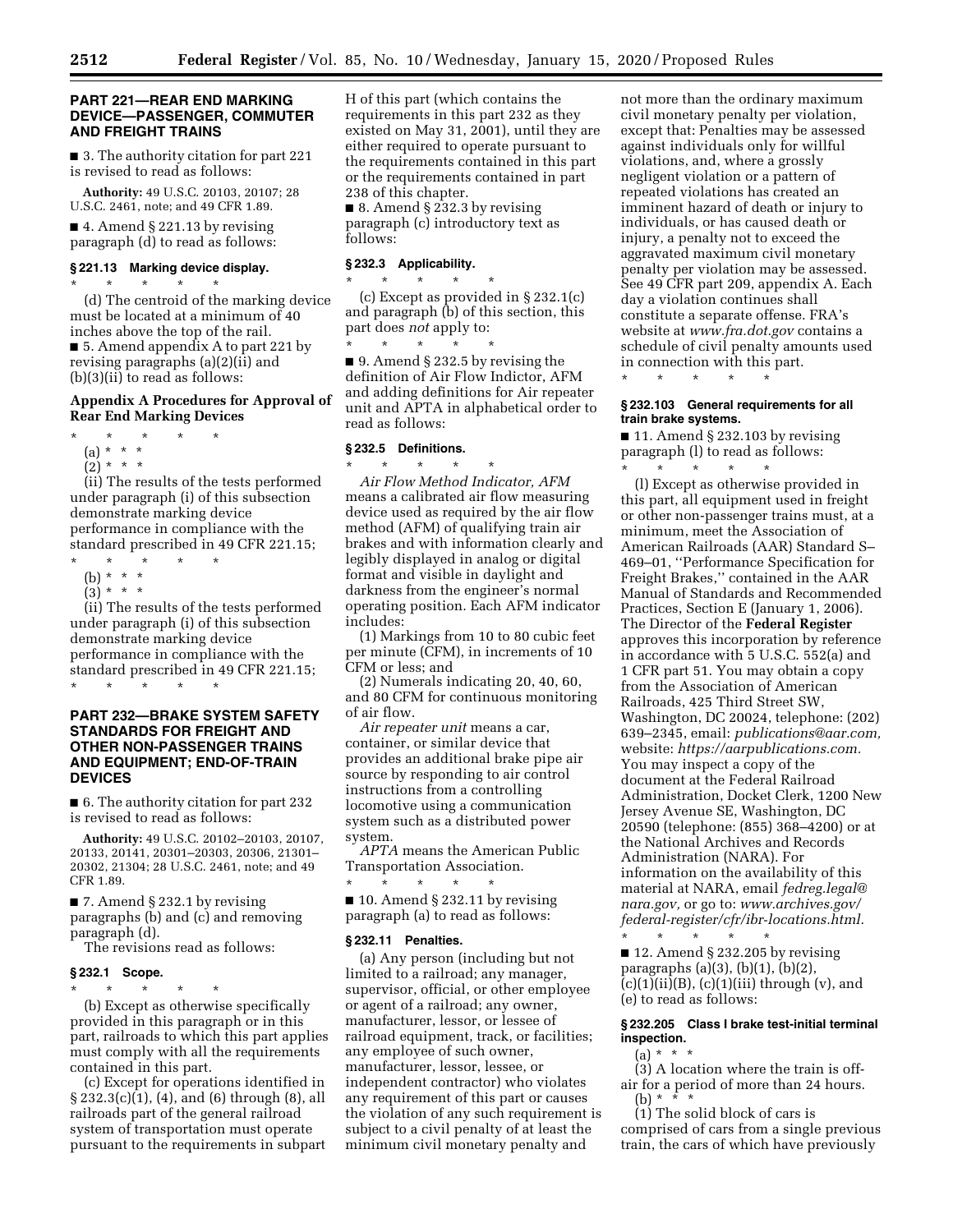received a Class I brake test and have remained continuously and consecutively coupled together with the train line remaining connected, other than for removing defective equipment, since being removed from its previous train and have not been off-air for more than 24 hours; or

(2) The solid block of cars is comprised of cars from a single previous train, the cars of which were required to be separated into multiple solid blocks of cars due to space or trackage constraints at a particular location when removed from the previous train, provided the cars have previously received a Class I brake test, have not been off-air more than 24 hours, and the cars in each of the multiple blocks of cars have remained continuously and consecutively coupled together with the train line remaining connected, except for the removal of defective equipment. Furthermore, these multiple solid blocks of cars shall be added to a train in the same relative order (no reclassification) as when removed from the previous train, except for the removal of defective equipment.

- $(c) * * * *$
- $(1) * * * *$
- $(ii)* **$

(B) Use a calibrated AFM indicator to measure air flow. A train equipped with at least one distributed power unit or an air repeater unit providing a source of brake pipe control air from two or more locations must not exceed a combined flow of 90 cubic feet per minute (CFM). Otherwise, the air flow must not exceed 60 CFM. Railroads must develop and implement operating rules to ensure compliant operation of a train if air flow exceeds these parameters after the Class I brake test is completed.

(iii) The AFM indicator must be calibrated for accuracy at periodic intervals not to exceed 92 days. The AFM indicator and all test orifices must be calibrated at temperatures of not less than 20 degrees Fahrenheit. AFM indicators must be accurate to within ±3 standard cubic feet per minute (CFM) at 60 CFM air flow.

(iv) For each AFM indicator, its last date of calibration must be recorded and certified on Form F6180–49A.

(v) An AFM indicator not

incompliance with this part must: (A) Not be used, including in the performance of a leakage test or to aid

in the control or braking of the train; (B) Be tagged in accordance with

§ 232.15(b) and include text that it is ''inoperative'' or ''overdue''; and

(C) Be placed with its tag in a conspicuous location of the controlling locomotive cab.

\* \* \* \* \*

(e) A railroad must notify the locomotive engineer that the Class I brake test was satisfactorily performed, whether the equipment to be hauled in his train has been off-air for a period of more than 24 hours, and provide the information required in this paragraph to the locomotive engineer or place the information in the cab of the controlling locomotive following the test. The information required by this paragraph may be provided to the locomotive engineer by any means determined appropriate by the railroad; however, a written or electronic record of the information must be retained in the cab of the controlling locomotive until the train reaches its destination. The written or electronic record must contain the date, time, number of freight cars inspected, and identify the qualified person(s) performing the test and the location where the Class I brake test was performed.

\* \* \* \* \* ■ 13. Amend § 232.209 by revising paragraph (a) introductory text and paragraph (a)(1) to read as follows:

## **§ 232.209 Class II brake tests intermediate inspection.**

(a) At a location other than the initial terminal of a train, a Class II brake test must be performed by a qualified person, as defined in § 232.5, on the following equipment when added to a train:

(1) Each car or solid block of cars, as defined in § 232.5, that has not previously received a Class I brake test or that has been off-air for more than 24 hours;

\* \* \* \* \* ■ 14. Amend § 232.211 by revising paragraphs (a)(3) through (5) to read as follows:

## **§ 232.211 Class III brake tests-trainline continuity inspection.**  (a) \* \* \*

(3) At a point, other than the initial terminal for the train, where a car or a solid block of cars that is comprised of cars from only one previous train the cars of which: (i) Have remained continuously and consecutively coupled together with the trainline remaining connected, other than for removing defective equipment, since being removed from its previous train that has previously received a Class I brake test; and (ii) that has not been off-air for more than 24 hours is added to a train;

(4) At a point, other than the initial terminal for the train, where a solid block of cars that is comprised of cars from a single previous train is added to a train, provided: (i) The solid block of cars was required to be separated into

multiple solid blocks of cars due to space or trackage constraints at a particular location when removed from the previous train; (ii) the cars have previously received a Class I brake test; (iii), have not been off-air more than 24 hours; and (iv) the cars in each of the multiple blocks of cars have remained continuously and consecutively coupled together with the train line remaining connected, except for the removal of defective equipment. Furthermore, these multiple solid blocks of cars must be added to the train in the same relative order (no reclassification) as when removed from the previous train, except for the removal of defective equipment; or

(5) At a point, other than the initial terminal for the train, where a car or a solid block of cars that has received a Class I or Class II brake test at that location, prior to being added to the train, and that has not been off-air for more than 24 hours, is added to a train.

\* \* \* \* \* ■ 15. Amend § 232.213 by:

- a. Revising paragraph (a)(5);
- b. Revising paragraphs (a)(6)(i) and

(ii); and

■ c. Adding paragraph (a)(8).

The revisions, removals, and addition read as follows:

#### **§ 232.213 Extended haul trains.**

 $(a) * * * *$ 

(5) The train must have no more than one pick-up and one set-out en route, except for the set-out of defective equipment pursuant to the requirements of this chapter. Cars added to the train en route must be inspected pursuant to the requirements contained in paragraphs (a)(2) through (5) of this section at the location where they are added to the train.

 $(6) * * * *$ 

(i) If the train will move 1,000 miles or less from that location before receiving a Class IA brake test or reaching destination, a Class I brake test must be conducted pursuant to § 232.205 to ensure 100 percent effective and operative brakes.

(ii) If the train will move greater than 1,000 miles from that location without another brake inspection, the train must be identified as an extended haul train for that movement and must meet all the requirements contained in paragraphs (a)(1) through (5) of this section. Such trains must receive a Class I brake test pursuant to § 232.205 by a qualified mechanical inspector to ensure 100 percent effective and operative brakes, a freight car inspection pursuant to part 215 of this chapter by an inspector designated under § 215.11 of this chapter, and all cars containing non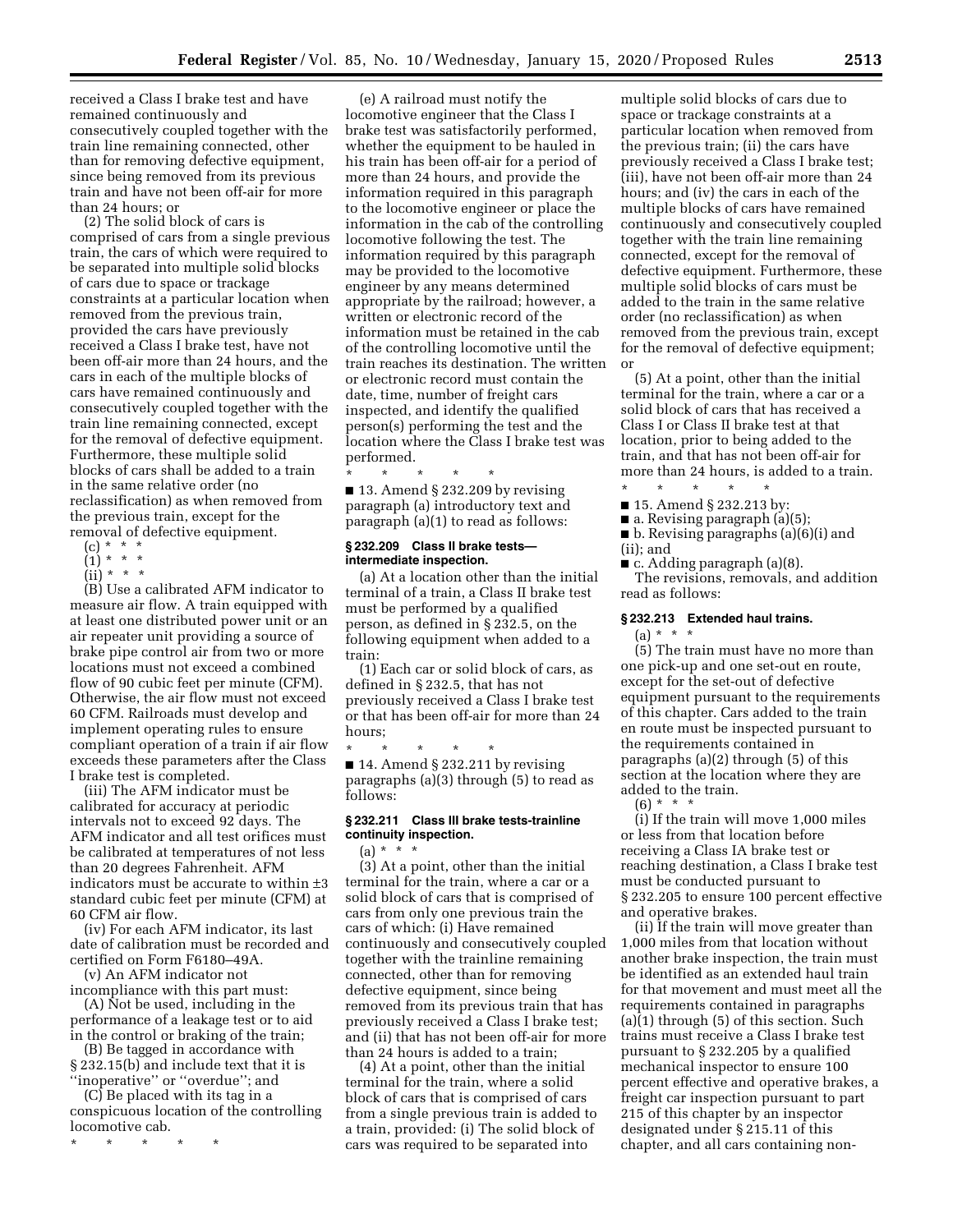complying conditions under part 215 of this chapter must either be repaired or removed from the train.

 $\star$   $\qquad$   $\star$   $\qquad$   $\star$ 

(8) In the event of an emergency that alters normal train operations, such as a derailment or other unusual circumstance that adversely affects the safe operation of the train, the railroad is not required to provide prior written notification of a change in the location where an extended haul brake test is performed to a location not on the railroad's list of designated locations for performing extended haul brake tests, provided that the railroad notifies FRA's Associate Administrator for Safety and the pertinent FRA Regional Administrator within 24 hours after the designation has been changed and the reason for that change.

\* \* \* \* \*  $\blacksquare$  16. Amend § 232.217 by revising paragraph (c)(1) to read as follows:

## **§ 232.217 Train brake tests conducted using yard air.**

\* \* \* \* \*

(c) \* \* \* (1) If the cars are off-air for more than 24 hours, the cars must be retested in accordance with § 232.205(c) through (f).

\* \* \* \* \*

■ 17. Amend § 232.219 by adding paragraph (d) to read as follows:

## **§ 232.219 Double heading and helper service.**

\* \* \* \* \* (d) As an alternative to paragraph (c), when helping trains equipped with distributed power or ECP brakes on the rear of the train, and utilizing a Helper Link device or a similar technology, a properly installed and tested end-oftrain device may be utilized on the helper locomotive. Railroads must adopt and comply with an operating rule consistent with this section to ensure the safe use of this alternative procedure.

 $\blacksquare$  18. Amend § 232.305 by revising paragraphs (a) and (b)(2) and adding paragraph (f) to read as follows:

#### **§ 232.305 Single car air brake tests.**

(a) Single car air brake tests must be performed by a qualified person in accordance with either Section 3.0, ''Tests-Standard Freight Brake Equipment,'' and Section 4.0, ''Special Tests,'' AAR Standard S–486–18; Section 3.0, ''Single-Car Test Requirements,'' Section 4.0, ''Special Tests,'' and Section 13.0 ''4-Pressure Single-Car Test Requirements,'' AAR Standard S–4027–18; an alternative procedure approved by FRA pursuant to § 232.17; or a modified procedure approved in accordance with the provisions contained in § 232.307. (b) \* \* \*

(2) A car is on a shop or repair track, as defined in § 232.303(a), for any reason and has not received either: A manual single car air brake test (AAR Standard S–486) within the previous 12 month period; an automated single car air brake test (AAR Standard S–4027 §§ 3.0 and 4.0) within the previous 24 month period; or a 4-pressure single car air brake test (AAR Standard S–4027 § 13.0) within the previous 48-month period;

\* \* \* \* \*

(f) The Director of the Federal Register approves the incorporation by reference of the standards required in this section into this section in accordance with 5 U.S.C. 552(a) and 1 CFR part 51. You may inspect a copy of the material at the Federal Railroad Administration, Docket Clerk, 1200 New Jersey Avenue SE, Washington, DC 20590 (telephone: 855– 368–4200). You may also inspect the material at the National Archives and Records Administration (NARA). For information on the availability of this material at NARA, email *[fedreg.legal@](mailto:fedreg.legal@nara.gov) [nara.gov,](mailto:fedreg.legal@nara.gov)* or go to: *[www.archives.gov/](http://www.archives.gov/federal-register/cfr/ibr-locations.html) [federal-register/cfr/ibr-locations.html.](http://www.archives.gov/federal-register/cfr/ibr-locations.html)*  You may obtain the material from the following source(s):

(1) Association of American Railroads (AAR), 425 Third Street SW, Washington, DC 20024, telephone: (202) 639–2345, email: *[publications@aar.com,](mailto:publications@aar.com)*  website: *[https://aarpublications.com.](https://aarpublications.com)* 

(i) AAR Standard S–486–18, ''Code of Air Brake System Tests for Freight Equipment," 2018.

(ii) AAR Standard S–4027–18, ''Automated Single-Car Test Equipment, Conventional Brake Equipment—Design and Performance Requirements,'' 2018. (2) [Reserved]

- 19. Amend § 232.403 by:
- **a.** Revising paragraph  $(d)(6)$ ;
- b. Removing paragraph (f)(4)(iii),

■ c, Revising paragraphs (f)(4)(ii), and  $(g)(2)$ ; and

■ d. Adding paragraph (g)(3).

The revisions and additions read as follows:

## **§ 232.403 Design standards for one-way end-of-train devices.**

\* \* \* \* \* (d) \* \* \* (6) During a shock of 10 g. peak for 0.01 seconds in any axis.

- \* \* \* \* \*
- (f) \* \* \*
- $(4) * * * *$

(ii) During a shock of 10 g. peak for 0.01 seconds in any axis.  $(g) * * * *$ 

(2) If power is supplied by one or more batteries only, the operating life must be a minimum of 36 hours at 0 °C.

(3) If power is supplied primarily by an air-powered generator, a backup battery is required with a minimum of 12 hours continuous power at 0 °C in the event the air-powered generator stops functioning as intended.

 $\Box$  20. Amend § 232.407 by revising paragraph (f)(2) to read as follows:

#### **§ 232.407 Operations requiring use of twoway end-of-train devices; prohibition on purchase of nonconforming devices.**

\* \* \* \* \* (f) \* \* \*

(2) The rear unit batteries must be sufficiently charged at the initial terminal or other point where the device is installed and throughout the train's trip to ensure that the end-of-train device will remain operative until the train reaches its destination. Airpowered generator equipped devices must be tested for residual charge at installation before initiating generator operation.

\* \* \* \* \* ■ 21. Amend § 232.409 by revising paragraph (d) and adding paragraph (e) to read as follows:

#### **§ 232.409 Inspection and testing of end-oftrain devices.**

\* \* \* \* \*

(d) The telemetry equipment must be tested for accuracy and calibrated if necessary according to the manufacturer's specifications and procedures. If the manufacturer's specifications requires periodic calibration of the telemetry equipment, the date and location of the last calibration or test and the name or unique employee identifier of the person performing the calibration or test must be legibly displayed on a weatherresistant sticker affixed to the outside of both the front unit and the rear unit; however, if the front unit is an integral part of the locomotive or is inaccessible, then the information may be recorded on Form FRA F6180–49A instead, provided that the serial number of the unit is recorded.

(e) The air pressure sensor contained in the end-of-train device must be tested at an interval not to exceed 368 calendar days, as specified in § 229.27(b). The date and location of the test and the name or unique employee identifier of the person performing the test must be legibly displayed on a weather-resistant marking device affixed to the outside of the unit.

■ 22. Amend § 232.603 by revising paragraphs (a), (d)(1), and (f) and adding paragraph (g) to read as follows: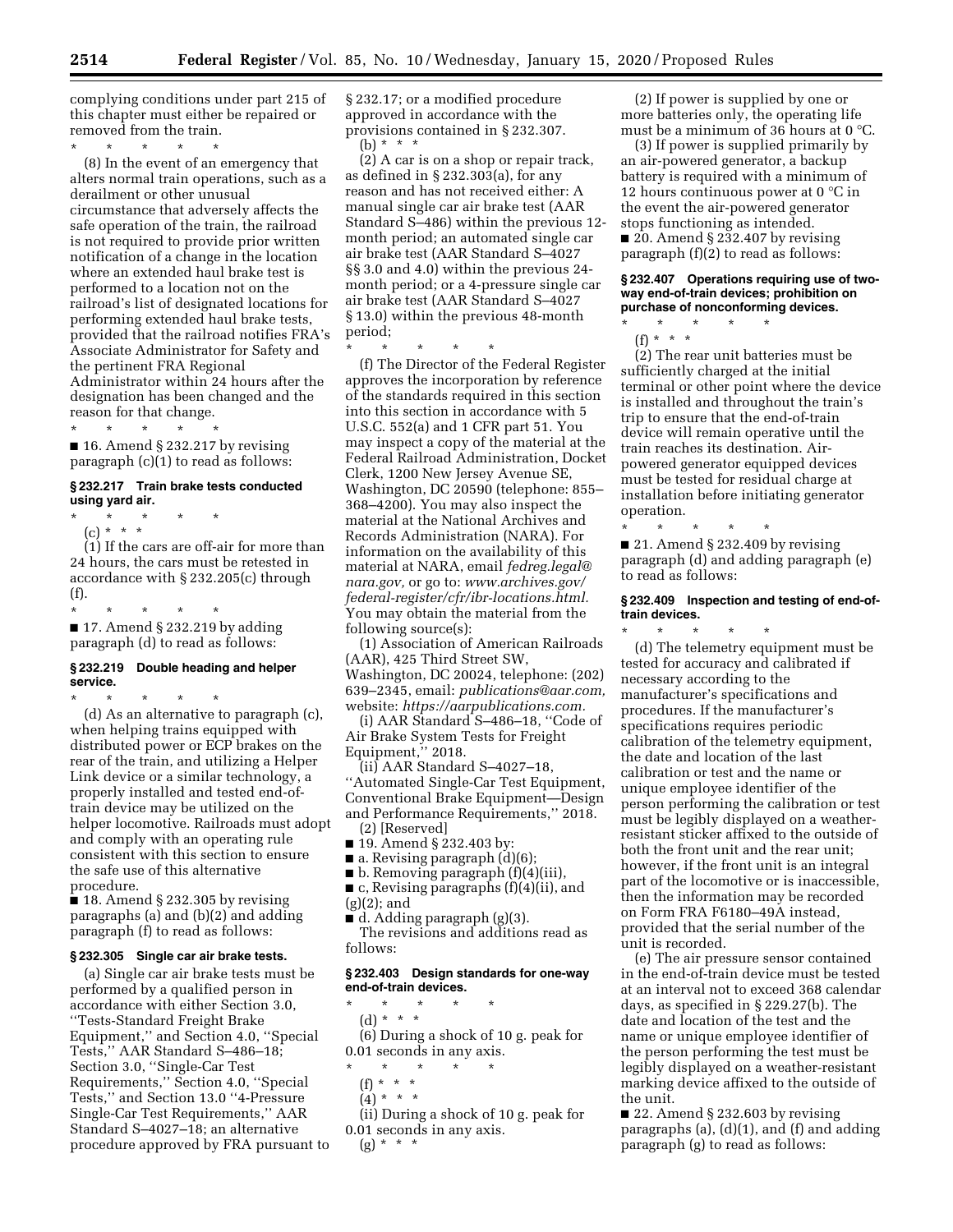#### **§ 232.603 Design, interoperability, and configuration management requirements.**

(a) *General.* A freight car or freight train equipped with an ECP brake system must, at a minimum, meet the Association of American Railroads (AAR) standards contained in the AAR Manual of Standards and Recommended Practices related to ECP brake systems listed in paragraph (g) of this section; an alternate standard approved by FRA pursuant to § 232.17; or a modified standard approved in accordance with the provisions contained in paragraph (f) of this section.

\* \* \* \* \*

(d)  $*$   $*$   $*$ . (1) A freight car or freight train equipped with a standalone ECP brake system is excepted from the requirement in § 232.103(l) referencing AAR Standard S–469–01, ''Performance Specification for Freight Brakes.'' \* \* \*

(f) *Incorporation by reference.* The Director of the Federal Register approves the incorporation by reference of the standards required in this section into this section in accordance with 5 U.S.C. 552(a) and 1 CFR part 51. You may inspect a copy at the Federal Railroad Administration, 1200 New Jersey Avenue SE, Washington, DC, 202–493–6300 or at the National Archives and Records Administration (NARA). For information on the availability of this material at NARA, email *[fedreg.legal@nara.gov,](mailto:fedreg.legal@nara.gov)* or go to: *[www.archives.gov/federal-register/cfr/](http://www.archives.gov/federal-register/cfr/ibr-locations.html)  [ibr-locations.html.](http://www.archives.gov/federal-register/cfr/ibr-locations.html)* You may obtain the material from the following source(s):

(1) Association of American Railroads, 425 Third Street SW, Washington, DC 20024, telephone: (202) 639–2345, email: *[publications@aar.com,](mailto:publications@aar.com)*  website: *[https://aarpublications.com.](https://aarpublications.com)* 

(i) AAR S–4200, ''Electronically Controlled Pneumatic (ECP) Cable-Based Brake Systems—Performance Requirements,'' (Revised 2014).

(ii) AAR S–4210, ''ECP Cable-Based Brake System Cable, Connectors, and Junction Boxes—Performance Specifications,'' (Revised 2014).

(iii) AAR S–4220, ''ECP Cable-Based Brake DC Power Supply—Performance Specification,'' Version 2.0 (Revised 2002).

(iv) AAR S–4230, ''Intratrain Communication (ITC) Specification for Cable-Based Freight Train Control System,'' Version 3.0 (Revised 2014).

(v) AAR S–4240, ''ECP Brake Equipment—Approval Procedure'' (Adopted 2007).

(vi) AAR S–4250, ''Performance Requirements for ITC Controlled Cable-Based Distributed Power Systems,'' Version 2.0 (Revised 2014).

(vii) AAR S–4260, ''ECP Brake and Wire Distributed Power Interoperability Test Procedures'' (Revised 2008).

(viii) AAR S–4270, ''ECP Brake System Configuration Management'' (Adopted: 2008).

(2) [Reserved]

(g) *Modification of standards.* The AAR or other authorized representative of the railroad industry may seek modification of the industry standards identified in or approved pursuant to paragraph (f) of this section. The request for modification will be handled and shall be submitted in accordance with the modification procedures contained in § 232.307.

■ 23. Add subpart H to read as follows:

## **Subpart H—Tourist, Scenic, Historic, and Excursion Operations Braking Systems**

Sec.

#### 232.700 Applicability.

- 232.701 Power brakes; minimum percentage.
- 232.702 Drawbars; standard height. 232.703 Power brakes and appliances for operating power-brake systems.
- 232.710 General rules; locomotives.
- 232.711 Train air brake system tests.
- 232.712 Initial terminal road train airbrake tests.
- 232.713 Road train and intermediate terminal train air brake tests.

232.714 Inbound brake equipment inspection.

232.715 Double heading and helper service. 232.716 Running tests.<br>232.717 Freight and pa

Freight and passenger train car brakes.

232.719 End of train device.

#### **§ 232.700 Applicability.**

(a) Except as provided in paragraph (b), this subpart applies to standard gage railroads.

(b) This subpart does not apply to: (1) A railroad that operates only on track inside an installation which is not part of the general railroad system of transportation; or

(2) Rapid transit operations in an urban area that are not connected with the general railroad system of transportation.

(c) As used in this subpart, carrier means ''railroad,'' as that term is defined by 49 CFR 232.5

## **§ 232.701 Power brakes; minimum percentage.**

On and after September 1, 1910, on all railroads used in interstate commerce, whenever, as required by the Safety Appliance Act as amended March 2, 1903, any train is operated with power or train brakes, not less than 85 percent of the cars of such train shall have their brakes used and operated by the engineer of the locomotive drawing

such train, and all power-brake cars in every such train which are associated together with the 85 percent shall have their brakes so used and operated.

## **§ 232.702 Drawbars; standard height.**

Not included in this subpart. Moved to 49 CFR part 231.

## **§ 232.703 Power brakes and appliances for operating power-brake systems.**

Requirements are contained in 49 CFR 232.103(l).

## **Rules for Inspection, Testing and Maintenance of Air Brake Equipment**

#### **§ 232.710 General rules; locomotives.**

(a) Air brake and hand brake equipment on locomotives including tender must be inspected and maintained in accordance with the requirements of the Locomotive Inspection and United States Safety Appliance Acts and related orders and regulations of the Federal Railroad Administrator (FRA).

(b) It must be known that air brake equipment on locomotives is in a safe and suitable condition for service.

(c) Compressor or compressors must be tested for capacity by orifice test as often as conditions require but not less frequently than required by law and orders of the FRA.

(d) Main reservoirs shall be subjected to tests periodically as required by law and orders of the FRA.

(e) Air gauges must be tested periodically as required by law and orders of the FRA, and whenever any irregularity is reported. They shall be compared with an accurate deadweight tester, or test gauge. Gauges found inaccurate or defective must be repaired or replaced.

(f)(1) All operating portions of air brake equipment together with dirt collectors and filters must be cleaned, repaired and tested as often as conditions require to maintain them in a safe and suitable condition for service, and not less frequently than required by law and orders of the FRA.

(2) On locomotives so equipped, hand brakes, parts, and connections must be inspected, and necessary repairs made as often as the service requires, with date being suitably stenciled or tagged.

(g) The date of testing or cleaning of air brake equipment and the initials of the shop or station at which the work was done shall be placed on a card displayed under transparent covering in the cab of each locomotive unit.

(h)(1) Minimum brake cylinder piston travel must be sufficient to provide proper brake shoe clearance when brakes are released.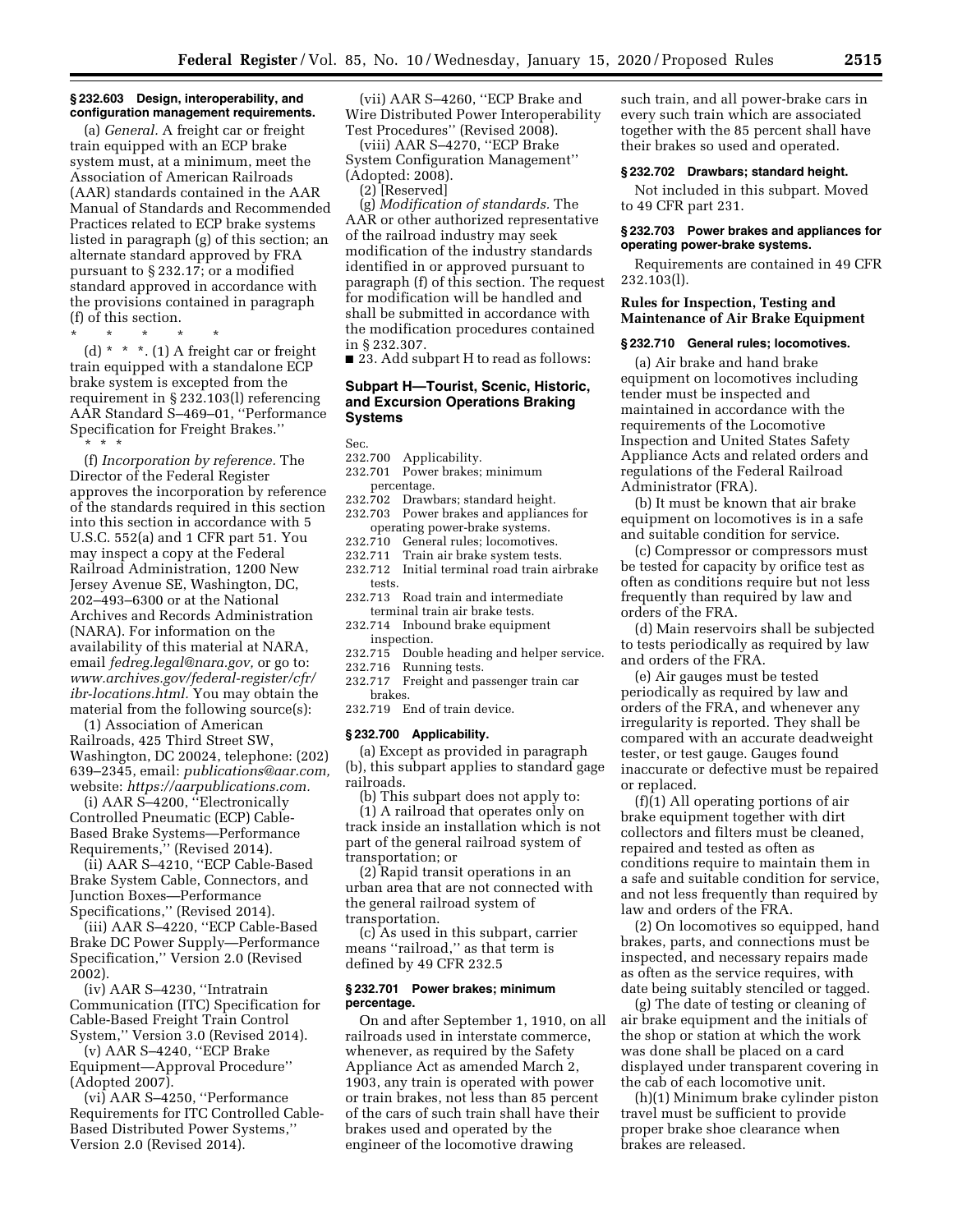(2) Maximum brake cylinder piston travel when locomotive is standing must not exceed the following:

|  |  | TABLE 1 TO PARAGRAPH (h) |  |  |
|--|--|--------------------------|--|--|
|--|--|--------------------------|--|--|

| Steam locomotives:            |                |
|-------------------------------|----------------|
|                               | $3\frac{1}{2}$ |
|                               |                |
|                               |                |
|                               |                |
|                               |                |
|                               |                |
| Locomotives other than steam: |                |
|                               |                |
|                               |                |
|                               |                |
|                               |                |

(i)(1) Foundation brake rigging, and safety supports, where used, must be maintained in a safe and suitable condition for service. Levers, rods, brake beams, hangars and pins must be of ample strength and must not bind or foul in any way that will affect proper operation of brakes. All pins must be properly applied and secured in place with suitable locking devices. Brake shoes must be properly applied and kept approximately in line with treads of wheels or other braking surfaces.

(2) No part of the foundation brake rigging and safety supports shall be closer to the rails than specified by law and orders of the FRA.

(j)(1) Main reservoir leakage: Leakage from main air reservoir and related piping shall not exceed an average of 3 pounds per minute in a test of three minutes' duration, made after the pressure has been reduced 40 percent below maximum pressure.

(2) Brake pipe leakage: Brake pipe leakage must not exceed 5 pounds per minute after a reduction of 10 pounds has been made from brake pipe air pressure of not less than 70 pounds.

(3) Brake cylinder leakage: With a full service application of brakes, and with communication to the brake cylinders closed, brakes must remain applied not less than five minutes.

(4) The main reservoir system of each unit shall be equipped with at least one safety valve, the capacity of which shall be sufficient to prevent an accumulation of pressure of more than 10 pounds per square inch above the maximum setting of the compressor governor fixed by the chief mechanical officer of the carrier operating the locomotive.

(5) A suitable governor shall be provided that will stop and start the air compressor within 5 pounds above or below the pressures fixed.

(6) Compressor governor when used in connection with the automatic air

## TABLE 1 TO PARAGRAPH (n)

brake system shall be so adjusted that the compressor will start when the main reservoir pressure is not less than 15 pounds above the maximum brake-pipe pressure fixed by the rules of the carrier and will not stop the compressor until the reservoir pressure has increased not less than 10 pounds.

(k) The communicating signal system on locomotives when used in passenger service must be tested and known to be in a safe and suitable condition for service before each trip.

(l) Enginemen when taking charge of locomotives must know that the brakes are in operative condition.

(m) In freezing weather drain cocks on air compressors of steam locomotives must be left open while compressors are shut off.

(n) Air pressure regulating devices must be adjusted for the following pressures:

|                                                                                                                    | Pounds    |
|--------------------------------------------------------------------------------------------------------------------|-----------|
| Locomotives:                                                                                                       |           |
| (1) Minimum brake pipe air pressure:                                                                               |           |
|                                                                                                                    | 70        |
|                                                                                                                    | 60        |
| (2) Minimum differential between brake pipe and main reservoir air pressures, with brake valve in running position | 15        |
|                                                                                                                    | 30–55     |
|                                                                                                                    | $30 - 68$ |
|                                                                                                                    | $30 - 75$ |
|                                                                                                                    | $30 - 50$ |
|                                                                                                                    | 50        |
|                                                                                                                    | $30 - 50$ |
|                                                                                                                    | 40-60     |
|                                                                                                                    | 50        |
| Cars:                                                                                                              |           |
|                                                                                                                    | 58–62     |
|                                                                                                                    | 58-62     |
|                                                                                                                    | 58-77     |
|                                                                                                                    | -60       |
|                                                                                                                    | $20 - 30$ |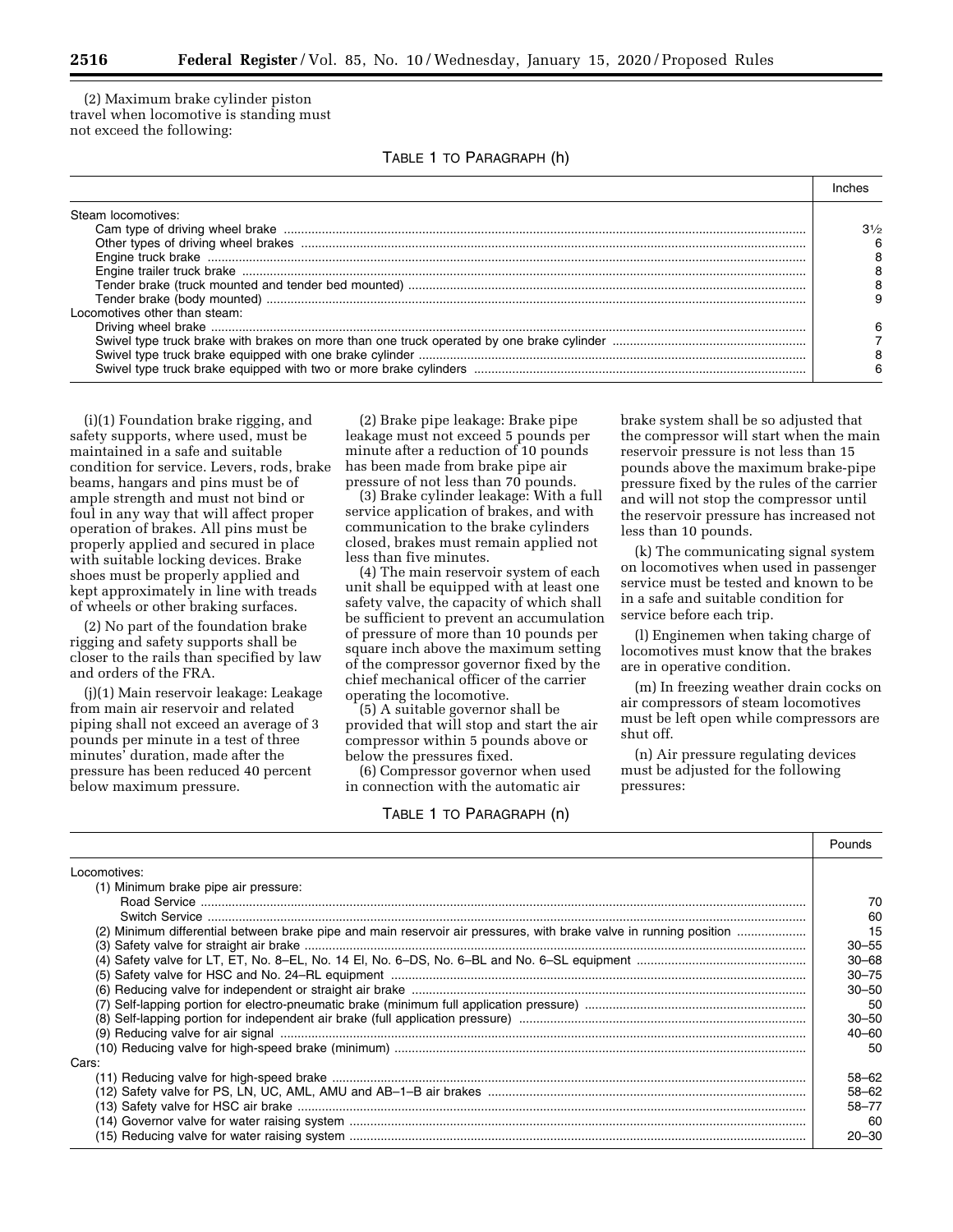#### **§ 232.711 Train air brake system tests.**

(a) Supervisors are jointly responsible with inspectors, enginemen and trainmen for condition of train air brake and air signal equipment on motive power and cars to the extent that it is possible to detect defective equipment by required air tests.

(b) Communicating signal system on passenger equipment trains must be tested and known to be in a suitable condition for service before leaving terminal.

(c) Each train must have the air brakes in effective operating condition, and at no time shall the number and location of operative air brakes be less than permitted by Federal requirements. When piston travel is in excess of 10  $\frac{1}{2}$ inches, the air brakes cannot be considered in effective operating condition.

(d) Condensation must be blown from the pipe from which air is taken before connecting yard line or motive power to train.

## **§ 232.712 Initial terminal road train airbrake tests.**

(a)(1) Each train must be inspected and tested as specified in this section by a qualified person at points -

(i) Where the train is originally made up (initial terminal);

(ii) Where train consist is changed, other than by adding or removing a solid block of cars, and the train brake system remains charged; and

(iii) Where the train is received in interchange if the train consist is changed other than by:

(A) Removing a solid block of cars from the head end or rear end of train;

(B) Changing motive power;

(C) Removing or changing the caboose; or

(D) Any combination of the changes listed in paragraphs (a)(1)(iii)(A), (B), and (C).

(2) A qualified person participating in the test and inspection or who has knowledge that it was made shall notify the engineer that the initial terminal road train air brake test has been satisfactorily performed. The qualified person shall provide the notification in writing if the road crew will report for duty after the qualified person goes off duty. The qualified person also shall provide the notification in writing if the train that has been inspected is to be moved in excess of 500 miles without being subjected to another test pursuant to either this section or § 232.713 of this part.

(3) Where a carman is to perform the inspection and test under existing or future collective bargaining agreement, in those circumstances a carman alone will be considered a qualified person.

(b) Each carrier shall designate additional inspection points not more than 1,000 miles apart where intermediate inspection will be made to determine that:

(1) Brake pipe pressure leakage does not exceed five pounds per minute;

(2) Brakes apply on each car in response to a 20-pound service brake pipe pressure reduction; and

(3) Brake rigging is properly secured and does not bind or foul.

(c) Train airbrake system must be charged to required air pressure, angle cocks and cutout cocks must be properly positioned, air hose must be properly coupled and must be in condition for service. An examination must be made for leaks and necessary repairs made to reduce leakage to a minimum. Retaining valves and retaining valve pipes must be inspected and known to be in condition for service. If train is to be operated in electro-pneumatic brake operation, brake circuit cables must be properly connected.

(d)(1) After the airbrake system on a freight train is charged to within 15 pounds of the setting of the feed valve on the locomotive, but to not less than 60 pounds, as indicated by an accurate gauge at rear end of train, and on a passenger train when charged to not less than 70 pounds, and upon receiving the signal to apply brakes for test, a 15 pound brake pipe service reduction must be made in automatic brake operations, the brake valve lapped, and the number of pounds of brake pipe leakage per minute noted as indicated by brake pipe gauge, after which brake pipe reduction must be increased to full service. Inspection of the train brakes must be made to determine that angle cocks are properly positioned, that the brakes are applied on each car, that piston travel is correct, that brake rigging does not bind or foul, and that all parts of the brake equipment are properly secured. When this inspection has been completed, the release signal must be given and brakes released and each brake inspected to see that all have released.

(2) When a passenger train is to be operated in electro-pneumatic brake operation and after completion of test of brakes as prescribed by paragraph (d)(1) of this section the brake system must be recharged to not less than 90 pounds air pressure, and upon receiving the signal to apply brakes for test, a minimum 20 pounds electro-pneumatic brake application must be made as indicated by the brake cylinder gage. Inspection of the train brakes must then be made to determine if brakes are applied on each car. When this inspection has been

completed, the release signal must be given and brakes released and each brake inspected to see that all have released.

(3) When the locomotive used to haul the train is provided with means for maintaining brake pipe pressure at a constant level during service application of the train brakes, this feature must be cut out during train airbrake tests.

(e) Brake pipe leakage must not exceed 5 pounds per minute.

(f)(1) At initial terminal piston travel of body-mounted brake cylinders which is less than 7 inches or more than 9 inches must be adjusted to nominally 7 inches.

(2) Minimum brake cylinder piston travel of truck-mounted brake cylinders must be sufficient to provide proper brake shoe clearance when brakes are released. Maximum piston travel must not exceed 6 inches.

(3) Piston travel of brake cylinders on freight cars equipped with other than standard single capacity brake, must be adjusted as indicated on badge plate or stenciling on car located in a conspicuous place near the brake cylinder.

(g) When test of airbrakes has been completed the engineman and conductor must be advised that train is in proper condition to proceed.

(h) During standing test, brakes must not be applied or released until proper signal is given.

(i)(1) When train airbrake system is tested from a yard test plant, an engineer's brake valve or an appropriate test device shall be used to provide increase and reduction of brake pipe air pressure or electro-pneumatic brake application and release at the same or a slower rate as with engineer's brake valve and yard test plant must be connected to the end which will be nearest to the hauling road locomotive.

(2) When yard test plant is used, the train airbrakes system must be charged and tested as prescribed by paragraphs (c) to (g) of this section inclusive, and when practicable should be kept charged until road motive power is coupled to train, after which, an automatic brake application and release test of airbrakes on rear car must be made. If train is to be operated in electro-pneumatic brake operation, this test must also be made in electropneumatic brake operation before proceeding.

(3) If after testing the brakes as prescribed in paragraph (i)(2) of this section the train is not kept charged until road motive power is attached, the brakes must be tested as prescribed by paragraph (d)(1) of this section and if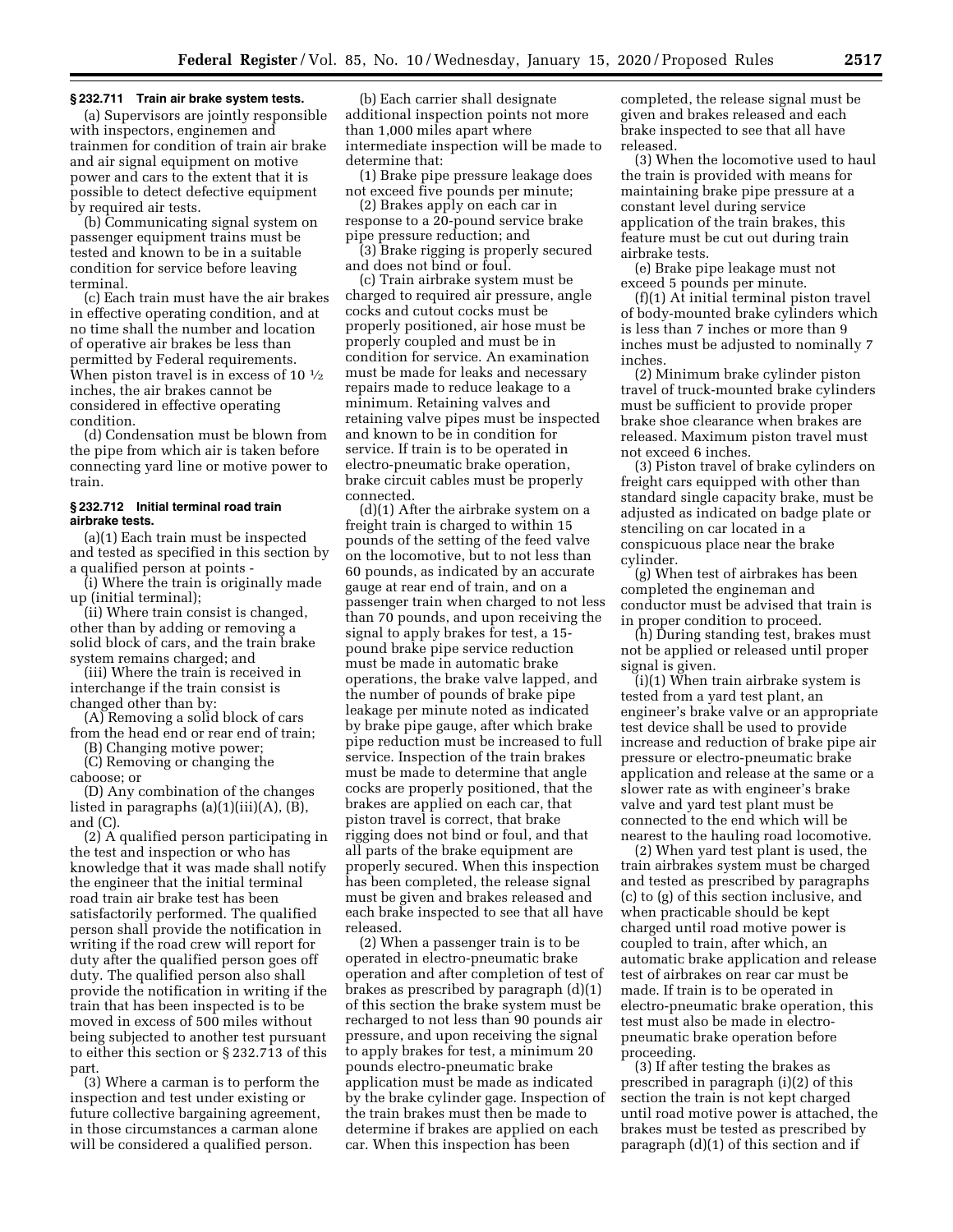train is to be operated in electropneumatic brake operation as prescribed by paragraph (d)(2) of this section.

(j) Before adjusting piston travel or working on brake rigging, cutout cock in brake pipe branch must be closed and air reservoirs must be drained. When cutout cocks are provided in brake cylinder pipes, these cutout cocks only may be closed and air reservoirs need not be drained.

## **§ 232.713 Road train and intermediate terminal train air brake tests.**

(a) Before motive power is detached or angle cocks are closed on a passenger train operated in either automatic or electro-pneumatic brake operation, except when closing angle cocks for cutting off one or more cars from the rear end of train, automatic air brake must be applied. After recouping, brake system must be recharged to required air pressure and before proceeding and upon receipt of proper request or signal, application and release tests of brakes on rear car must be made from locomotive in automatic brake operation. If train is to be operated in electro-pneumatic brake operation, this test must also be made in electropneumatic brake operation before proceeding. Inspector or trainman must determine if brakes on rear car of train properly apply and release.

(b) Before motive power is detached or angle cocks are closed on a freight train, brakes must be applied with not less than a 20-pound brake pipe reduction. After recoupling, and after angle cocks are opened, it must be known that brake pipe air pressure is being restored as indicated by a rear car gauge or device. In the absence of a rear car gauge or device, an air brake test must be made to determine that the brakes on the rear car apply and release.

(c)(1) At a point other than an initial terminal where a locomotive or caboose is changed, or where one or more consecutive cars are cut off from the rear end or head end of a train with the consist otherwise remaining intact, after the train brake system is charged to within 15 pounds of the feed valve setting on the locomotive, but not less than 60 pounds as indicated at the rear of a freight train and 70 pounds on a passenger train, a 20-pound brake pipe reduction must be made and it must be determined that the brakes on the rear car apply and release. As an alternative to the rear car brake application and release test, it shall be determined that brake pipe pressure of the train is being reduced as indicated by a rear car gauge or device and then that brake pipe pressure of the train is being restored as indicated by a rear car gauge or device.

(2) Before proceeding it must be known that brake pipe pressure as indicated at rear of freight train is being restored.

(3) On trains operating with electropneumatic brakes, with brake system charged to not less than 70 pounds, test must be made to determine that rear brakes apply and release properly from a minimum 20 pounds electropneumatic brake application as indicated by brake cylinder gauge.

(d)(1) At a point other than a terminal where one or more cars are added to a train, after the train brake system is charged to not less than 60 pounds as indicated by a gauge or device at the rear of a freight train and 70 pounds on a passenger train. A brake test must be made by a designated person as described in § 232.712(a)(1) to determine that brake pipe leakage does not exceed five (5) pounds per minute as indicated by the brake pipe gauge after a 20-pound brake pipe reduction has been made. After the test is completed, it must be determined that piston travel is correct, and the train airbrakes of these cars and on the rear car of the train apply and remain applied, until the release signal is given. As an alternative to the rear car brake application and release portion of the test, it shall be determined that brake pipe pressure of the train is being reduced as indicated by a rear car gauge or device and then that brake pipe pressure of the train is being restored as indicated by a rear car gauge or device. Cars added to a train that have not been inspected in accordance with § 232.712 (c) through (j) must be so inspected and tested at the next terminal where facilities are available for such attention.

(2)(i) At a terminal where a solid block of cars, which has been previously charged and tested as prescribed by  $\S 232.712$  (c) through (j), is added to a train, it must be determined that the brakes on the rear car of the train apply and release. As an alternative to the rear car application and release test, it shall be determined that brake pipe pressure of the train is being reduced as indicated by a rear car gauge or device and then that brake pipe pressure of the train is being restored as indicated by a rear car gauge or device.

(ii) When cars which have not been previously charged and tested as prescribed by § 232.712 (c) through (j) are added to a train, such cars may either be given inspection and tests in accordance with § 232.712 (c) through (j), or tested as prescribed by paragraph (d)(1) of this section prior to departure in which case these cars must be inspected and tested in accordance with § 232.712 (c) through (j) at next terminal.

(3) Before proceeding it must be known that the brake pipe pressure at the rear of freight train is being restored.

(e)(1) Transfer train and yard train movements not exceeding 20 miles, must have the air brake hose coupled between all cars, and after the brake system is charged to not less than 60 pounds, a 15-pound service brake pipe reduction must be made to determine that the brakes are applied on each car before releasing and proceeding.

(2) Transfer train and yard train movements exceeding 20 miles must have brake inspection in accordance with § 232.712 (c)–(j).

(f) The automatic air brake must not be depended upon to hold a locomotive, cars or train, when standing on a grade, whether locomotive is attached or detached from cars or train. When required, a sufficient number of hand brakes must be applied to hold train, before air brakes are released. When ready to start, hand brakes must not be released until it is known that the air brake system is properly charged.

(g) As used in this section, device means a system of components designed and inspected in accordance with § 232.719.

(h) When a device is used to comply with any test requirement in this section, the phrase brake pipe pressure of the train is being reduced means a pressure reduction of at least five pounds and the phrase brake pipe pressure of the train is being restored means a pressure increase of at least five (5) pounds.

## **§ 232.714 Inbound brake equipment inspection.**

(a) At points where inspectors are employed to make a general inspection of trains upon arrival at terminals, visual inspection must be made of retaining valves and retaining valve pipes, release valves and rods, brake rigging, safety supports, hand brakes, hose and position of angle cocks and make necessary repairs or mark for repair tracks any cars to which yard repairs cannot be promptly made.

(b) Freight trains arriving at terminals where facilities are available and at which special instructions provide for immediate brake inspection and repairs, trains shall be left with air brakes applied by a service brake pipe reduction of 20 pounds so that inspectors can obtain a proper check of the piston travel. Trainmen will not close any angle cock or cut the locomotive off until the 20-pound service reduction has been made. Inspection of the brakes and needed